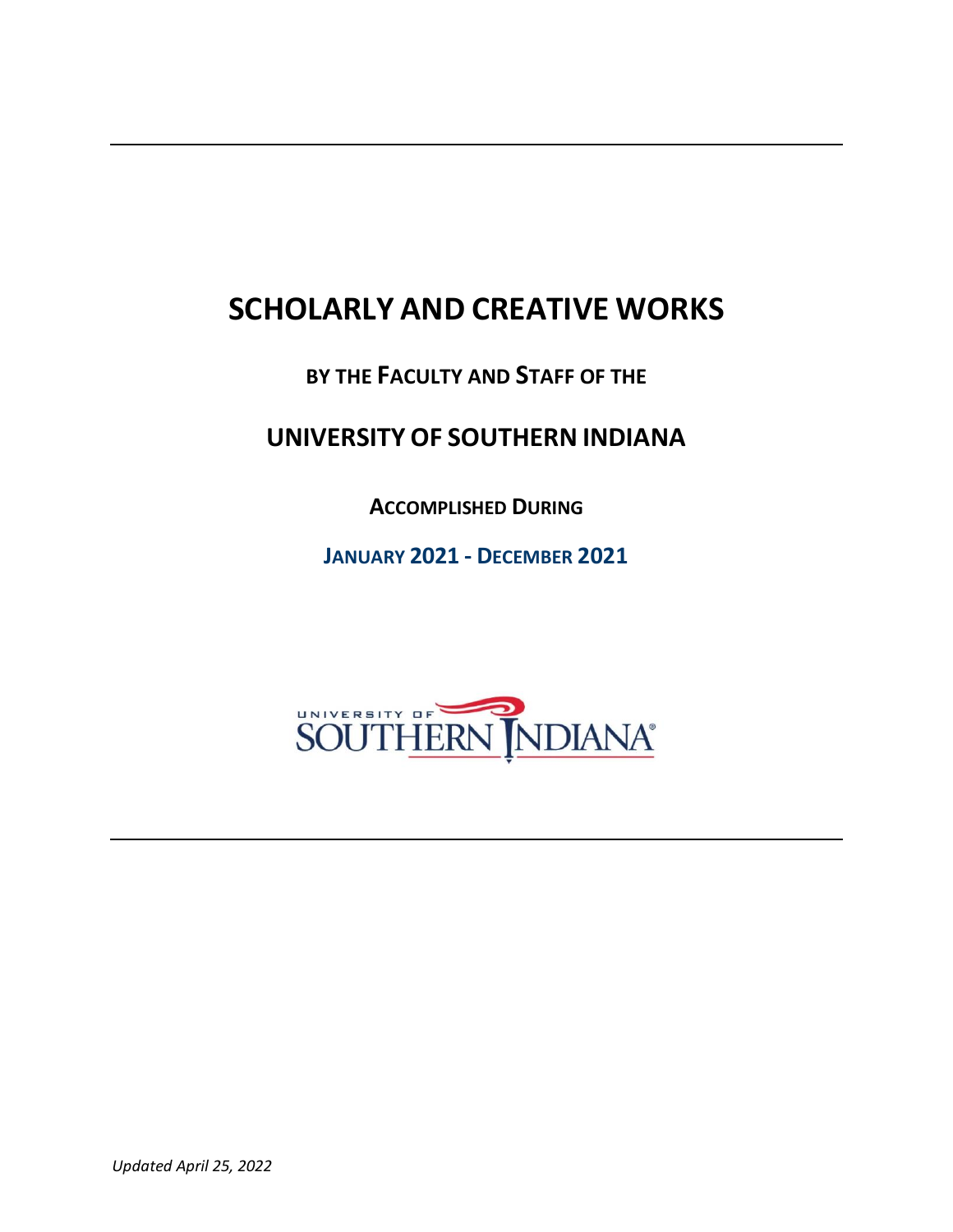The Faculty and Staff Scholarly and Creative Works report serves to recognize the outstanding accomplishments of the faculty and staff at the University of Southern Indiana. The report also serves as a resource to identify expertise across the University.

We strive for accuracy in these compiled reports. Please send suggestions for corrections to cetl@usi.edu.

# **TABLE OF CONTENTS**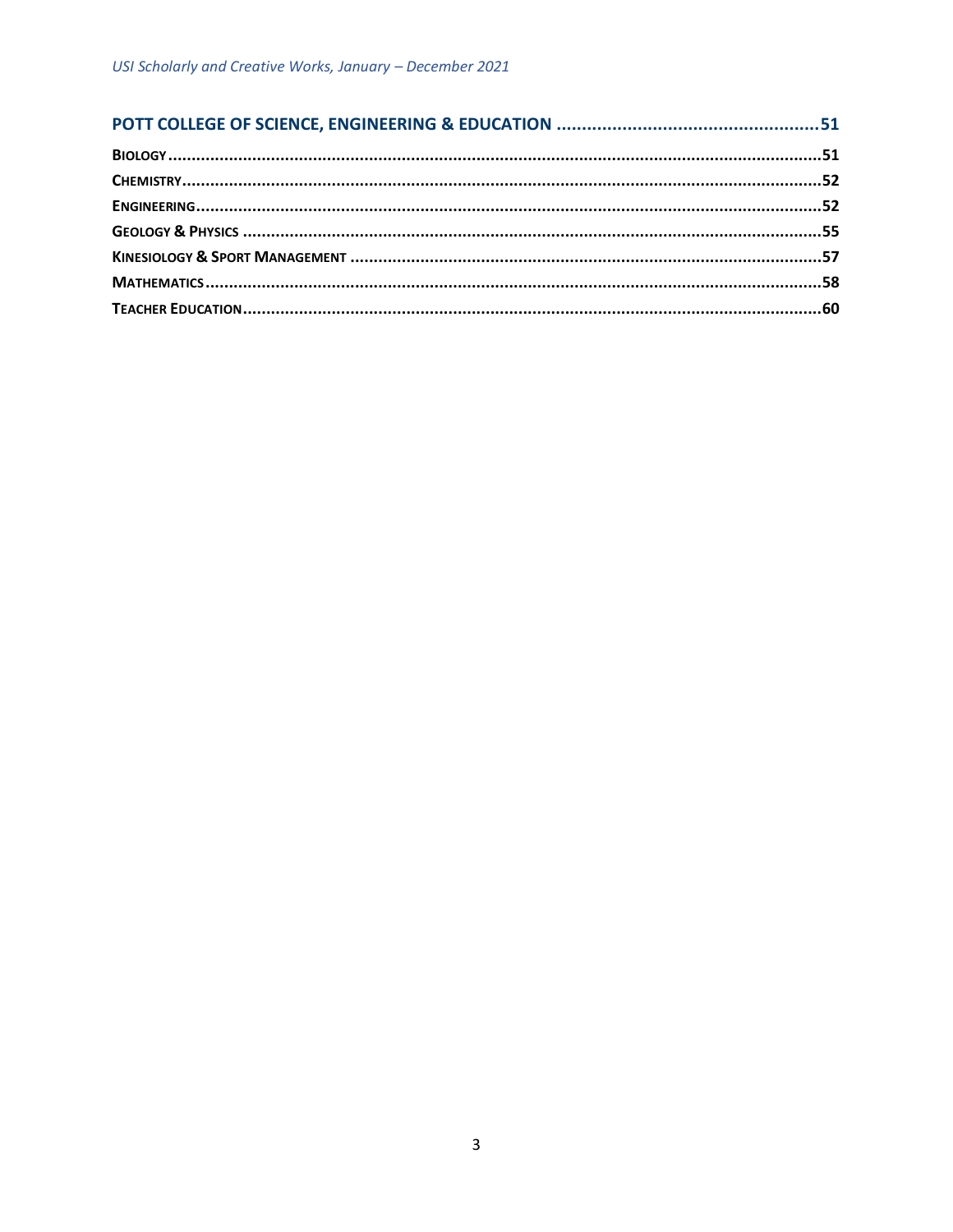# <span id="page-3-1"></span><span id="page-3-0"></span>**ACADEMIC AFFAIRS**

# **CENTER FOR EXCELLENCE IN TEACHING AND LEARNING**

#### **PUBLICATIONS**

Cruz, L. E., Anckle, D., LaDage, L., Chan Hilton, A., & Rieck, A. (2021), Undergraduate Research as System: Mapping the Institutional Landscape of a High-Impact Practice. Journal of the Scholarship of Teaching and Learning, 21(1)[. https://doi.org/10.14434/josotl.v21i1.30648](https://doi.org/10.14434/josotl.v21i1.30648)

#### **PRESENTATIONS**

Bifulco, C., Chan Hilton, A., Rehrey, G., and Campbell, R. (2021), What an Educational Developer Should Know About Learning Analytics. Profession and Organizational Development (POD) Network Annual Conference, virtual, November 2021

Chan Hilton, A. and Morelock, J. (2021), Elevating Capacity Building Across Multiple Dimensions to Strengthen Transformation Outcomes. Presented at the American Association of Colleges and Universities (AAC&U) Transforming STEM Higher Education Conference, virtual, November 2021

Chan Hilton, A., Blunt, S, Draughon, K., Elliott, W., and Mitchell, Z. (2021), Fostering Faculty Engagement through Learning Analytics and Inquiry Communities. Accelerating Systemic Change Network (ASCN)/ NSEC Transforming Institutions Virtual Conference, June 2021

Chan Hilton, A., Blunt, S, Draughon, K., Elliott, W., and Mitchell, Z. (2021), Building a Learning Analytics Community with Faculty as Co-Designers. Learning Analytics Summit, Indiana University, virtual, May 2021

Chan Hilton, A., and Fritz, J. (2021), Building a Learning Analytics Community. Learning Analytics Summit, Indiana University, Invited Working Session, virtual, May 2021

#### **GRANTS**

Chan Hilton, A., S. Blunt, K. Draughon, Z. Mitchell, W. Elliott, Capacity-Building for Transforming STEM Education Through Faculty Engagement in Data Analysis and Learning Communities, National Science Foundation (NSF) Improving Undergraduate STEM Education (IUSE) grant no. 2021532, October 2020- September 2022, \$149,952

#### <span id="page-3-2"></span>**OUTREACH AND ENGAGEMENT**

#### **PRESENTATIONS**

O'Neil, Monica. "Advising Students in Competitive Programs: The Challenges and Opportunities." *Indiana Academic Advising Network 2021 Conference*, virtual, May 26, 2021.

O'Neil, Monica. "Gotta Cut Loose: Dancing in the *Bacchae*, *Footloose* (1984), and the Covid-19 Pandemic." *University of Kentucky Foreign Languages Conference*, virtual, April 24, 2021.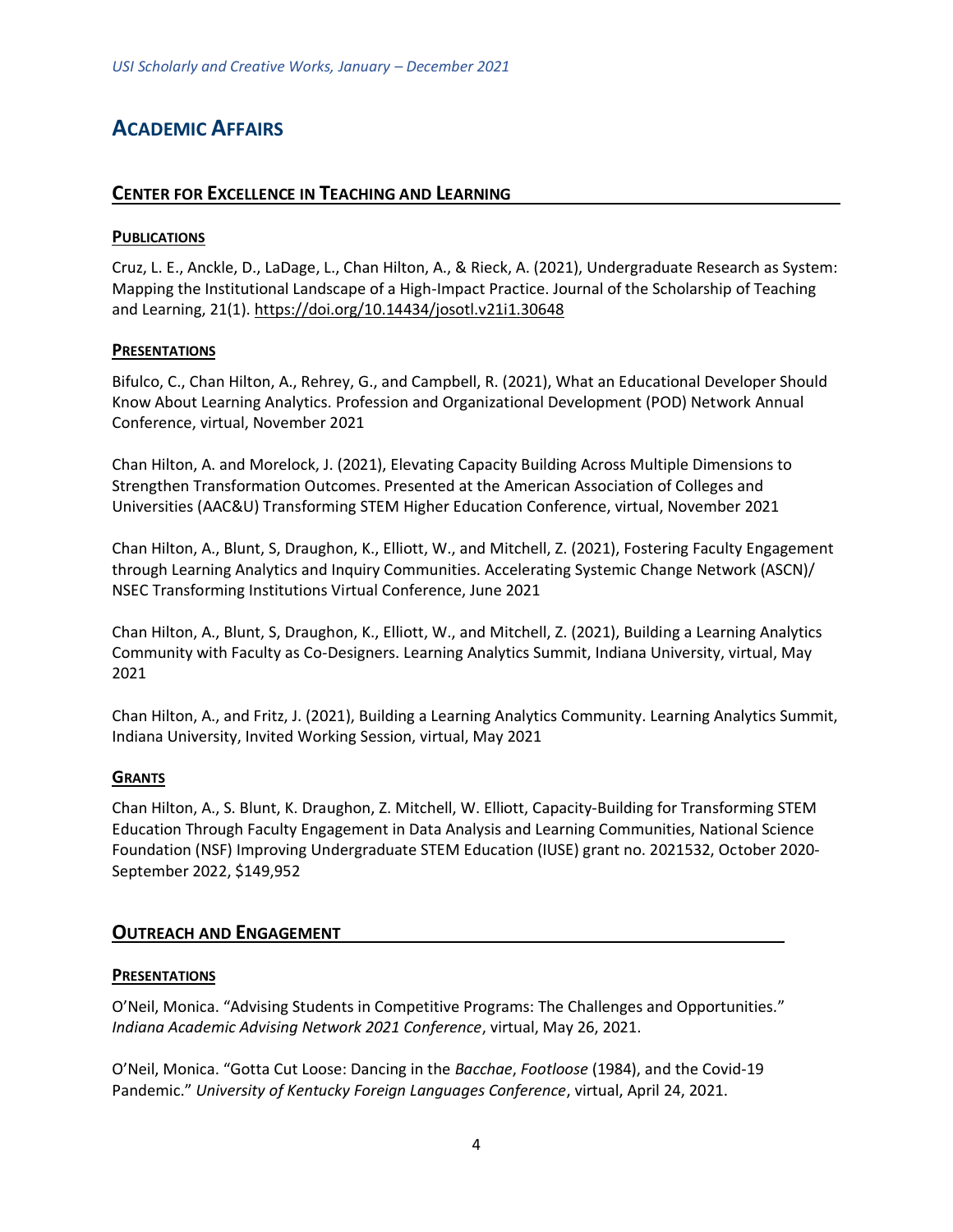O'Neil, Monica. "Shakespeare's (S)witchcraft: Mistaken Identities and Trickster Geographies." *Keep Calm and Conference On: Indiana College English Association Conference*, virtual, October 15, 2021.

O'Neil, Monica and David O'Neil. "Cohabiting Collaboration: Maneuvering the Academic Two Body Problem." *55th International Congress on Medieval Studies*, virtual, May 13, 2021.

Williamson, Iris. "A Conversation on Power and Access" with Jovencio de la Paz, Tannaz Farsi, Christine Miller, and Xia Zhang, Moderated by Carmen Brewer Denison. Delivered on October 2, 2021. Center for Art Research, University of Oregon (Eugene, OR).

Williamson, Iris. "Building a New Art World: Alternative & Artist-Run Spaces". Delivered at the 2021 Indiana Arts Homecoming conference, Indiana Arts Commission (Indianapolis, IN).

Williamson, Iris. "Frictionless: Holding on for Dear Life" by DB Amorin, Tabitha Nikolai, and Ralph Pugay. An Online Research Project Considering the Access and Transparency of Emergent Technologies. Center for Art Research, University of Oregon (Eugene, OR). [https://frictionless.fail.](https://frictionless.fail/)

#### **AWARDS AND GRANTS**

Historic New Harmony (HNH) received a 2021 Action grant from Indiana Humanities for HNH's Robert Owen 250<sup>th</sup> celebration. This funded several programs and events from March to December 2021. The total amount awarded was \$2,004.00.

Historic New Harmony received \$2000 grant from Indiana Humanities for the *Water/Ways* exhibition.

<span id="page-4-0"></span>Support for Religion and Cultural Institutions Initiative II Planning Grant, Lilly Endowment Inc., November 1, 2021 – December 31, 2022, \$98,731, Historic New Harmony.

# **PROVOST**'**S OFFICE**

#### **GRANTS**

<span id="page-4-1"></span>Blunt, S. Lilly Endowment Charting the Future for Indiana Colleges and Universities Grant, Co-Principal Investigator, 2020-2023, \$2.5 million.

# **RICE LIBRARY**

#### **PUBLICATIONS**

Bernhardt, L. M. (2021). Making a choice when there is no "Better Man." In S. Marino & A. Schembari (Eds.), *Pearl Jam and Philosophy* (pp. 79-94). Bloomsbury Academic Press.

Bernhardt, L. M., & Neel, B. (2021). Mind the gap (in your knowledge): Using the Framework Transit Map. In J. Finch (Ed.), *Envisioning the Framework: A Graphic Guide to Information Literacy* (pp. 287– 304). Association of College and Research Libraries. <http://hdl.handle.net/20.500.12419/684>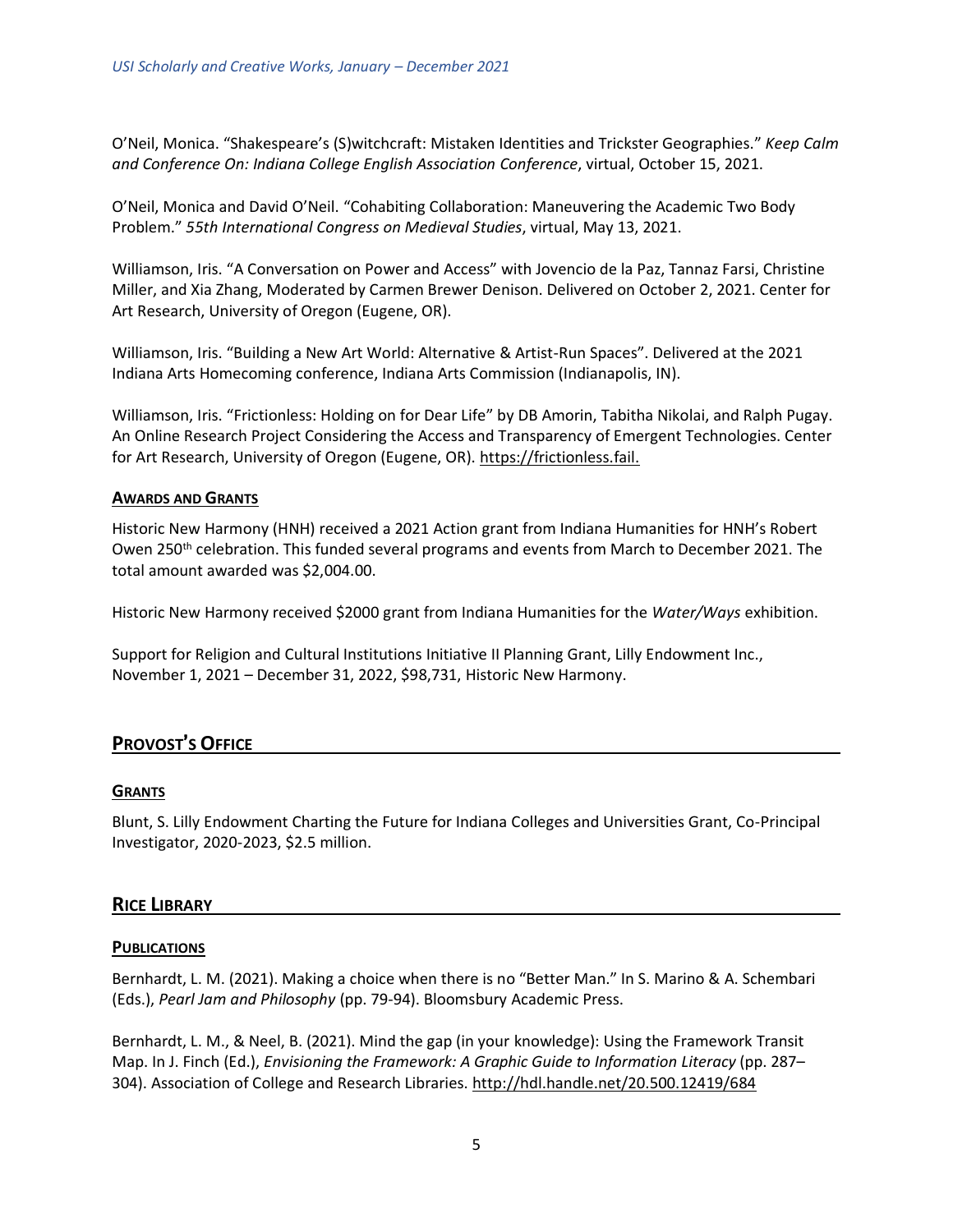#### **PRESENTATIONS**

Bernhardt, L. M., & White, S. A. (2021, June 3). *Archival Horror: Revisiting Schmuland and Buckley in* The Magnus Archives [Conference Presentation]. 2021 National Conference of the Popular Culture Association, online.

Bernhardt, L. & Sherrill, K. (2021, September 29). *Citation Managers.* Presentation for Library Lunch & Learn Series, Rice Library, Evansville, Indiana. Virtual.

Neel, Rebecca and Shane White. *"Fancy Tools and Fancy Hats."* Rice Library Lunch & Learn Series. Virtual

Neel, B., & Wright, A. M. (2021, May 20). *Born Accessible: Creating Templates for Standardized, Accessible, ETDs*. Presentation for 36th Annual NASIG Conference, Virtual.

Schimizzi, J., Butler, B., & Neel, B. (2021, September 9). *Let's Get Creative About Licensing: Your Questions Answered about How to Retain Copyright While Allowing Others to Copy, Distribute, and Build Upon Your Work*. Panel presentation for the Center for Open Science (COS) Open Scholarship Knowledge Base, Virtual. [https://www.youtube.com/watch?v=CspRk3hBE6c](https://nam11.safelinks.protection.outlook.com/?url=https%3A%2F%2Fwww.youtube.com%2Fwatch%3Fv%3DCspRk3hBE6c&data=04%7C01%7Cmarna.hostetler%40usi.edu%7C1e87e8915a21419accfa08da0076902f%7Cae1d882c786b492c90953d81d0a2f615%7C0%7C0%7C637822806510679678%7CUnknown%7CTWFpbGZsb3d8eyJWIjoiMC4wLjAwMDAiLCJQIjoiV2luMzIiLCJBTiI6Ik1haWwiLCJXVCI6Mn0%3D%7C3000&sdata=8LB3vHcG2N1jiN2%2BZYPI%2BMx0mjLfVn%2BlVbv7k4QSQ9Q%3D&reserved=0)

Sherrill, K. (2021, October 19). *The Lustron Home: The House America Has Been Waiting For.* Presentation for the Southwestern Indiana Historical Society, Virtual.

Sherrill, Kate and Shane White. "*Finding Data and Statistics."* Rice Library Lunch & Learn Series. Virtual

Sherrill, Kate and Shane White "*Getting Full Text Faster Rice."* Rice Library Lunch & Learn Series. Virtual

Sherrill, K. & White, S. (2021, April 14). *Pause for Paws*. Presentation for Association of College & Research Libraries 2021 Conference, Virtual. [panel member and moderator]

Sherrill, K. & White, S. (2021, April 6). *Unpaywall & LibKey Nomad.* Presentation for Library Lunch & Learn Series, Rice Library, Evansville, Indiana, Virtual.

White, S. & Sherrill, K. (2021, March 9). *Statistics Research.* Presentation for Library Lunch & Learn Series, Rice Library, Evansville, Indiana, Virtual.

White, Shane. Academic Libraries of Indiana Information Literacy Unconference (Virtual) – "Student Engagement with Zoom" May – 2021

White, Shane and Laura Bernhardt. *"Research Identity Tools*." Rice Library Lunch & Learn Series. Virtual

White, Shane. *"Web of Science Demonstration."* Rice Library Lunch & Learn Series. Virtual

#### **UNIVERSITY DIVISION**

#### **PUBLICATIONS**

Huun, K., Kummerow, A., & Jenkins, J. (2021). Educating and Transitioning a Diverse Nursing Workforce: LPN to BSN. *The Journal of Continuing Education in Nursing 52*(12), 558-564. [https://doi.org/10.3928/00220124-20211108-07](https://nam11.safelinks.protection.outlook.com/?url=https%3A%2F%2Fdoi.org%2F10.3928%2F00220124-20211108-07&data=04%7C01%7Cpbailey%40usi.edu%7C48a62eae90da43a22ded08da1349e02b%7Cae1d882c786b492c90953d81d0a2f615%7C0%7C0%7C637843505259515262%7CUnknown%7CTWFpbGZsb3d8eyJWIjoiMC4wLjAwMDAiLCJQIjoiV2luMzIiLCJBTiI6Ik1haWwiLCJXVCI6Mn0%3D%7C3000&sdata=J0cdZmI6RN%2B9xbFRne%2FRlr2ORXhwtmDy4kL7pGG87Gg%3D&reserved=0) (Winner of 2021 *Journal of Continuing Education in*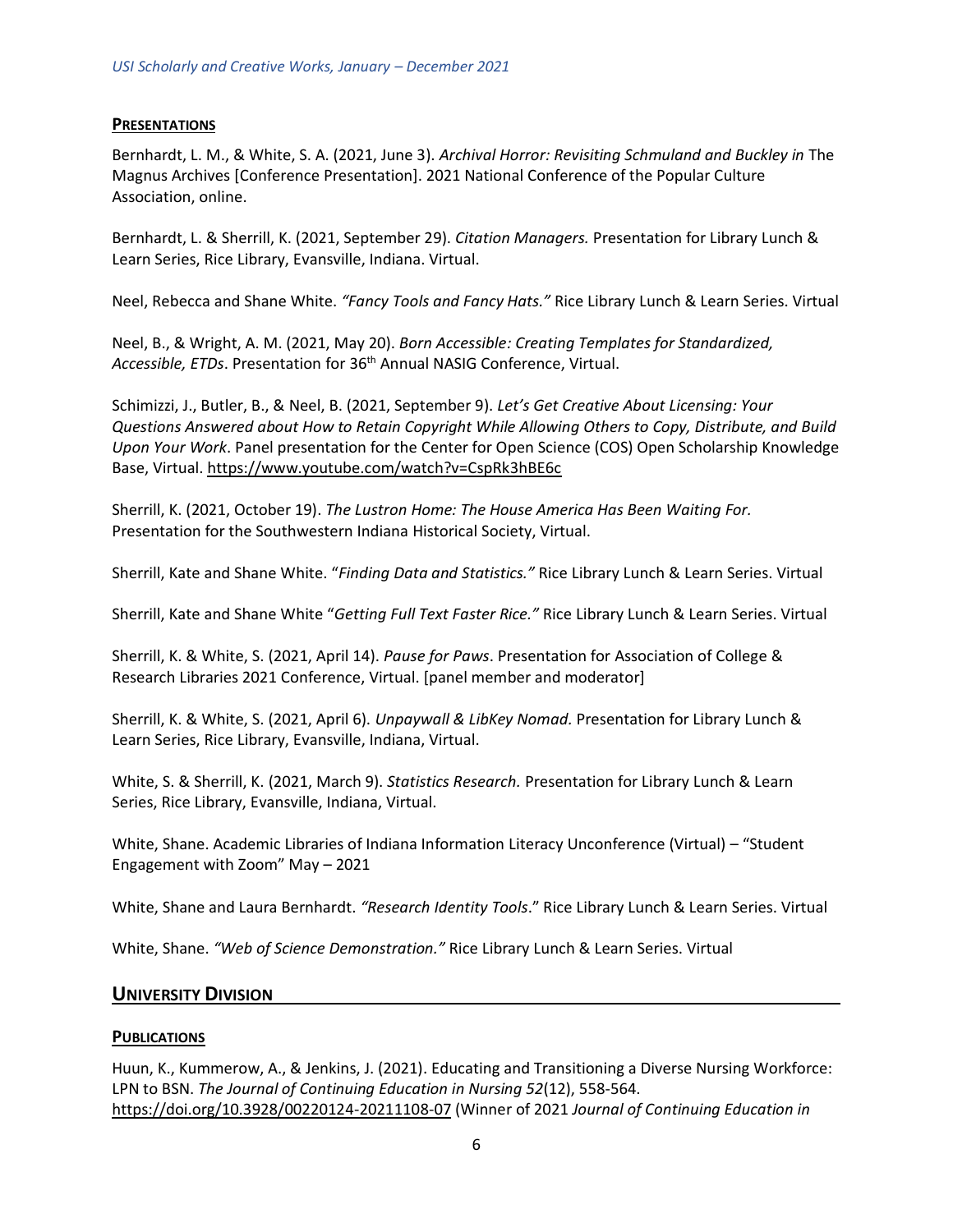#### *Nursing* "[Innovation Award](https://nam11.safelinks.protection.outlook.com/?url=https%3A%2F%2Fjournals.healio.com%2Fjournal%2Fjcen%2Finnovation-award&data=04%7C01%7Cpbailey%40usi.edu%7C48a62eae90da43a22ded08da1349e02b%7Cae1d882c786b492c90953d81d0a2f615%7C0%7C0%7C637843505259515262%7CUnknown%7CTWFpbGZsb3d8eyJWIjoiMC4wLjAwMDAiLCJQIjoiV2luMzIiLCJBTiI6Ik1haWwiLCJXVCI6Mn0%3D%7C3000&sdata=DWrIvlWaLLHmsM3ugQAIAqg3%2B397l8YazxZbTUpqb%2BE%3D&reserved=0)")

#### **PRESENTATIONS**

Alexander, Q., Ali, M., Doyle, C., Esposito, A., Merner, J., Shea Smith, K., Broshears, M. (2021, May 17). "Return to Campus: Collaborating with Advising Administrators". Moderator. NACADA Web Event.

Archambault, K., Broshears, M., Thomas, K., Walden-Stopfel, T. (2021, October 7). "Together in Success: Lessons From Senior-Level Administrators". Panel Presentation. NACADA Annual Convention, Cincinnati, OH.

Broshears, M. (2021, December 15). "Using Data and Analytics to Support Student Success". Zoom Presentation. Student Advocates Conference.

Broshears, M. (2021, May 5). "Happiness and the Advising Profession". University of Central Arkansas Global Advising Week Professional Development Session.

Broshears, M. & Hammat, J. (2021, November 4). "The Student Retention Predictor (SRP) and College Student Inventory (CSI): A Retention Initiative. University of Southern Indiana Board of Trustees Meeting. Evansville, IN.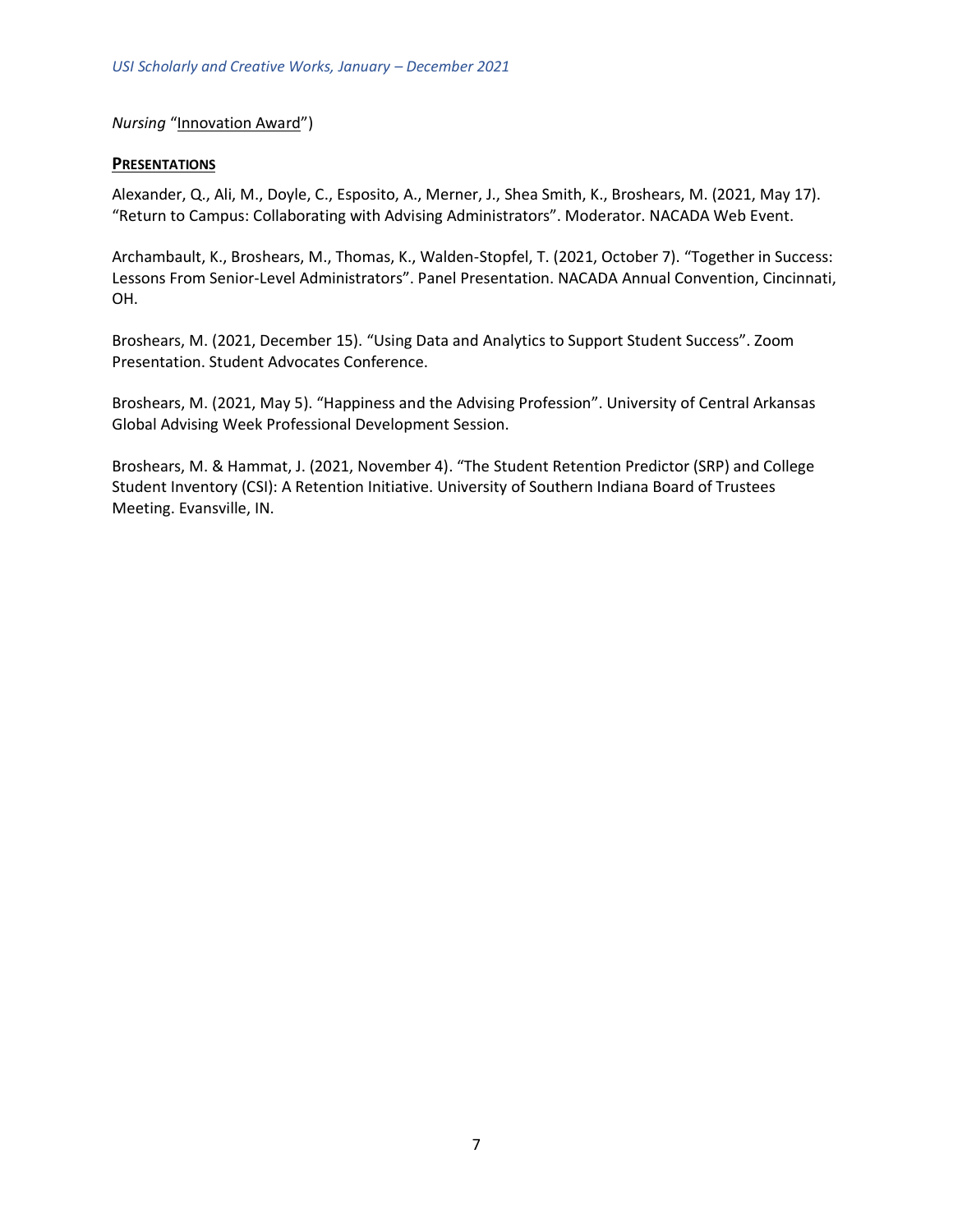# <span id="page-7-1"></span><span id="page-7-0"></span>**ROMAIN COLLEGE OF BUSINESS**

#### **ACCOUNTING, BUSINESS ADMINISTRATION, AND FINANCE**

#### **PUBLICATIONS**

Aroul, R., Hansz, A., & Yang, Jinsuk. (2021). "Fix it with Green:" The Valuation Impact of Green Retrofits on Residential Transaction Price. *Journal of Housing Research*., doi: [https://doi.org/10.1080/10527001.2021.1984755.](https://doi.org/10.1080/10527001.2021.1984755)

Bryan, T. G., McKnight, Mark A., & Houmes, R. (2021). Accounting conservatism or earnings management: A study of the allowance for doubtful accounts. *Corporate Ownership & Control*.

Bryan, T. G., & McKnight, Mark A. (2021). Implementing the Pathways Commission recommended first accounting course: A profile of early adopters. *International Journal of Accounting & Finance Review*.

Bryan, T. G., McKnight, Mark A., & Houmes, R. (2021). Unfaithful representation: Understating accounts receivable in the name of conservatism. *Accountancy Business and the Public Interest*.

Bueltel, Brett., & Duxbury, A. (2021). Feeling GILTI: Tax Strategies for U.S. Multinational Corporations to Navigate the Tax Cuts and Jobs Act. *The ATA Journal of Legal Tax Research*.

Choe, Sang. T. (in press, 2021). Analyzing Consumption Patterns of the Consumers in Extreme Poverty: A Case of North Koreans Compared to South Koreans. *Midwest Business Administration Association*.

Elkhal, Khaled. (2021). Should Extraordinary Items be Reinstated? *Journal of Applied Business and Economics*.

Gilstrap, Curt. A. (in press, 2021). Social Music Festival Brandscapes: A Lexical Analysis of Music Festival Social Conversations. *Journal of Destination Marketing & Management*.

Li, Zhe, UNLU, E., & Wu, J. (2021). Are social connections of independent directors all the same? Evidence from corporate monitoring. *International Journal of Managerial Finance*., doi: [https://doi.org/10.1108/IJMF-01-2021-0049.](https://doi.org/10.1108/IJMF-01-2021-0049)

Li, Zhe, & Rainville, M. (2021). Do Military Independent Directors Improve Firm Performance? *Finance Research Letters*., doi: [https://doi.org/10.1016/j.frl.2021.101988.](https://doi.org/10.1016/j.frl.2021.101988)

Li, Zhe, Hartsema, S. T., Harris, C., & Morillon, T. G. (2021). Intangible assets and trade credit policy. *Managerial Finance*., doi[: https://doi.org/10.1108/MF-07-2020-0372.](https://doi.org/10.1108/MF-07-2020-0372)

Li, Zhe, & Rainville, M. (2021). Military veterans on the board and executive compensation. *International Journal of Managerial Finance*., doi: https://doi.org/10.1108/IJMF-06-2020-0304.

Li, Zhe, & Harris, C. (2021). Negative operating cash flows and investment inefficiency. *Managerial Finance*., doi:<https://doi.org/10.1108/MF-06-2020-0300>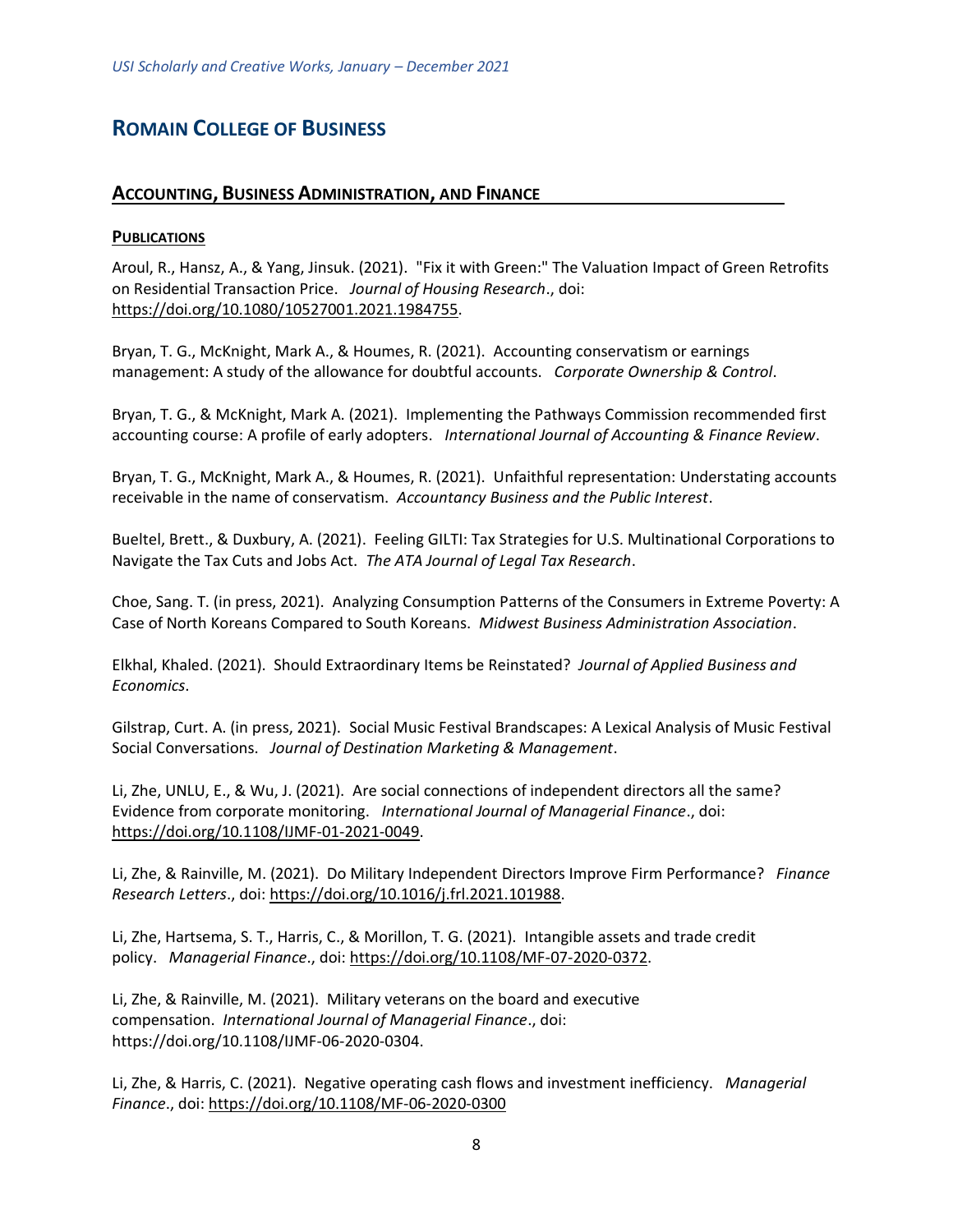Robey, Shawn. L., Celuch, Kevin., & McKnight, Mark. A. (in press, 2021). The Influence of Ethical Ideology on Ethical Decision-Making. *Journal of Theoretical Accounting Research*.

McKnight, M., Bueltel, B., Dill, A., Seitz, J., & Bryan, T. (2021). Incorporating experiential learning into the accounting curriculum: Best practices and lessons learned from a recently implemented curriculum. *Global Journal of Accounting and Finance*.

McKnight, Mark. A., Price, Curtis. R., Dill, Andrew. T., Bryan, T. G., & Buetel, B. L. (in press, 2021). Who gives a Trump? Evidence of framing effects in tax policy. *Journal of Accounting, Ethics & Public Policy*.

Noland, Thomas., *Leveling the playing field between banks, credit unions.* Courier & Press Published On-Line 21 Jan 2021, Published In Hard Copy Sunday 24 Jan 2021[. Professor Says Local Acquisitions of Banks](https://www.cutoday.info/site/layout/set/print/Fresh-Today/Professor-Says-Local-Acquisitions-of-Banks-by-CUs-Means-Tax-Exemption-No-Longer-Deserved)  by [CUs Means Tax Exemption No Longer Deserved / Fresh Today / CUToday.info -](https://www.cutoday.info/site/layout/set/print/Fresh-Today/Professor-Says-Local-Acquisitions-of-Banks-by-CUs-Means-Tax-Exemption-No-Longer-Deserved) CU Today and the ABA Banking Journal - [Op-Ed: Indiana Academic Offers Options for Ending Credit Union Tax Exemption | ABA](https://bankingjournal.aba.com/2021/01/op-ed-indiana-academic-offers-options-for-ending-credit-union-tax-exemption/)  [Banking Journal](https://bankingjournal.aba.com/2021/01/op-ed-indiana-academic-offers-options-for-ending-credit-union-tax-exemption/)

Oeding, Jill. M. (in press, 2021). The Prevention and Detection of Academic Dishonesty: Watch the Online Exam Proctoring Videos. *Quarterly Review of Distance Education*.

Ryle, P., Bueltel, B., McKnight, M., & Beckman, J. (2021). Decoding lessons from the Facebook consent decree: Does Sarbanes-Oxley foreshadow the future of privacy regulation? *International Journal of Disclosure and Governance*.

#### **PRESENTATIONS**

Harvey, D., Khieu, H. D., & Chen, Manfen. W. (2021). *Is personal financial education beneficial? evidence from a sample of predominantly black college students.* Southwestern Finance Association, Virtual, Virtual.

Maier-Lytle, Jeanette: Alpha Kappa Psi, Evansville, Indiana. Panel of Speakers for AKP Students.

Mark, M., Dill, Andrew., Price, Curtis., Bueltel, Brett., & Bryan, T. (2021). *What's in a name: Using the Volunteer Income Tax Assistance (VITA) program to determine taxpayer reactions to former President Trump & the Tax Cuts and Jobs Act.* Invited Presentation at Auburn University at Montgomery, Montgomery, Alabama.

Noland, Thomas: Junior Achievement Job Spark. Presentation to students.

Oeding, Jill, Major and Career Presentation to the Indiana Digital Learning School, 2021-2022

Oeding, Jill. M. (2021). *Practical Tips to Prevent and Detect Misconduct in Proctored Online Exams.* Invited presentation at Academy of Business Research Fall 2021 Conference, Boca Raton, Florida.

#### **AWARDS, HONORS, AND GRANTS**

Bueltel, Brett: Dean's Award for Excellence in Research, USI Romain College of Business (2021)

Bueltel, Brett: National Recognition in The Tax Adviser column titled Campus to Clients: Academic Research for Your Practice Consideration, American Taxation Association (ATA) (2021)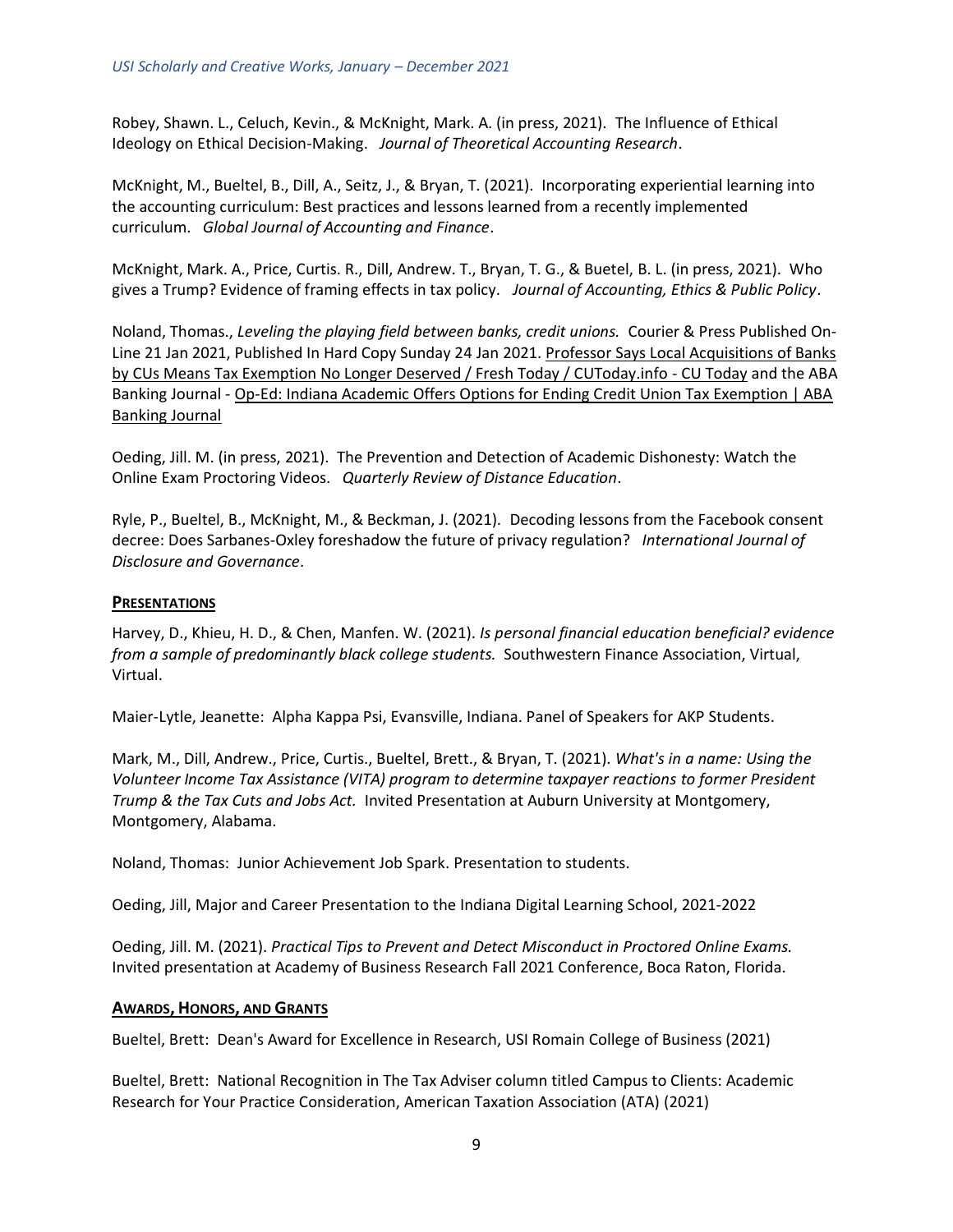Gilstrap, Curt: How Social Media Communities Frame Mask Wearing During a Pandemic, USI RCOB Dean's Summer Fellowship Award (2021)

Gilstrap, Cristina. M. Workplace Stress Experiences of Neonatal Nurses After Transitioning from Open-Bay to Single-Family Room Neonatal Intensive Care Units, Principal Investigator, Romain College of Business - Summer 2021 Faculty Research Fellowship

Noland, Thomas, 2021: AICPA Lawler Award, AICPA. Awarded for Best Journal Article in 2020

<span id="page-9-0"></span>Oeding, Jill, RCOB Summer Faculty Fellowship Award in Research, USI (2021)

#### **ECONOMICS AND MARKETING**

#### **PUBLICATIONS**

Burnett, Perry. (in press, 2021). The attitudinal gender gap of an economics education. *Economics Bulletin*.

Celuch, Kevin. G., Milewicz, Chad., & Saxby, C. (in press, 2021). Student-Faculty Interaction in Motivated Learning for Face-to-Face and Online Marketing Classes. *Journal of Education for Business, 6*, 366-372.

Celuch, Kevin. G., Smothers, Jack., & Valadares, K. (2021). Supervisor and Employee Identity Coalescence and Normative Unit Commitment. *Journal of Theoretical Social Psychology, 5 (3)*, 297-306. Chauradia, A., Milewicz, Chad, Echambadi, R., & Ganesh, J. (2021). FRONTLINE HUMAN CAPITAL AND CONSUMER DISSATISFACTION: EVIDENCE FROM THE U.S. AIRLINE INDUSTRY. *Journal of Consumer Satisfication, Dissatisfication, and Complaining Behavior*.

Friesner, D., Hackney, D., & Schibik, Timothy. J. (2021). Mapping Foundations of Logical Analysis to Principles of Microeconomics Courses. *International Journal of Pluralism and Economics Education (IJPEE), 12 (3/4)*, 171-245.

Ghosh, Prasenjit., Kinnucan, H. W., & Duffy, P. A. (2021). Price Discounting at United States Land Grant Universities: A Supply-Demand Analysis. *American Economic Association*.

Ghosh, Prasenjit., Miao, R., & Malikov, E. (2021). Crop Insurance Premium Subsidy and Irrigation Water Withdrawals in the United States. *SCC-76 Economics and Management of Risk in Agriculture and Natural Resources Virtual Conference*.

Ghosh, P. N., Miao, R., & Malikov, E. (2021). Crop Insurance Premium Subsidy and Irrigation Water Withdrawals in the Western U.S. *Geneva Papers On Risk and Insurance Theory, 46*., doi: [https://doi.org/10.1057/s41288-021-00252-4.](https://doi.org/10.1057/s41288-021-00252-4)

Hemaida, Ramadan., & Lee, C. C. (2021). Effects of Anchoring Paradigm on Generation Z Consumers' Purchasing Decision Making. *journal of international business disciplines, 16 (2)*, 19-37.

Hemaida, Ramadan, Lee, C. C., & Panaitisor, T. (2021). Effects of Anchoring Paradigm on Generation Z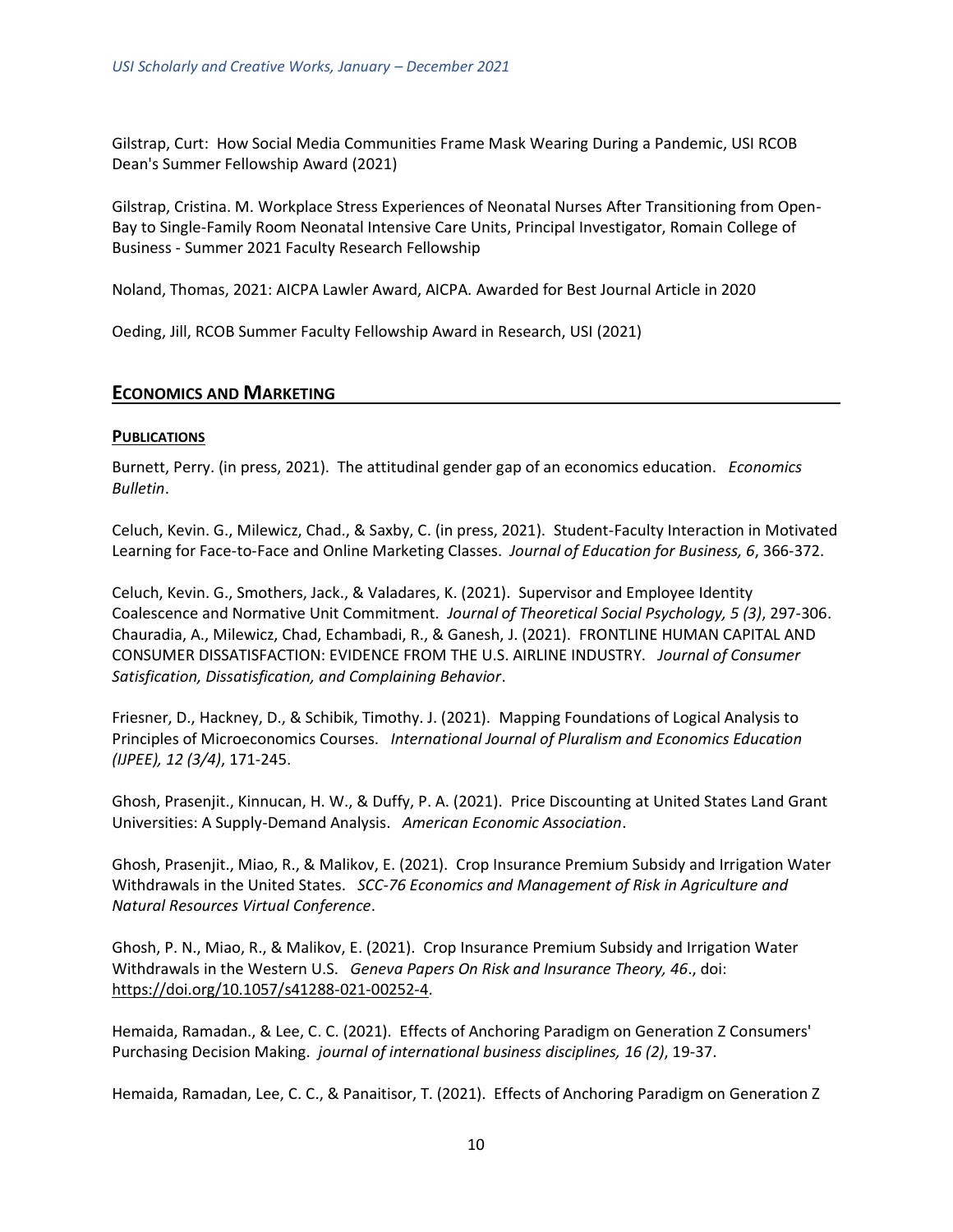Consumers' Purchasing Decision Making. *International Academy of Business Disciplines*.

Hemaida, Ramadan., & Lee, C. C. (2021). Zero-one Linear Programming Model for Determining an Optimal Health Insurance Plan. *International Academy of Business Disciplines*.

Johnson, C. D., Bauer, B. C., Kelting, K., Jankuhn, Nicolas., & Sim, W. (2021). Location, location... mailing location? The impact of address as a signal. *Journal of Business Research*., doi: 10.1016/j.jbusres.2021.02.013.

Kim, K., Nobi, B., Lee, S., & Milewicz, Chad. (2021). International higher education brand alliance: the role of brand fit and world-mindedness. *Asia Pacific Journal of Marketing and Logistics*., doi: [https://doi.org/10.1108/APJML-06-2020-0399.](https://doi.org/10.1108/APJML-06-2020-0399)

Price, Curtis, Burnett, Perry, & Sevastianova, Daria (2021). The Attitudinal Gender Gap of an Economics Education. *Economics Bulletin*.

Wanjugu, Sabinah., & Milewicz, Chad (in press, 2021). Engaging College of Business Students in the AoL Process for Marketing-Related Technical Business Knowledge. *Marketing Management Association Conference*.

#### **PRESENTATIONS**

Carey, Mary. C. (2021). *Forecasting the Kentucky General Fund in a Covid Market Economy - Keynote.* Kentucky Economic Association Meeting, Owensboro, Kentucky

Celuch, Kevin. & Jones, Aleisha. (2021). *Ethical Decision Making: A Novel Perspective to a Long-Standing issue for Undergraduate Education.* Invited presentation at University of Southern Indiana Teaching & Learning Symposium 2021, Evansville, Indiana

Celuch, Kevin. 2021: Women's Entrepreneurship Week, The Business Model: A Tool for Clarifying Your Thinking About (and Communicating About) Your Small Business

Ghosh, Prasenjit., Kinnucan, H. W., & Duffy, P. A. (2021, January). *Price Discounting at United States Land Grant Universities: A Supply-Demand Analysis.* American Economic Association, Virtual, United States of America.

Ghosh, Prasenjit., Miao, R., & Malikov, E. (2021, April). *Crop Insurance Premium Subsidy and Irrigation Water Withdrawals in the United States.* SCC-76 Economics and Management of Risk in Agriculture and Natural Resources Virtual Conference, Davis, California, United States of America.

Jankuhn, Nicolas., "Is All Money Created Equal? – The Case of Mobile Wallets And Their Influence On Payment Behavior", July 2021, Saint Louis University

Price, Curtis. Promotion of Griffin Experimental Economics Laboratory - Using classroom experiments to recruit and engage local high school students: the value and efficacy of engaged student learning in the Griffin Experimental Economics Laboratory - 2020

Sevastianova, Daria. Federal Reserve Bank of St. Louis. Presented in a session "Making a Difference by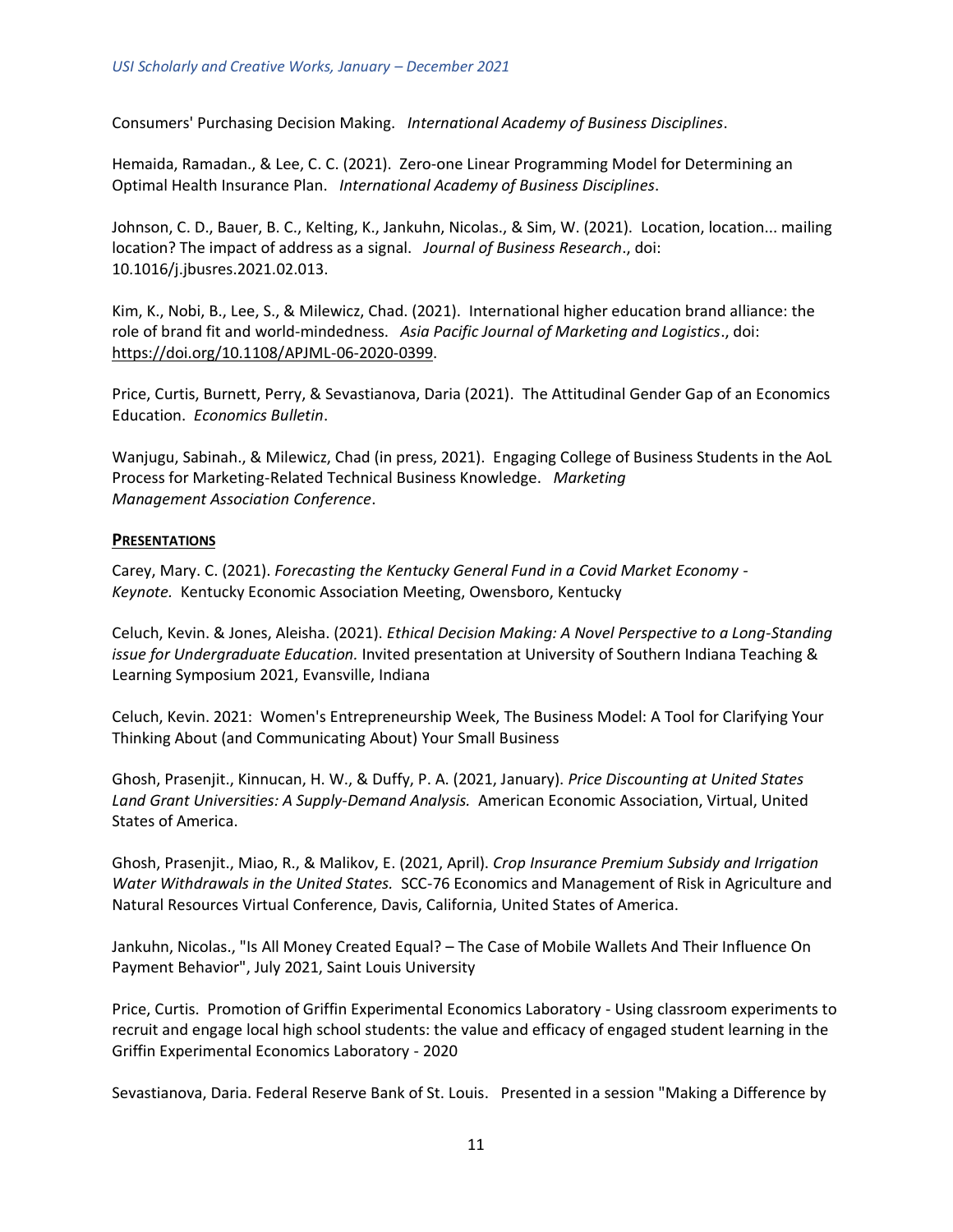Starting a Women in Economics Club" at the Virtual Women in Economics Symposium in March 2021.

Sevastianova, Daria, Camp Economics in Santa Claus, IN. Delivered two virtual presentations for Indiana high school teachers: (1) Is the Recovery on Track? and (2) Government Stimulus and Debt in the Pandemic. In collaboration with St. Louis Fed and Purdue University, 2021

Sevastianova, Daria. WNIN, Provided an economic outlook for Newsmakers program on WNIN.

Ye, Bohan. *Trust within and between groups.* Economic Science Association – 2021 North American Meeting, Tucson, Arizona.

Wanjugu, Sabinah & Milewicz, Chad (2021). *Engaging College of Business Students in the AoL Process for Marketing-Related Technical Business Knowledge.* Marketing Management Association Conference, Evansville, Virtual.

Wanjugu, Sabinah (2021). *A virtual approach to experiential learning: Using free web-based resources within the classroom to enhance students' learning.* Center for Teaching and Learning Excellence (USI), Evansville, Virtual.

Wanjugu, Sabinah. 2021: Presentation at the Women Entrepreneur Week

#### **AWARDS, HONORS, AND GRANTS**

Carey, Mary C. 2021: Distinguished Economist, Kentucky Economics Association

Carey, Mary C. 2021: Kentucky Colonel, Kentucky Colonel Commission - Office of the Kentucky State Governor.

<span id="page-11-0"></span>Schibik, Timothy. 2021 Honoree, Beta Gamma Sigma. Honorary Lifetime membership in Beta Gamma Sigma

#### **MANAGEMENT AND INFORMATION SCIENCES**

#### **PUBLICATIONS**

Chlebowski, A. L., McWilliams, Josh D., Hawkins, W., & El Tawil, S. (2021). Cultivating Innovation Capacity of Undergraduates in a Technology Commercialization Academy in Midwest America. *Metropolitan Universities Journal*.

Celuch, Kevin, Smothers, John, & Valaderes, K. (2021). Supervisor and Employee Identity Coalescence and Normative Unit Commitment. *Journal of Theoretical Social Psychology, 5 (3)*, 297-306, doi: [https://doi.org/10.1002/jts5.94.](https://doi.org/10.1002/jts5.94)

Fertig, Jason & Joseph, M. (2021). A Principled Discussion: Is the P-O-L-C Framework Still Relevant? *Academy of Management*.

Fertig, Jason, O'Neill, B., Wells, P., & Bassil, C. (in press, 2021). Who They Are Versus What They Want: How DISC Profiles Can Aid in Developing Employability. *Industry and Higher Education*.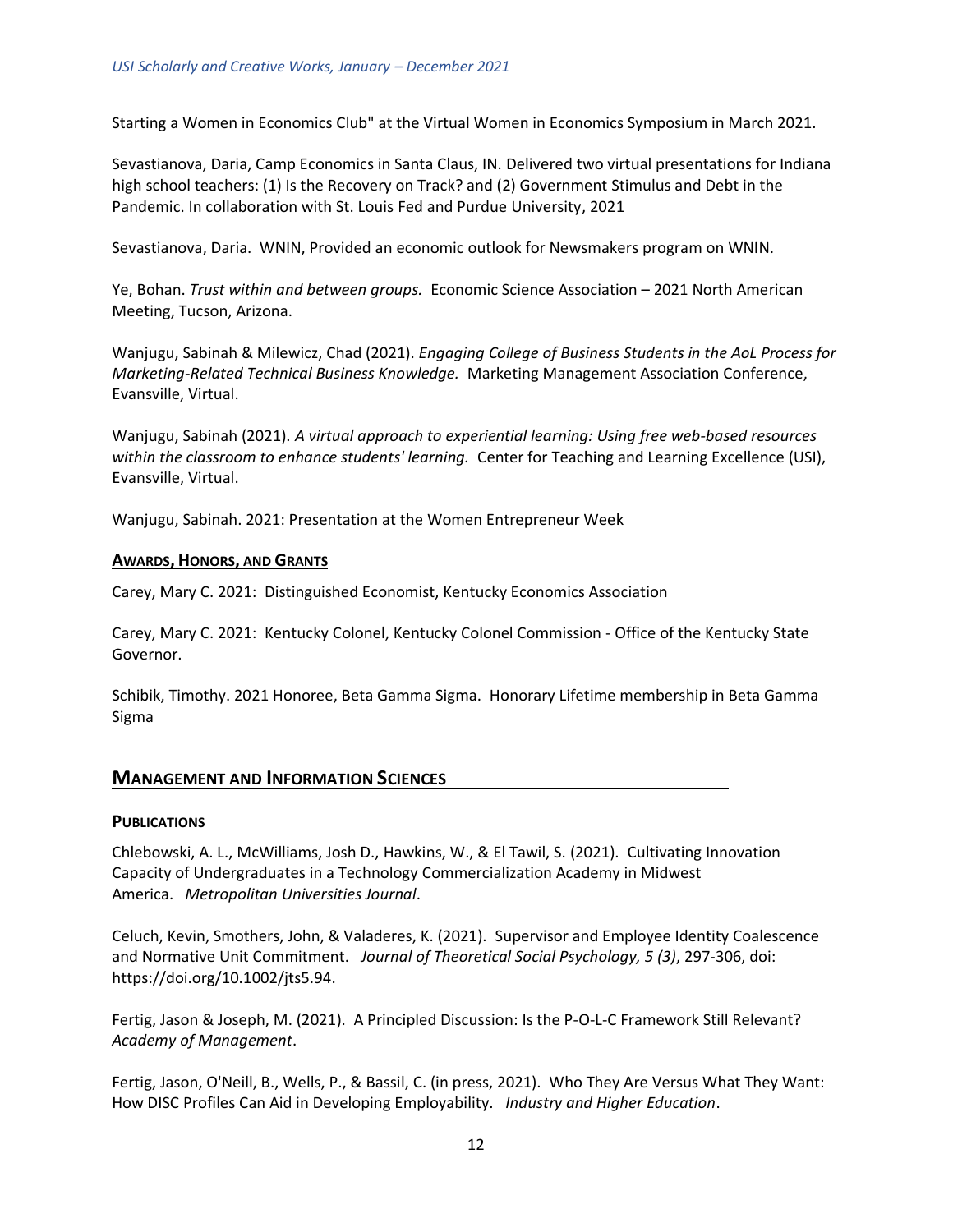Foroughi, Abbas (2021). Exploring Regional Digital Supply Chain Skill Gaps: Are National Trends Confirmed? *2021 Annual Meeting of the Decision Sciences Institute*.

Foroughi, Abbas (2021). Supply Chain Workforce Training: Addressing the Digital Skills Gap. *Higher Education, Skills and Work-Based Learning, 11 (3)*, 683-696, doi: [https://doi.org/10.1108/HESWBL-07-](https://doi.org/10.1108/HESWBL-07-2020-0159) [2020-0159.](https://doi.org/10.1108/HESWBL-07-2020-0159)

Fortsch, Sima M., Choi, J., & Khapalova, E. (2021). Competition Can Help Predict Sales. *Journal of Forecasting*.

Hall, E. H., & Lee, J. (2021). Managing, Reputation, Sustainability, and Self Interest: The Case of CEO Remuneration in the United States and the Importance of Being Earnest. *International Business Review*., doi: 10.5539/ibr.v14n10p57.

Hall, Ernest H., & Lee, J. (2021). Social Legitimacy and Sustainability: The Public's Mandate For Business Going Forward. *International Journal of Business and Economic Develpment*.

Han, Xue (2021). A Study of Performance Testing in Configurable Software Systems. *Journal of Software Engineering and Applications*.

Han, Xue (2021). Effective Fault Localization and Context-Aware Debugging for Concurrent Programs. *Journal of Software Testing, Verification and Reliability*.

Han, Xue (2021). ConfProf: White-Box Performance Profiling of Configuration Options. *12th ACM International Conference on Performance Engineering*.

Han, Xue & Yan, Gongjun (in press, 2021). Fault Prediction with Static Software Metrics in Evolving Software: A Case Study in Apache Ant. *Journal of Computer and Communications*.

Heath, M., Williams, Erika N., & Wynn, D. (2021). Experiential Learning Activity to Ameliorate Workplace Bullying. *Journal of Education for Business*.

Moghaddam, K., & Weber, Thomas (2021). Immigrants and International Entrepreneurship: Transnational Dynamic Capability and Dual Social Network Embeddedness. In Vahid Jafari-SadeghiHannan Amoozad MahdirajiLéo-Paul Dana (Ed.), *Empirical International Entrepreneurship: A Handbook of Methods, Approaches, and Applications* (pp. 513). Cham, Switzerland: Springer.

Rhew, Nicholas D., & Arendt, L. A. (2021). Lessons on the Resource-Based View and Generic Competitive Strategies from Kinky Boots: The Musical. *Management Teaching Review*., doi: [https://doi.org/10.1177/23792981211055404.](https://doi.org/10.1177/23792981211055404)

Rhew, Nicolas D., Jones, D. R., Sama, L. M., Robinson, S., Friedman, V. J., Mark Egan (2021). Shedding Light on Restorative Spaces and Faculty Well-Being. *Journal of Management Education, 45 (1)*, 43-64, doi: [https://doi.org/10.1177/1052562920953456.](https://doi.org/10.1177/1052562920953456)

Rhew, Nicholas D., & McKinney, A. P. (2021). We Didn't Start the Fire: What Can Billy Joel Teach Us about the External Environment? *Management Teaching Review*., doi: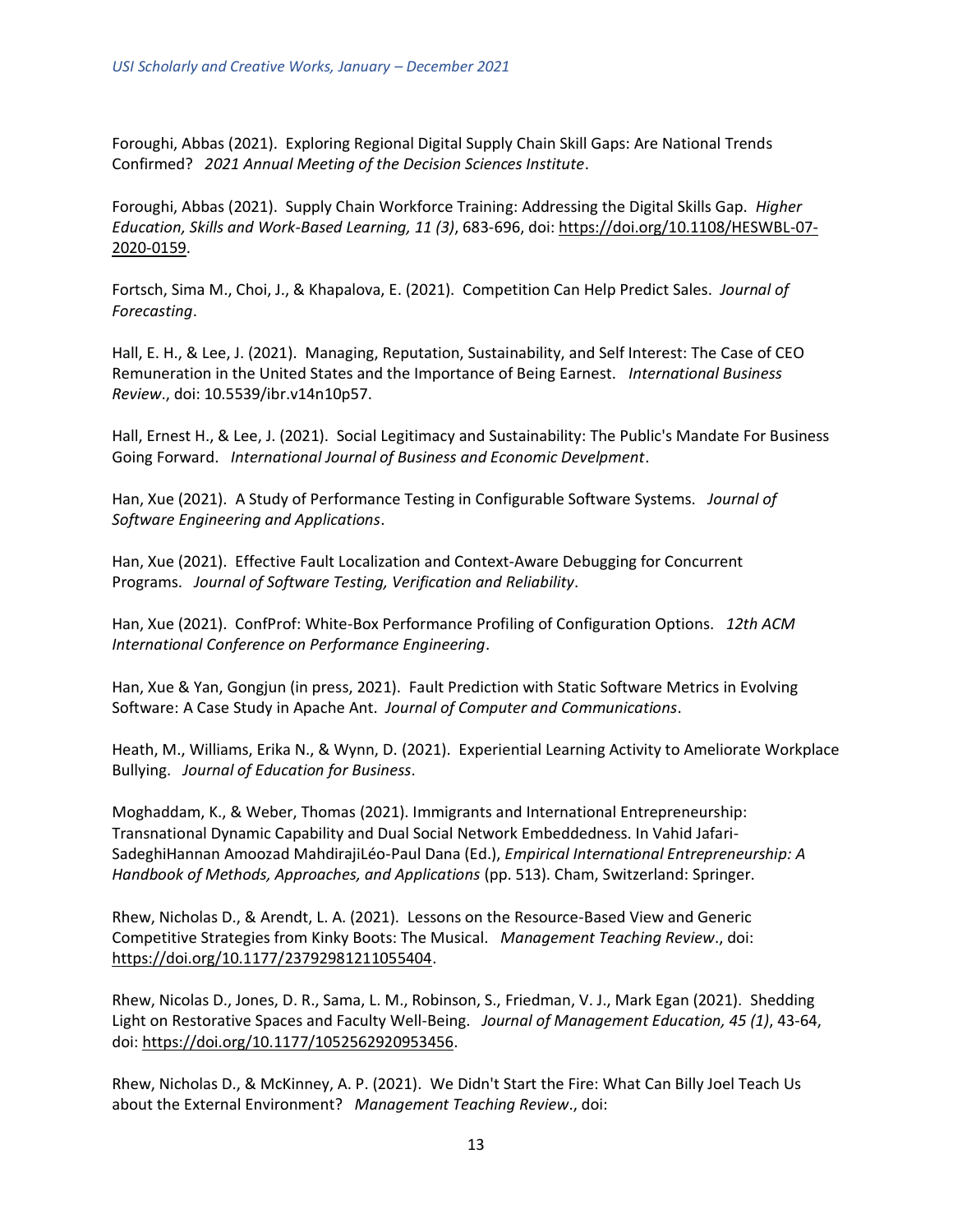#### [https://doi.org/10.1177/23792981211040177.](https://doi.org/10.1177/23792981211040177)

Shemroske, Kenneth & Pourang, Kasra (in press, 2021). Experiential Learning and Job Experience: Opportunities for Cybersecurity Curriculum Support, Cyber Graduate Marketability, and Cyber Productivity. *Journal of the Consortium for Computing Sciences in Colleges*.

Smothers, John E. (2021). A Moderated-Mediation Model of Work-Family Conflict in the COVID-19 Crisis. *Journal of Managerial Issues, 33 (4)*, 315-330.

Srivastava, Srishti., & Smith, M. L. (in press, 2021). Enhancing student learning via unplugged activities for integrating parallel and distributed computing (PDC) in undergraduate-level computer science curriculum. *ACM Transactions on Computing Education*.

Williams, Erika N., & Heath, M. L. (2021). The Impact of Mentor Relationships and Supervisor Supportive Feedback on the Working Poor: The Moderating Role of Self-Efficacy. In Press, *Research in Human Resource Management*.

#### **PRESENTATIONS**

Allen, S., Edelson, S., Fertig, J., Nelson, T., Stratton, M., Chantal van Esch (2021). *Online garbage fires: How going virtual hasn't stopped our (trial and) errors.* Organizational Behavior Teaching Conference (OBTC), OH, Virtual

Fertig, J. & Joseph, M. (2021). *A Principled Discussion: Is the P-O-L-C Framework Still Relevant?* Academy of Management, Virtual

Fertig, J., O'Neill, B., Wells, P., & Bassil, C. (2021). *'Who They Are Versus What They Want: How DISC Profiles Can Aid in Developing Student Employability.* Midwest Academy of Management, Davenport, Iowa.

Han, X. (2021). *ConfProf: White-Box Performance Profiling of Configuration Options.* Proceedings of the ACM/SPEC International Conference on Performance Engineering, Virtual

Han, Xue (2021). Junior Achievement JobSpark

Robinson, S., Sama, L. M., Jones, D. R., Rhew, Nicholas D., Friedman, V. J., Mark Egan (2021, August). *Building Community around Self-Care: Restorative Spaces and Faculty Well-Being.* Academy of Management, Virtual

Rhew, Nicholas D. & Mckinney, A. P. (2021, June). *We Didn't Start the Fire: What Can Billy Joel Teach Us about the External Environment?* Management and Organizational Behavior Teaching Society, Virtual

Rhew, Nicholas D., Arendt, L. A., Gower, K., & Hedberg, P. R. (2021, November). *Three Collaborative Learning Tools for COVID-19 and Beyond.* Southern Management Association, New Orleans, Louisiana

Celuch, Kevin, Smothers, John, & Celuch, K., *Research Presentation to Evansville Information Executive Group* (2021)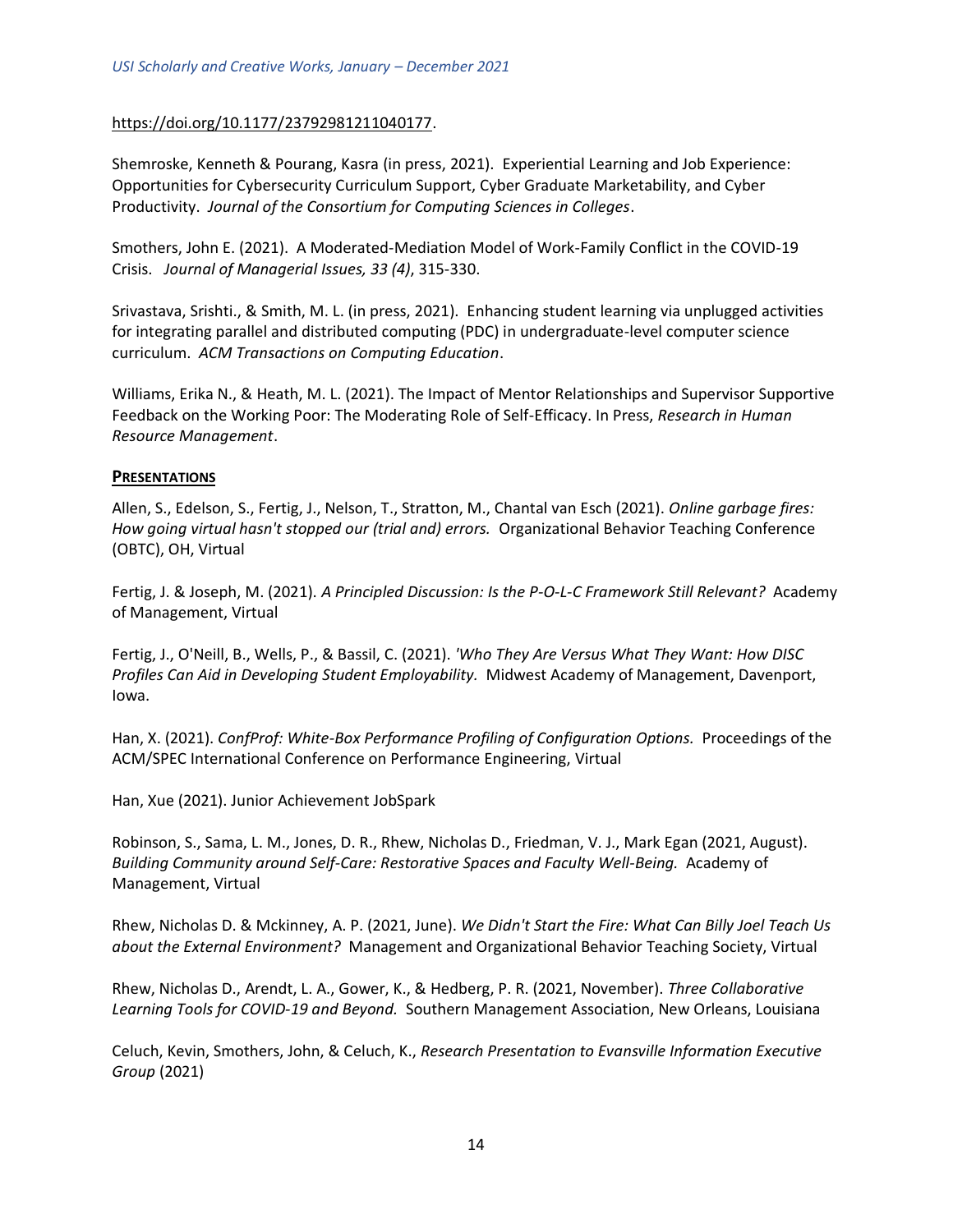#### **AWARDS, HONORS, AND GRANTS**

Han, Xue. 2021 RCOB Teaching Award, Romain College of Business

Han, Xue. 2021 Faculty Research and Creative Work Grant, USI

Han, Xue. 2021 RCOB Summer Teaching Fellowship, Romain College of Business

Smothers, John. 2021 Best MBA's in Healthcare Management Online, EduMed

Smothers, John. 2021 USI MBA program rated as one of the best online MBA programs in the U.S.A., U.S. News and World Report

Smothers, John. 2021 USI MBA program ranked No. 22 as one of the best online MBA programs, Fortune

Weber, Thomas. 2021 Dean's Award for Excellence in Service, Romain College of Business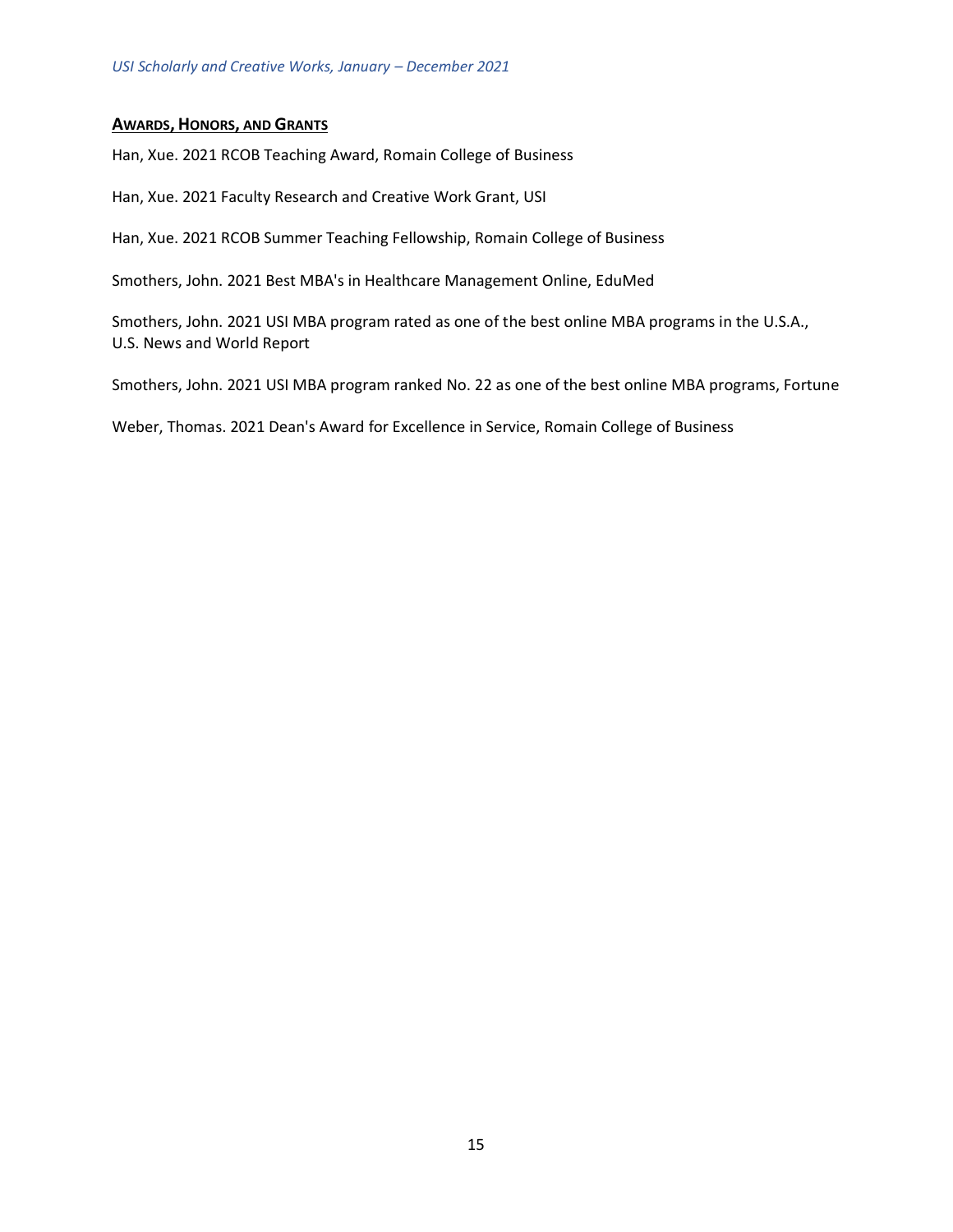# <span id="page-15-1"></span><span id="page-15-0"></span>**COLLEGE OF LIBERAL ARTS**

# **ART AND DESIGN**

#### **PUBLICATIONS**

Blair*, Gregory. The Politics of Spatial Transgressions in the Arts*, Co-edited with Noa Bronstein, Book published by Palgrave Macmillan, 2021.

Dickes, Robert, *Pingyao International Photography Festival 21 Catalog*, May 2021

#### **PRESENTATIONS**

Armstrong, Charles. "Responding to student need in the early months of the pandemic," poster presentation. UCDA Design Education Summit, "re-," Virtual Summit June, 2021.

Armstrong, Charles. "Reimagining Human-Centered Design when Humans are inaccessible," paper presentation. UCDA Design Education Summit, "re-," Virtual Summit June, 2021.

Armstrong, Charles. "You Can Run But You Can't Hide." *Describing Language*. New Harmony Gallery of Contemporary Art on-access.org: [https://www.on-access.org/reference.](https://www.on-access.org/reference) September 11 – October 2, 2021.

Blair, Gregory. "Beyond Site-Specificity: Artists and Collaborative Reciprocity with Place," Delivered at the ASAP 12 Reciprocity Conference, on the Panel - *Site Specificity and Beyond: Loci of Art and Activism* (Virtual Conference due to Covid-19), 2021.

Blair, Gregory. "Transgressive Geographies: Challenging Boundaries through Sound," Delivered at the 2021 Midwest Art History Society Conference, on the Panel - *Modern Art* (Virtual Conference due to Covid-19), 2021.

Christensen Blair, Sara. "Leftovers – Trashy or Classy? The Role of Excess, Waste, and Filth in Contemporary Art," presented as part of the panel – *Filth and Body, at the 2021 Interdisciplinary Colloquium,* College of Liberal Arts, USI, Evansville, IN. April 8, 2021.

Christensen Blair, Sara. "The Monumental Shift in Memorial Design: How Maya Lin's Vietnam Memorial Altered the Discourse of Collective Remembering," presented as part of the panel - *Aesthetics, Transformations, Interventions* at the Community and Civil Engagement Symposium, College of Liberal Arts, USI, Evansville, IN. (Invitational) March 18, 2021.

Holen, Alisa. *Natchez Clay Project*. Invitational workshop and exhibition hosted by Conner Burns. Natchez, MS. 2021.

Pritchard, Shannon, "Caravaggio's Saints and Crones: Representing Old Age in the Counter-Reformation," American Association of Italian Studies Annual Conference, Virtual, June 3, 2021.

Pritchard, Shannon, "The Enduring Legacy of Giambologna's Mannerism," Sixteenth Century Society Conference, San Diego, CA, October 30, 2021.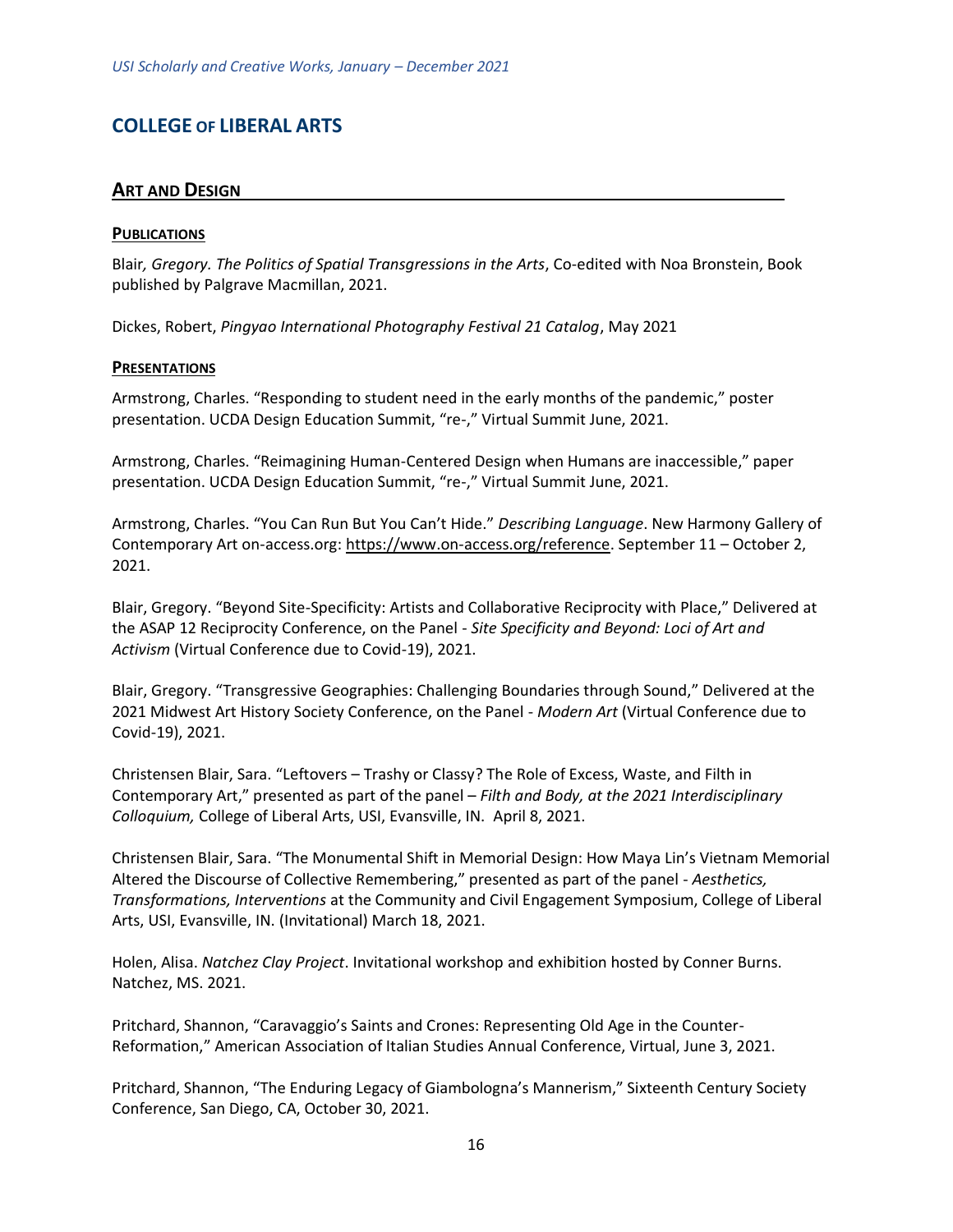#### **CREATIVE WORKS AND EXHIBITIONS**

Anderson, Brett. Eat Feet, Jerk! University of Southern Indiana and University of Evansville Portfolio Exchange. Local group show, 26 participants. USI Student Gallery, Evansville, IN. Organized by Brett Anderson and Kyle Darnell.

Anderson, Brett. *Ink Only II*. National juried exhibition. Organized by Paperworkers Local and exhibited at the Durbin Gallery, Birmingham-Southern College. Birmingham, AL. Juror: Liz Chalfin.

Anderson, Brett. *Local solo show*. Evansville Public Library, North Park Branch, Evansville, Indiana. Organized by Janice Greene.

Anderson, Brett. *Paper West. National juried exhibition*. Gittins Gallery, University of Utah. Salt Lake City, UT. Juror: Sam Vernon, [https://www.art.utah.edu/studio-art-areas/printmaking/paperwest-3rdnational](https://www.art.utah.edu/studio-art-areas/printmaking/paperwest-3rdnational-works-on-paper-juried-exhibition/)[works-on-paper-juried-exhibition/](https://www.art.utah.edu/studio-art-areas/printmaking/paperwest-3rdnational-works-on-paper-juried-exhibition/)

Anderson, Brett. *The Fall of Civilization*. National juried exhibition. Louise Hopkins Underwood Center for the Arts. 511 Ave. K, Lubbock, TX. Juror: Alicia Eggert

Blair, Gregory*. 15th Annual HWD Juried Sculpture Exhibition*, Rosewood Art Gallery, Kettering, OH (Juried). 2021

Blair, Gregory. *Angad Arts Hotel 4th Biannual Exhibition*, Angad Arts Hotel, St. Louis, MO (Juried). 2021

Blair, Gregory. *Artist-in-Residence*, Sarasvati Creative Space (Waynesboro, TN) – Summer 2021

Blair, Gregory. *Artist-in-Residence*, McCanna House Artist-in-Residence Program (McCanna, ND) Facilitated through the North Dakota Museum of Art – Summer 2021

Blair, Gregory. *Landscapes to Explore*, Kansas City Stockyards Gallery, Kansas City, MO (Juried). 2021

Blair, Gregory. "Palimpsests of Identities" Exhibition catalogue for the exhibition: *Material Voices – Annette Cords and G Farrell Kellum"* at The InLiquid Gallery in Philadelphia, PA, 2021.

Christensen Blair, Sara. *Artist-in-Residence*, McCanna House Artist-in-Residence Program (McCanna, ND) Facilitated through the North Dakota Museum of Art – Summer 2021.

Christensen Blair, Sara. *Artist-in-Residence*, Sarasvati Creative Space (Waynesboro, TN) – Summer 2021.

Dickes, Robert, *Americana Revisited*, Strimbu Gallery, Valparaiso University, Valparaiso, IN October 2021.

Dickes, Robert, "Americana Revisited." Valparaiso University, November 8, 2021.

Dickes, Robert, "Art and Activism: Engagement During the Pandemic." Filter Photo Festival, Chicago, IL, September 24, 2021.

Dickes, Robert, *ART Through the Lens*, Yeiser Art Center, October 2021.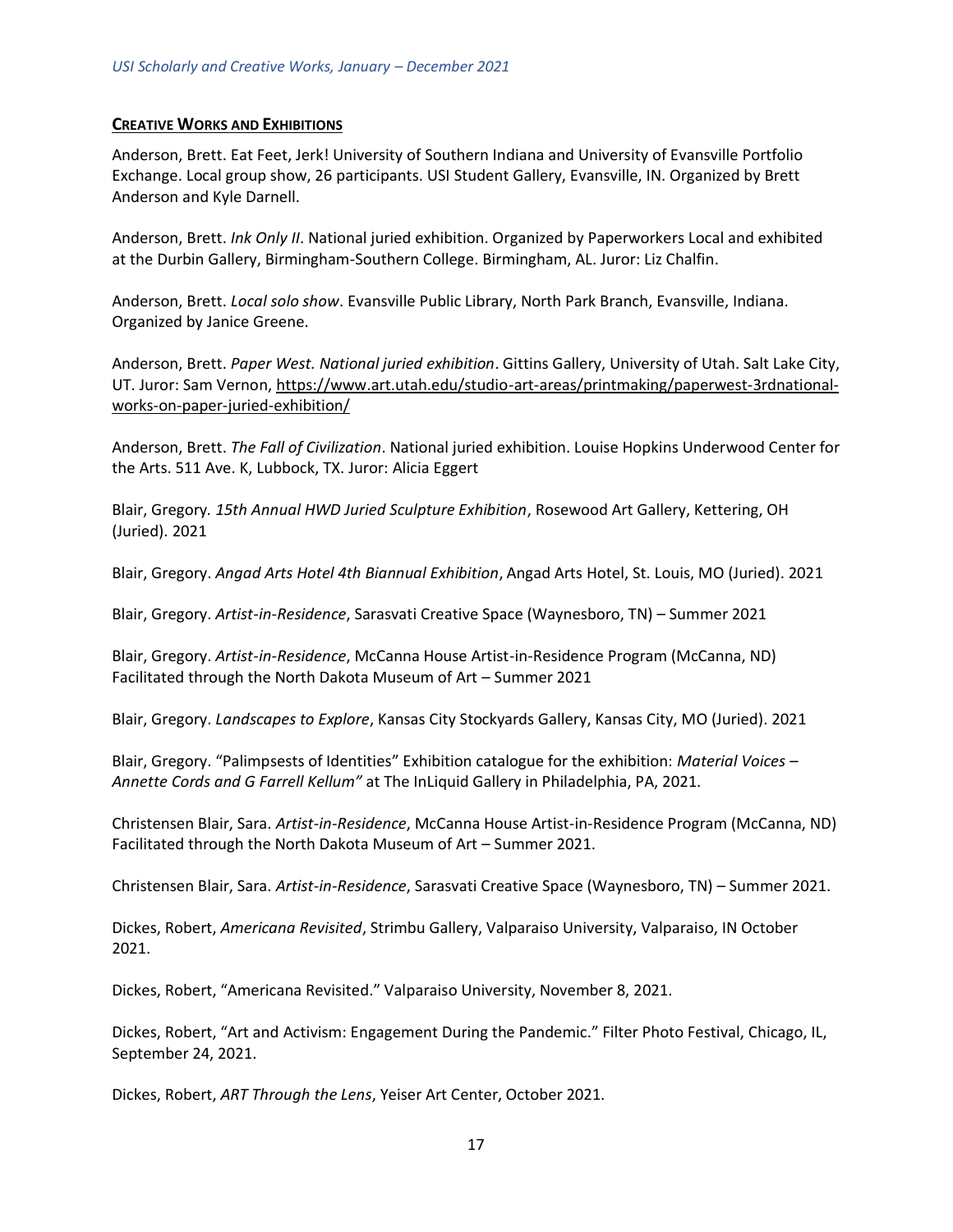Dickes, Robert, *Children 2021*, Gallerium Art Exhibitions, Online and Calgary Canada, October, 30, 2021.

Dickes, Robert, *Privilege and Consequence,* Colorado Photographic Arts Center, Denver, Colorado, December 2021.

Holen, Alisa. *Abel Contemporary Art Gallery*, invitational. Stoughton, WI. 2021.

Holen, Alisa. *Americano Invitational Exhibit*. AKAR Gallery, Iowa City, IA. 2021.

Holen, Alisa. *Filled Up #2*, national juried by Virginia Scotchie. New Harmony Clay Project, IN. 2021.

Holen, Alisa. *Last Call*, *National Invitational and Juried Exhibit*. Companion Gallery. Humboldt, TN. 2021.

Holen, Alisa. *Pearl, 30th Anniversary Invitational Exhibit*, Northern Clay Center. Minneapolis, MN. 2021.

Holen, Alisa. *State of Clay*, regional juried exhibition. Indiana Clay Conference. Indianapolis, IN. 2021.

Holen, Alisa*. Still Shakin',* International Invitational Exhibit. Belger Art Center. KC, MO. 2021.

Holen, Alisa. *Solo Exhibition* at Companion Gallery. (50 works) Humboldt, TN. 2021.

Holen, Alisa. *Thanksgiving Table: The Butter Dish*, national invitational exhibit. AKAR Gallery, IA. 2021.

Holen, Alisa. *YUNOMI Invitational Exhibit*. AKAR Gallery, Iowa City, IA. 2021.

Millard-Mendez, Rob*. [untitled] 2.0*, Athens Art Gallery, Crawfordsville, IN (competitive). 2021.

Millard-Mendez, Rob*. 2021 Juried Art Exhibition*, Baker Gallery, Glema Mahr Center for the Arts (competitive). 2021.

Millard-Mendez, Rob*. 28th Annual Juried Art Exhibition*, Thyen-Clark Cultural Center, Jasper, IN (competitive). 2021.

Millard-Mendez, Rob*. 43rd Annual Whitewater Competition*, Indiana University East, The Gallery, Richmond, IN (competitive). 2021.

Millard-Mendez, Rob*. 77th Annual Wabash Valley Juried Exhibition*, Swope Art Museum, Terre Haute, IN (competitive). 2021.

Millard-Mendez, Rob*. Art in the City*, Bower-Suhrheinrich Foundation Gallery, Evansville, IN (members' exhibition). 2021.

Millard-Mendez, Rob*. Bugs Aplenty*, The Elisabeth Jones Art Center, Portland, OR (competitive). 2021.

Millard-Mendez, Rob*. Camp, Kitsch, and Bad Art*, Columbia College Library Gallery, Chicago, IL (competitive). 2021.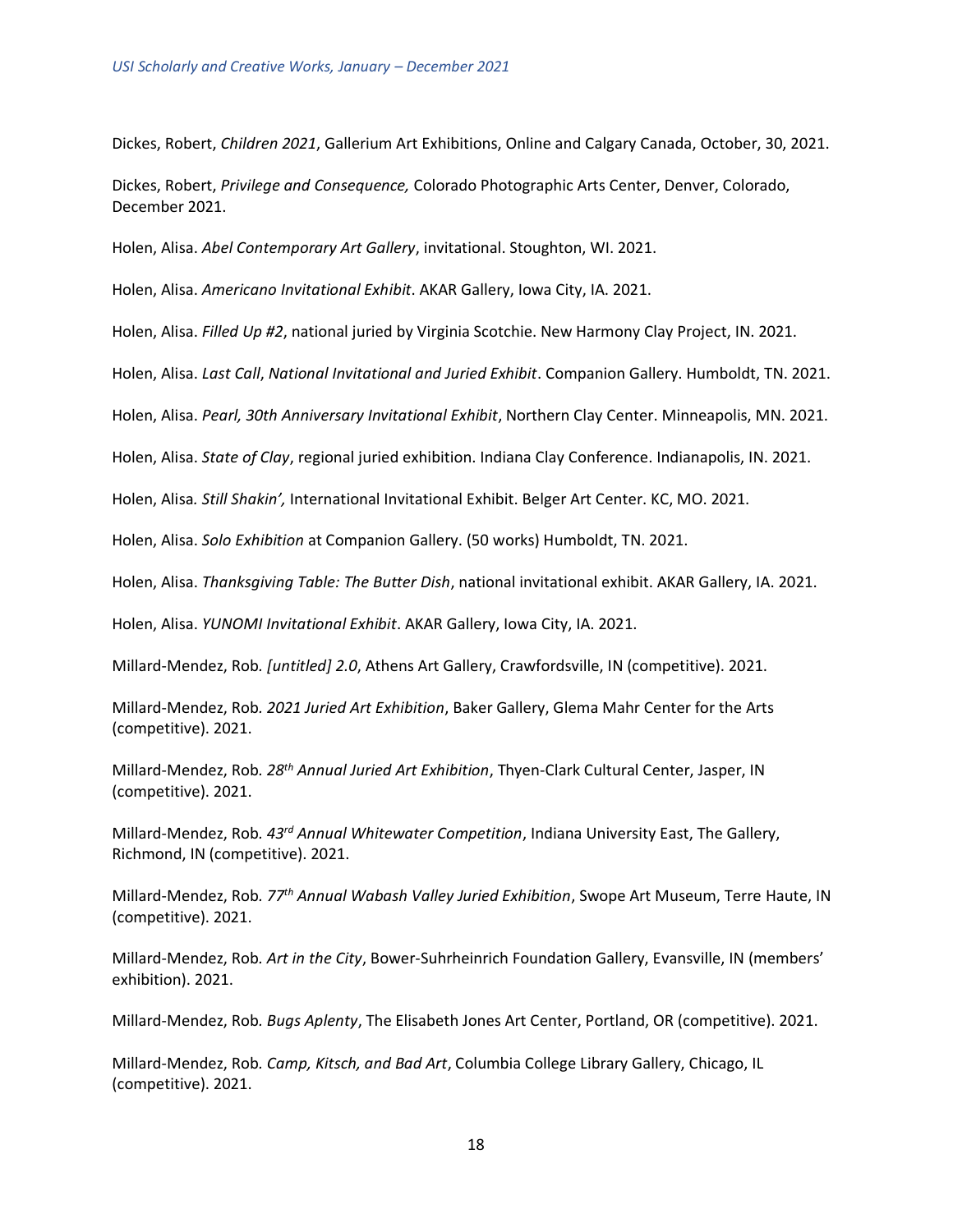Millard-Mendez, Rob*. Crafted Narratives*, Studio Place Arts, Barre, VT (one-person). 2021.

Millard-Mendez, Rob*. Imitate*, Bower-Suhrheinrich Foundation Gallery, Evansville, IN (members' exhibition). 2021.

Millard-Mendez, Rob*. Landscapes*, Arts Illiana, Terre Haute, IN (competitive). 2021.

Millard-Mendez, Rob*. Make Me Laugh*, Ground Floor Artists Gallery, Surprise, AZ (competitive). 2021.

Millard-Mendez, Rob*. Masks*, Arts Illiana, Terre Haute, IN (competitive). 2021.

Millard-Mendez, Rob*. Miniatures,* Bower-Suhrheinrich Foundation Gallery, Evansville, IN (competitive). 2021.

Millard-Mendez, Rob*. MIX IT UP!,* Artless Bastard Gallery; West DePere, WI (competitive) 2021.

Millard-Mendez, Rob*. Mythemes, My Themes, and Archetypes*, Hungerford Art Gallery, LaPlata, MD (one-person). 2021.

Millard-Mendez, Rob*. Owensboro Art Guild 59th Juried Exhibition*, Owensboro Art Museum, Owensboro, KY (competitive). 2021.

Millard-Mendez, Rob*. Pharmacopeia*, The Chateau Gallery, Louisville, KY (competitive. 2021.

Millard-Mendez, Rob*. Rolling On*, Studio Place Arts, Barre, VT (competitive). 2021.

Millard-Mendez, Rob*. That's Effin' Funny*, Shoebox Arts, Los Angeles, CA (competitive). 2021.

Millard-Mendez, Rob*. TRASH*, Hemlock Art Space, Easton, PA (competitive). 2021.

Millard-Mendez, Rob*. Up, Up and Away*, Studio Place Arts, Barre, VT (competitive). 2021.

Raen-Mendez, Nancy. *2021 Mail Art*, Akiko Yada, Nishiikebukuro, Toyoshima-ku, Toyko, Japan (invitational [open]). 2021.

Raen-Mendez, Nancy. *Expressions*, Marin Society of Art, San Rafael, CA (competitive). 2021.

Raen-Mendez, Nancy. *Liminal*, Verum Ultimum Art Gallery, online. Portland, Oregon (competitive). 2021.

Raen-Mendez, Nancy. *Mask Over Mask*, Pier Roberto Bassi, Brescia, Italy (invitational [open]). 2021.

Raen-Mendez, Nancy. *Owensboro Art Guild 58th Juried Exhibition*, Owensboro Art Museum, Owensboro, KY (competitive). 2021.

Raen-Mendez, Nancy*. Spacefarm, Cat and Rat*, Manchester, England (invitational [open]). 2021.

Raen-Mendez, Nancy. *The City of Viseu*, Centro de Arte Contempor nea Viseu, So Salvador Viseu,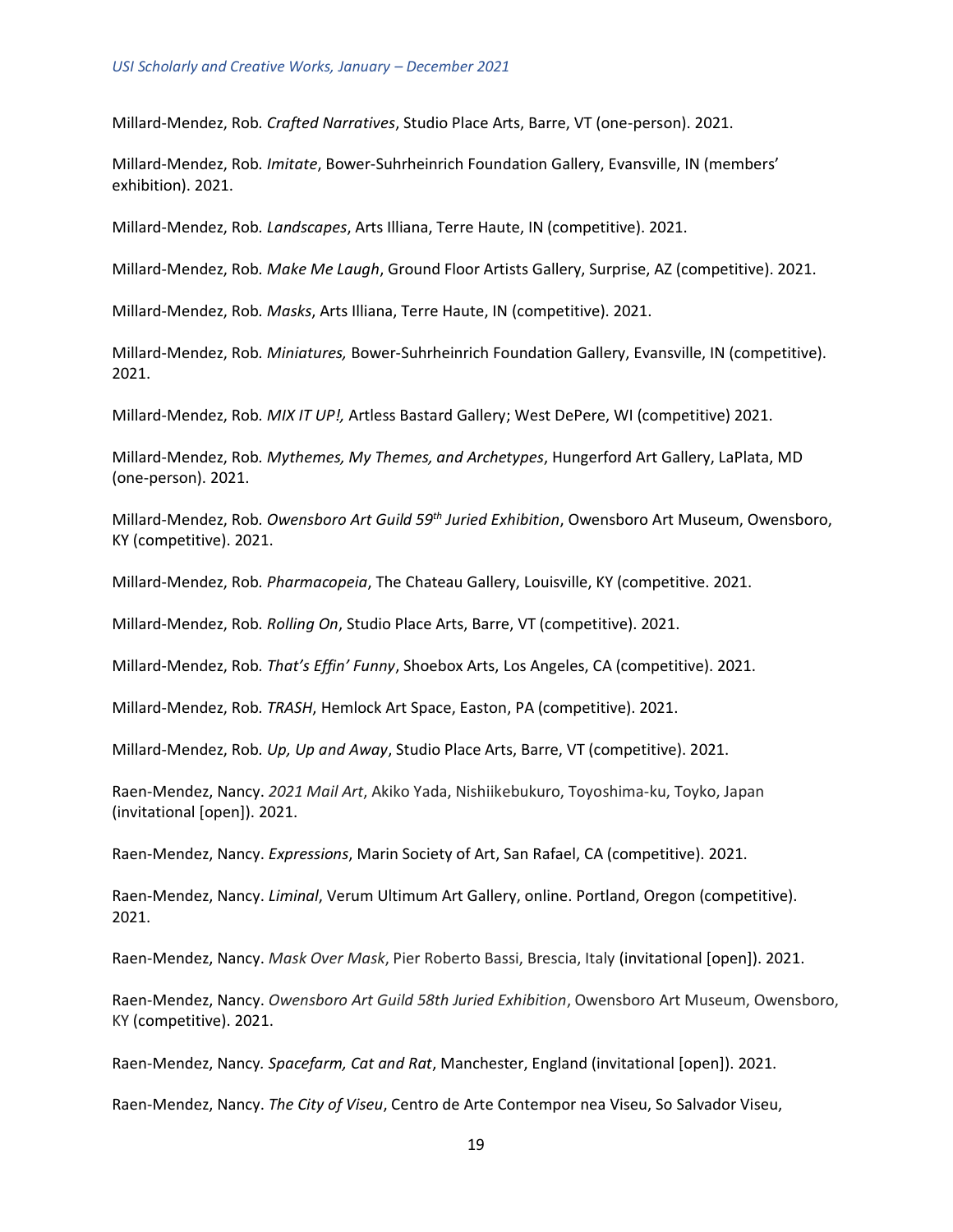Portugal (invitational [open]). 2021.

Raen-Mendez, Nancy. *Throughlines,* Indianapolis Art Center, Indianapolis, IN (competitive). 2021

Raen-Mendez, Nancy. *Time and Tide*, 118 Art Gallery (competitive). 2021.

<span id="page-19-0"></span>Raen-Mendez, Nancy. *Twenty20, of Pandemics and Other Demons*, Museo de Arte de Aguadilla y el Caribe, San Antonio, Puerto Rico (invitational [open]). 2021.

# **COMMUNICATIONS**

# **PUBLICATIONS**

Colaner, C., Elkhalid, A., Butauski, M., Bish, A., Nelson, L., & Rick, J. M. "Communicatively constructing godparenthood: Relational maintenance and relational closeness." *Journal of Family Communication, 21*(2), 107-117*.* [https://doi.org/10.1080/15267431.2021.1903901. 2021.](https://doi.org/10.1080/15267431.2021.1903901.%202021)

Sterbenk, Y., Ward, J., Luttrell, R., & Shelton, S. "Silence has no place: A framing analysis of corporate statements about racial inequity, immigration policy and LGBTQ rights." *Corporate Communications: An International Journal*. Vol. ahead-of-print No. ahead-of-print. [https://doi.org/10.1108/CCIJ-09-2021-](https://doi.org/10.1108/CCIJ-09-2021-0106) [0106.](https://doi.org/10.1108/CCIJ-09-2021-0106) 2021.

Sterbenk, Y., Champlin, S., Windels, K., & Shelton, S.S.. "Is Femvertising the New Greenwashing?" Examining Corporate Commitment to Gender Equality. *Journal of Business Ethics.*  [https://doi.org/10.1007/s10551-021-04755-x.](https://doi.org/10.1007/s10551-021-04755-x) 2021.

Vogl-Bauer, S. (2021). "Communicating ethically in our everyday lives." Kendall Hunt. 2021

Weatherred, J. L. (2021). "Flannery O'Connor's pilgrimage to Lourdes documented in the Bennett Sisters' Diary." *The Flannery O'Connor Review*, 19: 51-71. 2021.

Young, S. L. (2021). [book review] "Persuasive acts: Women's rhetorics in the twenty-first century." *Contemporary Sociology: A Journal of Reviews, 50*(6), 519-521. <https://doi.org/10.1177/00943061211050046y> 2021.

#### **PRESENTATIONS**

Cretul M., Shelton, S., and Huth, M., "Forced Adoption: A Look at Telehealth Adoption in Florida as a Response to the COVID-19 Global Pandemic." Presented at the International Conference on Communication in Healthcare, 2021. Virtual

Howard, L. A. "Pedagogy in the Time of Covid." World Communication Association Biennial Conference (Virtual). Wellington, New Zealand. July 2021.

Huang, S., Weatherred, J. L., Zhu, Y. & Ye, F. (2021). "The Diamond Princess cruise COVID-19 crisis: Comparative framing analysis between USA, UK and Japan's newspaper coverage." International Communication Association Conference Virtual. May 2021.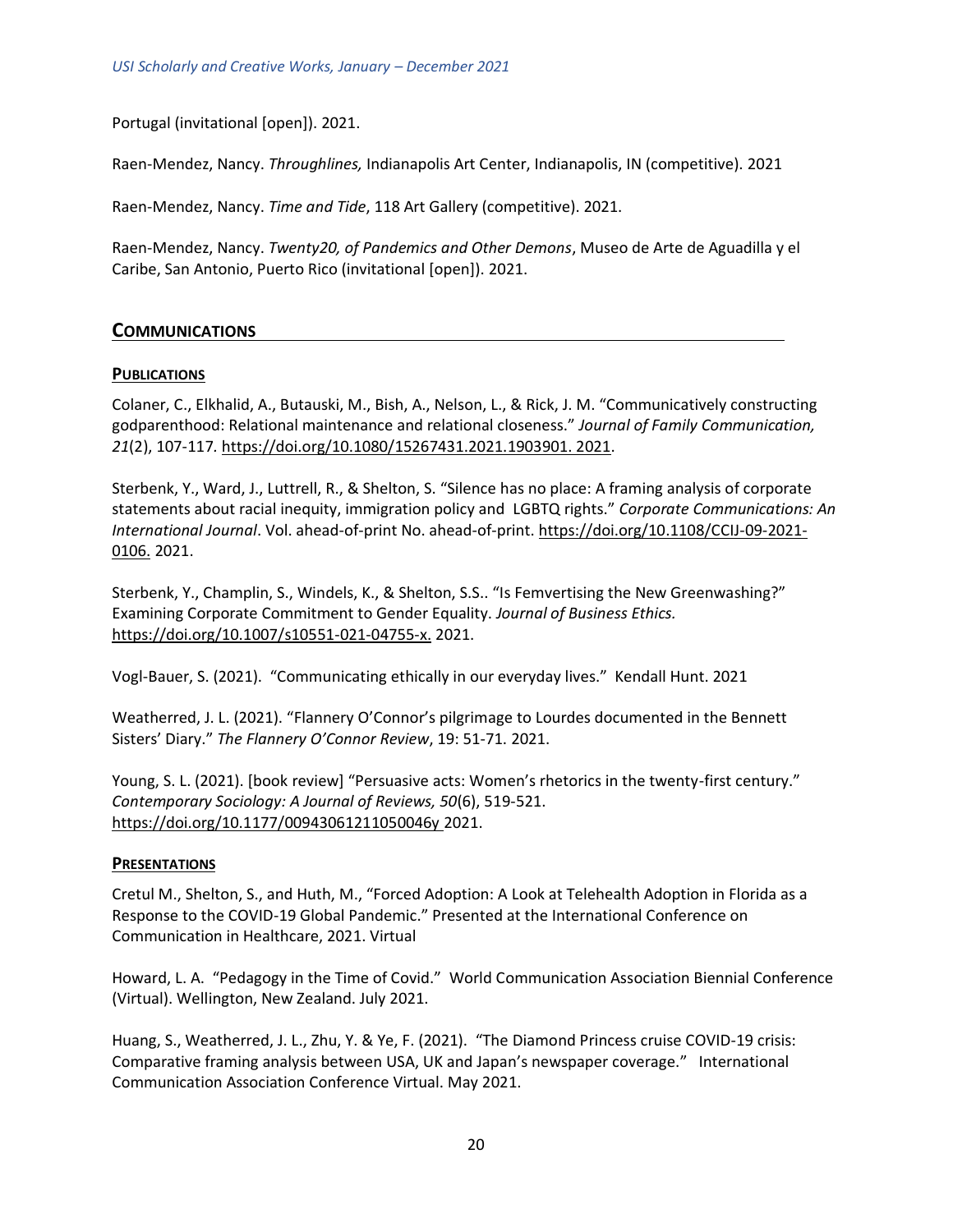Rick, J. M. & Smith, C. "Witnessing the "Quiet Revolution:" Using our personal struggles to advocate for others." Paper presented at the Organization for the Study of Communication, Language, and Gender Conference, Norfolk, VA.+ [Virtual conference due to COVID-19]. October 2021.

Shelton, S.S., Cretul, M., Bradshaw, A.S., & Treise, D.M. "You can't shop with us: How U.S. based, value and mid-market online clothing retailers position their plus-size female clothing sections." Paper presented at American Academy of Advertising's Annual Conference Virtual. 2021.

Sterbenk, Y., Ward, J., Luttrell, R., Shelton, "S.S. Silence Has No Place: A Framing Analysis of Corporate Activist Statements." Paper presented at the Association for Education in Journalism and Mass Communication Annual Conference Virtual. 2021.

Tew, Chad. "The Power of Journalistic Storytelling: A Case Study of Jamal Khashoggi and Discourse Network About the Killing of Journalists." World Communication Association, Virtual Conference, July 12-18, 2021.

Tew, Chad. "When a Bully is in the Bully Pulpit: Applying Social Responsibility & Virtue Ethics in Journalism to Trump-Era Challenges." Panel on Ethics, Justice & Reasoning for symposium on Community and Civil Discourse: Perspectives from the Liberal Arts (Sponsored by the Department of Communications and the College of Liberal Arts) Feb. 3, 2021.

Vogl-Bauer, S. "Lying isn't a problem in interpersonal relationships, until it is." Presented at the Eastern Communication Association Conference virtual. March 2021

Vogl-Bauer, S. "Recurring opportunities and challenges embedded in implementing assessment." Presented at the Eastern Communication Association Conference Virtual. March 2021.

Weatherred, J. L. (2021). "Flannery O'Connor's pilgrimage to Lourdes documented in the Bennett sisters' diary." American Literature Association Symposium: Flannery O'Connor and Families, Savannah, June 2021.

Young, S. L. "Stones on the Beach, Ashes in the woods: Locating Ritual Acts of Mourning." Presented at the Central States Communication Association Virtual. March 2021

Young, S. L. (2021, October). "You're half Asian, Right? Intersectional Identities, (Dis)identifications, and Bearing Witness to Asian American Trauma." Presented at the Organization for the Study of Communication, Language, and Gender Virtual. October 2021

# <span id="page-20-0"></span>**CRIMINAL JUSTICE**

# **PUBLICATIONS**

Lee, Sung, & Lee, Jina.. "Procedural Justice and Police Legitimacy Relations: A Test for Individual's Propensity to Trust." *Policing: An International Journal,* 44(6), 1108-1122. 2021.

Lutgen-Nieves, L. From the General Public to America's Jail: MAT Saves Lives [White Paper]. National Commission on Correctional Health Care. 2021.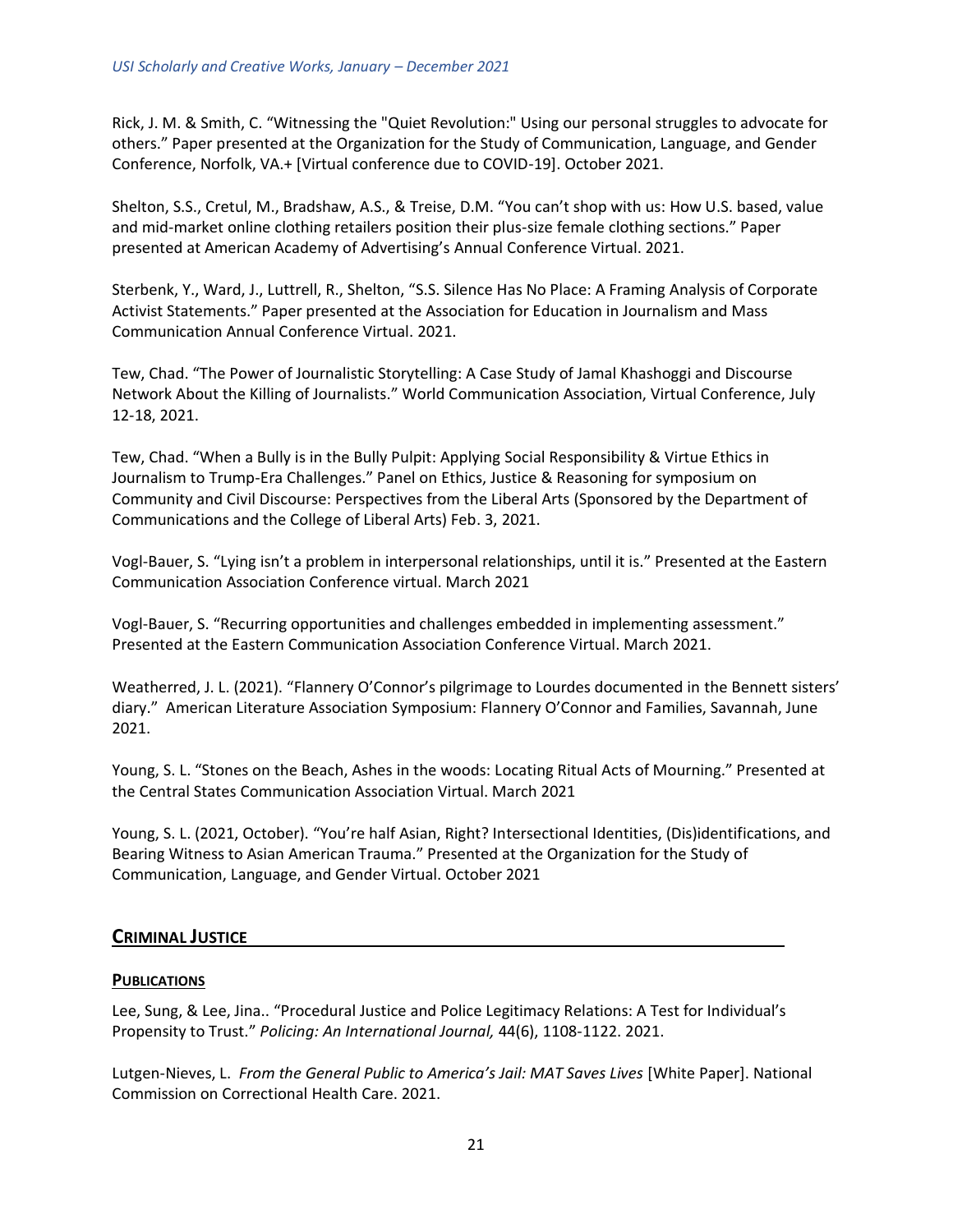Sedgwick, Donna, Jason Callahan, and James Hawdon. "Institutionalizing Partnerships: A Mixed Methods Approach to Identifying Trends and Perceptions of Community Policing and Multi-agency Task Forces." *Police Practice and Research*, 22(1): 727-744. 2021

#### **PRESENTATIONS**

Callahan, Jason. "Law and Disorder: Assessing Conflicting News Coverage of Police Use of Force." American Association of Behavioral and Social Sciences. Las Vegas, NV (virtual). July 15, 2021.

Callahan, Jason. "Law and Disorder: Assessing Conflicting News Coverage of Police Use of Force." American Society of Criminology. Chicago, IL. November 17, 2021.

Jalain, Caroline "Examining Veterans Treatment Courts Operation during the COVID-19 Pandemic: Preliminary Results" Southern Criminal Justice Association, Daytona Beach, FL, September 2021. with Alice Wickliffe

Jalain, Caroline "Prosecutorial Misconduct: Similarities, Differences and Trends across the United States" American Society of Criminology, Chicago, IL, November 2021. with Dr. George E. Higgins and Emily Simmons

Lee, Sung & Lee, Jina. "Procedural Justice and Police Legitimacy Relations: A Test for Individual's Propensity to Trust." Presented at the Annual Meeting of Midwest Criminal Justice Association. Chicago, IL. 2021.

Lutgen-Nieves, L. Assessing Substance Abuse and Mental Health Need in a Midwestern Jail. *American Society of Criminology Annual Meetings,* Chicago, IL. (November 2021).

Schroer, T.J. "Conspiracy theories-how they threaten us & how to stop the spread of misinformation." virtual presentation hosted by the Center for Social Justice Education, USI, Evansville, IN. (November 30). 2021.

Schroer, T.J. "The confluence of conspiracies and the danger to our democracy." Community and Civil Discourse Symposium, USI, Evansville, IN. (March 4). 2021.

Schroer, T.J. "The filthy lies of holocaust denial and distortion and why they are important." Filth and Foulness Colloquium, USI, Evansville, IN. (April 6). 2021.

Stacer, M.J. "Incarcerated men's perceptions of the prison environment: An exploratory study." Indiana Academy of the Social Sciences virtual conference, April 9-10. 2021.

Stacer, M.J. "Student perceptions of corrections and the impact of correctional facility tours." American Society of Criminology conference, Chicago, IL, November 17-20. [I withdrew my presentation due to COVID-19 concerns] 2021.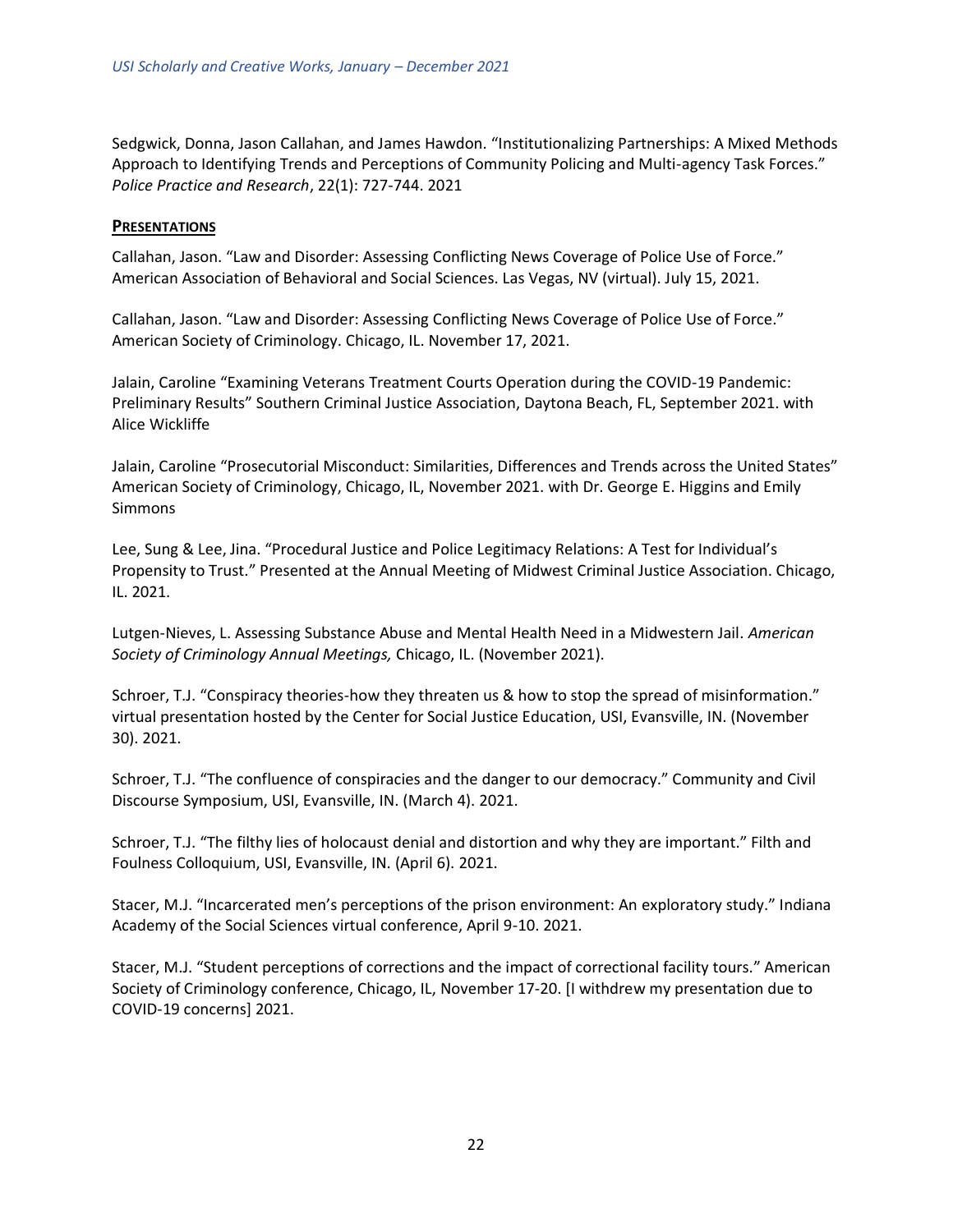### <span id="page-22-0"></span>**ENGLISH**

#### **PUBLICATIONS**

Conaway, Charles*.* "All the world's a [post-apocalyptic] stage": The future of Shakespeare in Emily St. John Mandel's *Station Eleven*." *Critical Survey*, 33.2: 1-16. 2021.

Gupta, Sukanya. "Sarnath Banerjee's *All Quiet in Vikaspuri* as text/image activism & cli-fi." *Graphic Narratives about South Asia and South Asian America: Aesthetics and Politics.* Edited Kavita Daiya*.*  Routledge. June 30, 2021.

Hoeness-Krupsaw, Susanna. "The tensions of living between worlds in Amy Tan's Saving Fish from Drowning." Eds. West, Katherine and Linda Moser, In *Critical Insights: Amy Tan*. Grey House Press, pp.166-181. 2021.

Kiesel, Julia Galbus. "Home awareness space." In *Home and Away*, edited by Leigh Anne Howard. Routledge. 2021

LaFollette, Kristin. "After my sister's passing, part 1" and "After my sister's passing, part 2." *Ample Remains*, Issue 2. February 2021.

LaFollette, Kristin. "Cell division," "Lowborn," and "Pharmaceuticals." *Harpy Hybrid Review*, Issue 6.5. Winter 2021.

LaFollette, Kristin. "City of trees" and "Middle child." *Doubleback Review*, Issue 3.2. October 2021.

LaFollette, Kristin. "Constellating arts-based and queer approaches: Transgenre composing in/as writing studies pedagogy." *Journal of Multimodal Rhetorics*, Vol. 5 No. 2, pp. 72-104. December 2021.

LaFollette, Kristin. "Dada and surrealism in the composition classroom: A transgenre approach to basic writing pedagogy." *Journal of Basic Writing*, Vol. 40 No. 1, pp. 5-32. December 2021.

LaFollette, Kristin. "Eighteen." *Torrid Literature Journal*, Vol. XXVI. 2021.

LaFollette, Kristin. *Hematology* (book of poetry). Harbor Editions. December 2021.

LaFollette, Kristin. "Occupied." *Sweet: A Literary Confection*, Vol. 13 No. 3. 2021.

LaFollette, Kristin. "[Portrait of a] young woman's doppelgänger." *Rogue Agent*, Issue 73. April 2021.

LaFollette, Kristin. "Genetic, part 1." *House Mountain Review*, Vol. 1 No. 1. Winter 2021.

LaFollette, Kristin. "The critic." *Cold Lake Anthology* (from Burlington Writers Workshop). June 2021.

LaFollette, Kristin. "When I wee lake water." *The Maynard*. Fall 2021.

Mitchell, Ron. Editor, *And If the Woods Carry You*, SIR Press poetry collection by Erin Rodoni, December 2021 (winner of the 2020 Michael Waters Poetry Prize).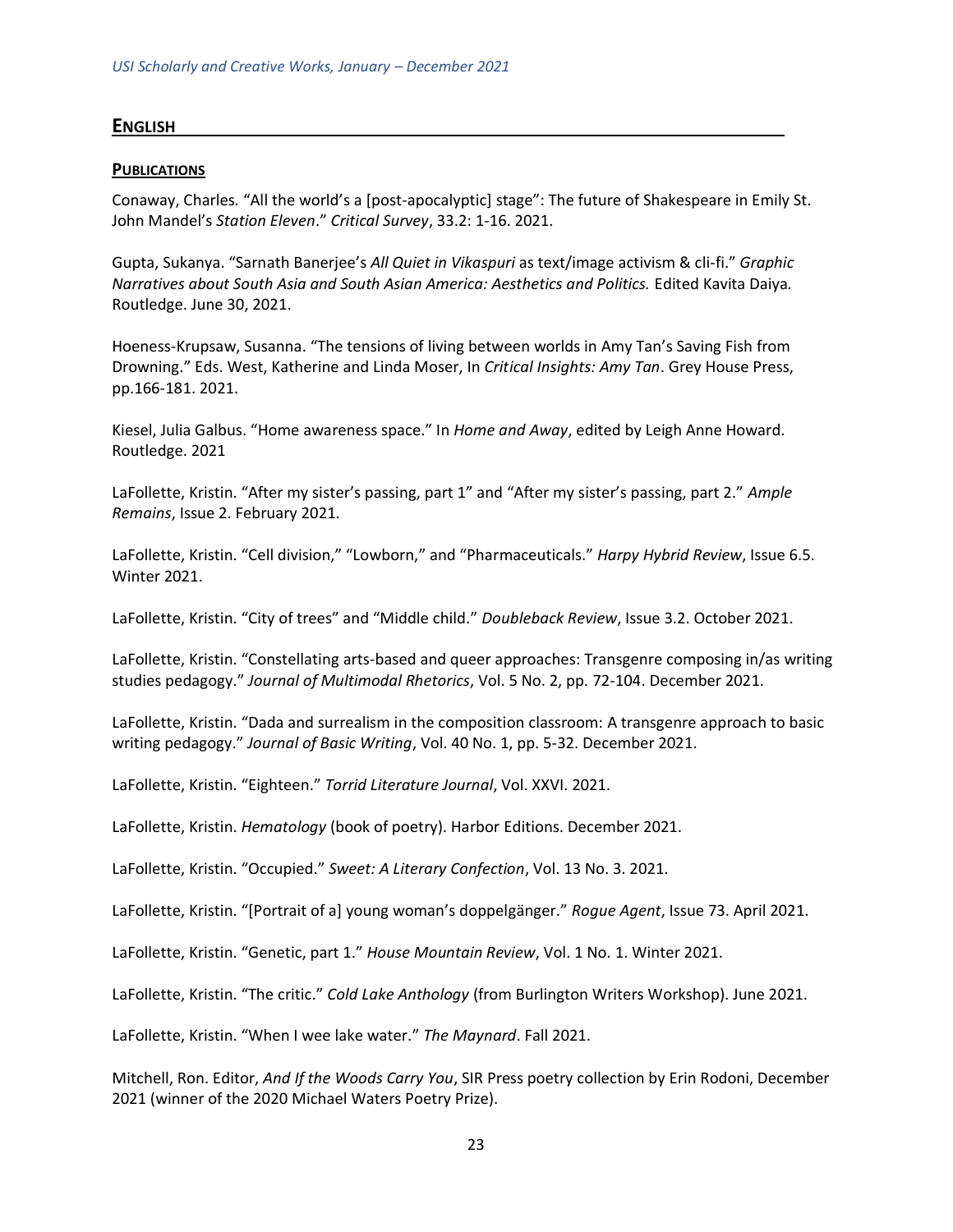Moffett, Rosalie. "A prophecy Is nothing." *Narrative Magazine.* Fall. 2021 <https://www.narrativemagazine.com/issues/fall-2021>

Moffett, Rosalie. "Holed up." *The Believer.* Dec. 1, 2021. [https://believermag.com/holed-up-rosalie](https://believermag.com/holed-up-rosalie-moffett/)[moffett/](https://believermag.com/holed-up-rosalie-moffett/)

Moffett, Rosalie. "Poem for the new year." *Gettysburg Review,* Vol.33. No. 3, 351. 2021.

Moffett, Rosalie. "Resolution." *Narrative Magazine.* Aug. 2021 <https://www.narrativemagazine.com/issues/poems-week-2020-2021>

Moffett, Rosalie. "The everlasting gobstopper of *YouTube*" *Laurel Review.* Vol.54. No. 1, 351, 2021.

Montz, Amy L. "Fashion and the female gothic; or, What to wear to a house burning party." *Women's Studies* 50.7: 747-762. Fall 2021.

Montz, Amy L. "The dangers of gothic sexuality in *Crimson Peak* and *Penny Dreadful*." *Studies in the Fantastic* 10 (Winter/Spring 2021): 46-66. 2021.

O'Neil, D. Syntax, prosody, and the *Brut*: Continuity in the medieval English alliterative tradition. *Enarratio. 23*. 2021.

Popescu-Sandu, Oana. "Women and war: Seeing trauma with theatre", in *Theatre of War.* Ed. Dr. Lauri Ramey, Bloomsbury Methuen Drama. 2021.

Mitchell, Ron. Editor, *Pine*, SIR Press poetry collection by Julia Koets. April 2021 (winner of the 2019 Michael Waters Poetry Prize; author requested delayed release due to pandemic, in hopes of the return of in-person readings).

Soderberg, Laura. *"Vicious infants": Dangerous Childhoods in Antebellum U.S. Literature.* University of Massachusetts Press. 2021.

#### **PRESENTATIONS**

Allton, Kevin. "Unquiet earth: Memorial, transformation and bearing witness to the lynching tree in Bryan Stevenson's *Legacy Museum*." Community & Civil Discourse Lecture Series, USI. March 18, 2021

Conaway, Charles. "A progeny of evils: Shakespeare and primitive God constructs." *The 49th Annual Shakespeare Association of America Conference*. Austin, TX. March 31-April 3, 2021.

Conaway, Charles. "Mobilizing Shakespeare in the 21st Century: Hyper-masculinity in Shakespearean traces." *International Shakespeare Association 11th World Shakespeare Congress*. Singapore. July 18-24, 2021.

Conaway, Charles*.* "Shakespeare, trauma, and the ideology of the superhero in *Marvel 1602.*" *The 2021 Ohio Valley Shakespeare Conference: Transformative Shakespeare.* Owens College, Toledo OH. October 14-16, 2021.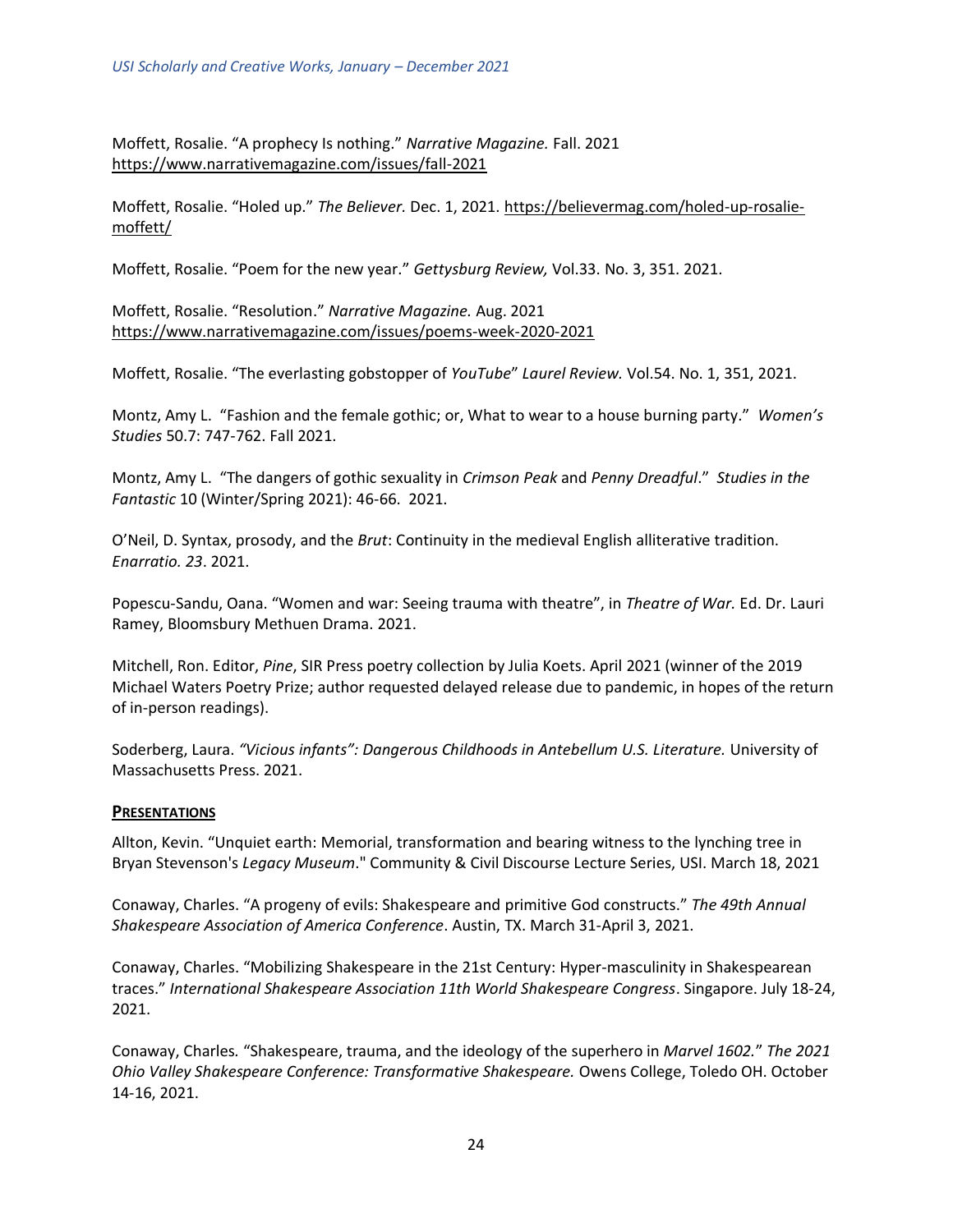Horn, Jenn. "Folklore and FYE: Reinventing the first-year experience course by encouraging the practice of traditions" Annual Meeting of the American Folklore Society, Hybrid Conference. October 2021.

Kinkade, Jill. "Modernism via Woolf, H.D., and Lawrence." NeMLA (Northeast Modern Language Association), through the State University of New York at Buffalo. March 10, 2021.

Montz, Amy. Children's Literature Association, Virtual "The girls' own vanity fair: How fashion and conduct manuals shape Victorian girlhood." June 2021.

O'Neil, David. "A discussion with the managing editors of ICEA's Literary Journal, *Indiana English*" Copresenters: Stephen Zimmerly, Cara Miller Keep Calm and Conference On: ICEA Conference, Virtual Conference. October 2021.

O'Neil, David. "A medieval mystery: The old English alliterative meter" College of Liberal Arts Faculty Colloquium, University of Southern Indiana, Evansville, IN. February 2021.

O'Neil, David, "Cohabitating collaboration: Maneuvering the academic two-body problem." Copresenter: Monica O'Neil, International Congress on Medieval Studies, Western Michigan University, Kalamazoo, MI; virtual conference. May 2021.

O'Neil, David., "In the medieval locker room: *Double entendre* in a 14th-century courtly love poem." Filth and Foulness Interdisciplinary Colloquium (College of Liberal Arts). University of Southern Indiana, Evansville, IN; virtual conference. April 2021.

O'Neil, David "Reading from the right: A Case for 'backwards metrical scansion in Roman comedy" Keep Calm and Conference On: ICEA Conference, Virtual Conference. October 2021.

O'Neil, David "Syntax and metrical structure in MS Cotton Nero A.X." International Congress on Medieval Studies, Western Michigan University, Kalamazoo, MI; virtual conference. May 2021.

O'Neil, David, "The metrical grammar of late middle English verse" KFLC 21: The Languages, Literatures, and Cultures Conference, University of Kentucky, Lexington, KY; virtual conference. April 2021

Popescu-Sandu, Oana. "Border crossing as a genre." Roundtable for launching the volume *Bulgarian Literature as World Literature* (Bloomsbury 2020), organized by the Cultural Center of Sofia University St. Kliment Ohridski, Bulgaria, virtual. May 28, 2021.

Popescu-Sandu, Oana. "Remembering is not knowing: Sampling the cinematic past in *Creed II.*" The 22th Annual International Conference of the English Department, University of Bucharest, Literature and Cultural Studies Section (AICED 22), Bucharest, Romania, Virtual. June 3-5, 2021.

Popescu-Sandu, Oana. "Surviving through genres: Life writing and the communist carceral experience." American Comparative Literature Association Annual Meeting (ACLA), Virtual, April 8-11, 2021.

Pycior, Casey. *Arabian Gulf University, College of Graduate Studies,* "Creative writing matters," Webinar with Dr. Darren DeFrain. Manama, Kingdom of Bahrain. March 24<sup>th</sup>, 2021.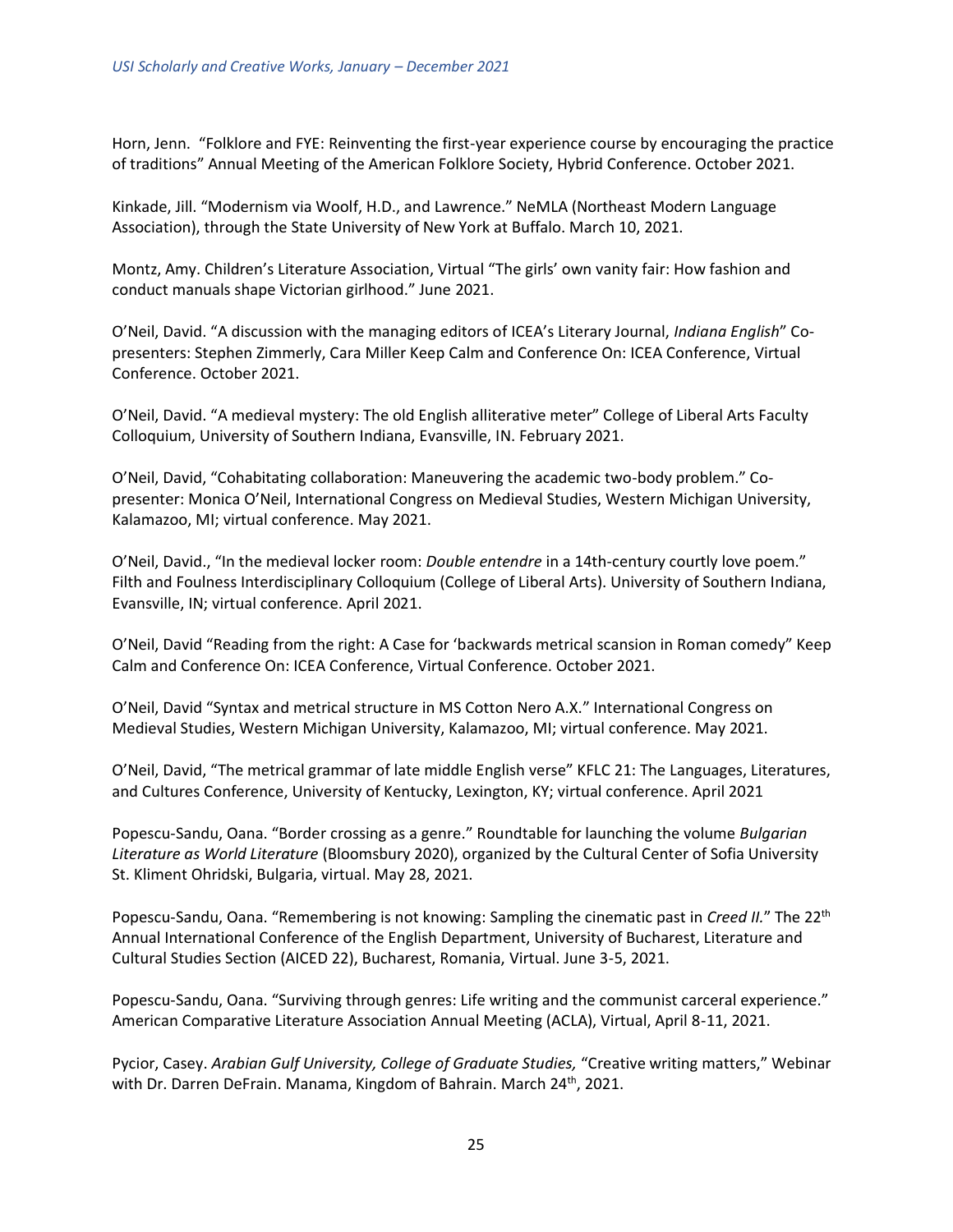Pycior, Casey. "Dressing in code: Examining the roles uniforms play when the playing days are over" (Creative Writing Panel). 25th Annual *baseball in literature and culture conference*, Ottawa University, Ottawa, KS. July 17<sup>th</sup>, 2021.

Pycior, Casey. *Indiana College English Association 86th Annual Conference*, "Keynote address," with Rosalie Moffett, Zoom. October 15<sup>th</sup>, 2021.

Pycior, Casey. *University of Southern Indiana Comp Talk*, "Bad ideas about who good writers are," Zoom. April 21st, 2021.

Santee, Joy. "Introducing cartography in technical communication courses to support social justice approaches." Council on Programs in Technical and Scientific Communication. October 2021.

Shen, Yu-Li Alice . "Overheard Uber: 'I thought you didn't like Japanese people, but I bet you'd like HER.' Intersectional confessions of the ride-share community." USI Filth & Foulness Interdisciplinary Colloquium, Evansville, IN. 7 April 2021.

Soderberg, Laura. "Data, colonization, and Childhood in La Flesche's *The Middle Five*," American Studies Association Annual Conference [Originally Spring 2020, Postponed Due to COVID-19]. November 2021.

#### **CREATIVE WORKS**

LaFollette, Kristin. "But you moved, color you red, and The daughter (collages)." *Variety Pack*, Issue IV. 2021.

LaFollette, Kristin. "Eight untitled photographs." *RESURRECTION Mag*, Winter 2020-21.

LaFollette, Kristin. "L*ike a cell of your skin*, *Old Bones*, and *The Accident* (collages)." *Posit: A Journal of Literature and Art*, Issue 26. January 2021.

LaFollette, Kristin. "Oak + second photography series (with interview)." *The Magnolia Review*, Vol. 6 No. 2. 2021.

LaFollette, Kristin. "*Salt and blood*, *Soho*, and *talk about the weather* (collages)." *Greatest City Diary*, Issue 1. 2021.

LaFollette, Kristin. "*Shoes in the piano* (collage)." *Coffin Bell Journal*, Vol. 4 No. 1. 2021.

LaFollette, Kristin. "TMJ series, parts 1 and 3." *Cobra Milk*, Issue 02. 2021.

LaFollette, Kristin. "Untitled photograph (cover art)." *Cold Lake Anthology* (from Burlington Writers Workshop). June 2021.

LaFollette, Kristin. "Untitled photograph." *Sweet: A Literary Confection*, Vol. 13 No. 3. 2021.

Pycior, Casey. "And sometimes come to regret," Short Story in *The Laurel Review*, 53.2. Spring 2021.

Shen, Yu-Li Alice. The Freedom Swimmers – a memoir by Tony Chin. December 2021.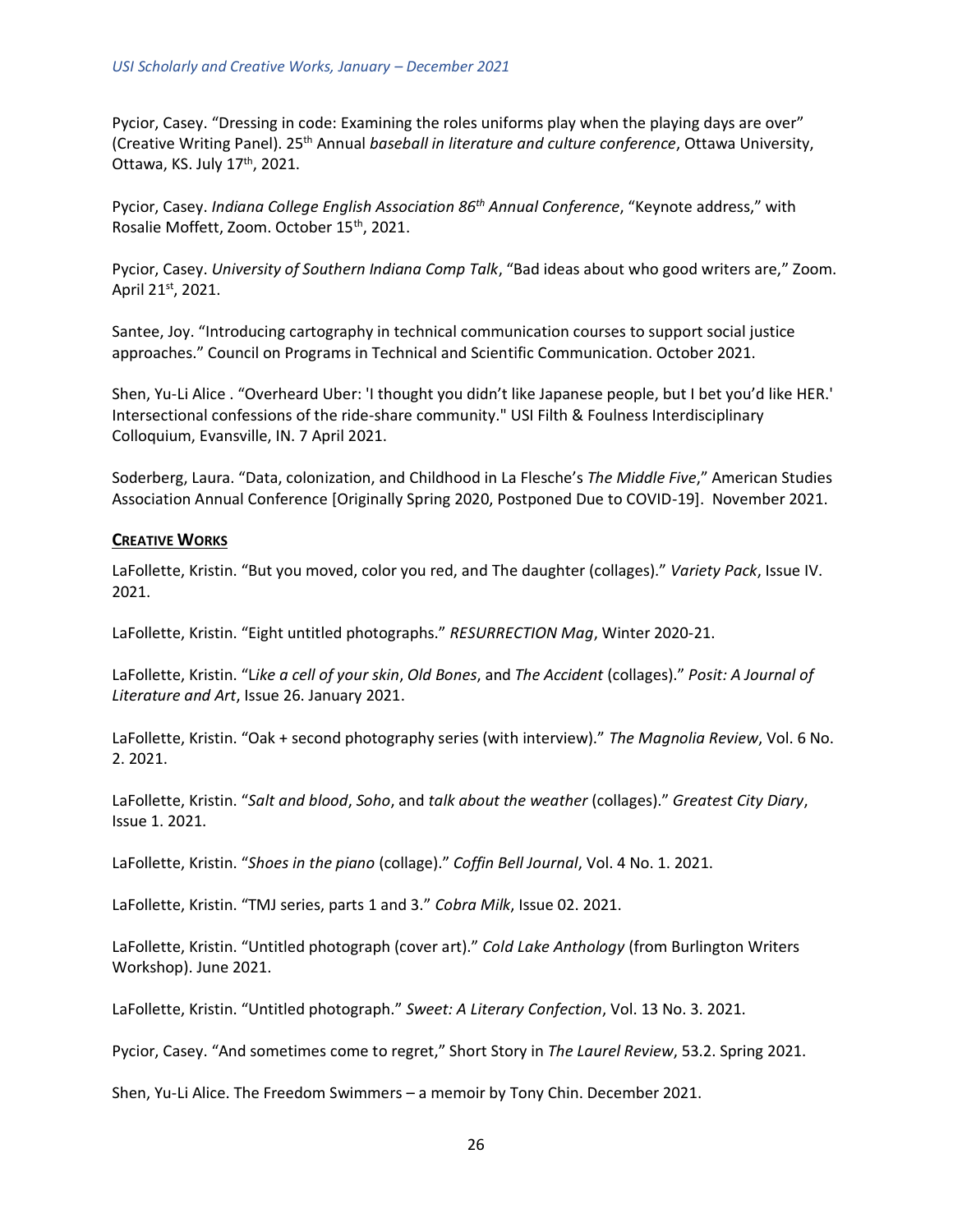Shen, Yu-Li Alice. Rabbit in the Moon – a memoir by Heather Diamond. November 2021.

#### **AWARDS AND GRANTS**

<span id="page-26-0"></span>O'Neil, D., Scholarship of Teaching and Learning (SoTL) Fellows Program, University of Southern Indiana, March 2021 – May 2022

# **HISTORY**

#### **PUBLICATIONS**

Lynn, Denise. "Anti-communism and A raisin in the sun," African American Intellectual History Society, September 2021. [https://www.aaihs.org/anti-](https://www.aaihs.org/anti-communism-and-a-raisin-in-the-sun/?utm_source=rss&utm_medium=rss&utm_campaign=anti-communism-and-a-raisin-in-the-sun) [communism-and-a-raisin-in-the](https://www.aaihs.org/anti-communism-and-a-raisin-in-the-sun/?utm_source=rss&utm_medium=rss&utm_campaign=anti-communism-and-a-raisin-in-the-sun)[sun/?utm\\_source=rss&utm\\_medium=rss&utm\\_campaign=anti-](https://www.aaihs.org/anti-communism-and-a-raisin-in-the-sun/?utm_source=rss&utm_medium=rss&utm_campaign=anti-communism-and-a-raisin-in-the-sun) [communism-and-a-raisin-in-the-sun.](https://www.aaihs.org/anti-communism-and-a-raisin-in-the-sun/?utm_source=rss&utm_medium=rss&utm_campaign=anti-communism-and-a-raisin-in-the-sun)

Lynn, Denise. "Black radicalism in the face of anticommunism," African American Intellectual History Society, May 2021. [https://www.aaihs.org/black-](https://www.aaihs.org/black-radicalism-in-the-face-of-anticommunism/?utm_source=rss&utm_medium=rss&utm_campaign=black-radicalism-in-the-face-of-anticommunism) [radicalism-in-the-face-of](https://www.aaihs.org/black-radicalism-in-the-face-of-anticommunism/?utm_source=rss&utm_medium=rss&utm_campaign=black-radicalism-in-the-face-of-anticommunism)[anticommunism/?utm\\_source=rss&utm\\_medium=rss&utm\\_campaign=black-](https://www.aaihs.org/black-radicalism-in-the-face-of-anticommunism/?utm_source=rss&utm_medium=rss&utm_campaign=black-radicalism-in-the-face-of-anticommunism) [radicalism-in-the-face-of](https://www.aaihs.org/black-radicalism-in-the-face-of-anticommunism/?utm_source=rss&utm_medium=rss&utm_campaign=black-radicalism-in-the-face-of-anticommunism)[anticommunism.](https://www.aaihs.org/black-radicalism-in-the-face-of-anticommunism/?utm_source=rss&utm_medium=rss&utm_campaign=black-radicalism-in-the-face-of-anticommunism)

Lynn, Denise. Book Review: *Alphaeus Hunton: the Unsung Valiant* by Dorothy Hunton, Marxism-Leninism Today. 2021. [https://mltoday.com/book-review-alphaeus-hunton-the-unsung-valiant-by](https://mltoday.com/book-review-alphaeus-hunton-the-unsung-valiant-by-dorothy-hunton/)[dorothy-hunton/.](https://mltoday.com/book-review-alphaeus-hunton-the-unsung-valiant-by-dorothy-hunton/)

Lynn, Denise. Book Review: *Black Liberation/Red Scare: Ben Davis and the Communist* Party, Marxism-Leninism Today. 2021. . 2021/ [https://mltoday.com/book-review-black-liberation-red-scare-ben-davis](https://mltoday.com/book-review-black-liberation-red-scare-ben-davis-and-the-communist-)[and-the-communist-](https://mltoday.com/book-review-black-liberation-red-scare-ben-davis-and-the-communist-) [party/.](https://mltoday.com/book-review-black-liberation-red-scare-ben-davis-and-the-communist-party/)

Lynn, Denise. Book Review: Tony Pecinovsky, *The Cancer of Colonialism: W. Alphaeus Hunton, Black Liberation, and the Daily Worker 1944-1946*. American Communist History. (December 2021: [ttps://doi.org/10.1080/14743892.2021.2009715.](https://doi.org/10.1080/14743892.2021.2009715)

Lynn, Denise. "FBI harassment of black vamilies," November 2021 [https://www.aaihs.org/fbi](https://www.aaihs.org/fbi-harassment-of-black-families/?utm_source=rss&utm_medium=rss&utm_campaign=fbi-harassment-of-black-families)[harassment-of-](https://www.aaihs.org/fbi-harassment-of-black-families/?utm_source=rss&utm_medium=rss&utm_campaign=fbi-harassment-of-black-families) [black-families/?utm\\_source=rss&utm\\_medium=rss&utm\\_campaign=fbi-harassment-of](https://www.aaihs.org/fbi-harassment-of-black-families/?utm_source=rss&utm_medium=rss&utm_campaign=fbi-harassment-of-black-families)[black-families.](https://www.aaihs.org/fbi-harassment-of-black-families/?utm_source=rss&utm_medium=rss&utm_campaign=fbi-harassment-of-black-families)

Lynn, Denise. "Friendship re-forged in anti-Communism: Herbert Solow, Whittaker Chambers and the Juliet Stuart Poyntz disappearance" in *Post-Cold War Revelations in the American Communist Party,*  edited by Vernon Pederson, James Ryan, and Katherine Sibley, London: Bloomsbury Academic, 2021.

Lynn, Denise. "Law enforcements double standard for black radical activists," African American Intellectual History Society, February 2021. [https://www.aaihs.org/law-enforcements-double-standards](https://www.aaihs.org/law-enforcements-double-standards-for-black-radical-activists/?utm_source=rss&utm_medium=rss&utm_campaign=law-enforcements-double-standards-for-black-radical-activists)[for-black-radical-](https://www.aaihs.org/law-enforcements-double-standards-for-black-radical-activists/?utm_source=rss&utm_medium=rss&utm_campaign=law-enforcements-double-standards-for-black-radical-activists) [activists/?utm\\_source=rss&utm\\_medium=rss&utm\\_campaign=law-enforcements](https://www.aaihs.org/law-enforcements-double-standards-for-black-radical-activists/?utm_source=rss&utm_medium=rss&utm_campaign=law-enforcements-double-standards-for-black-radical-activists)[double-standards-for-](https://www.aaihs.org/law-enforcements-double-standards-for-black-radical-activists/?utm_source=rss&utm_medium=rss&utm_campaign=law-enforcements-double-standards-for-black-radical-activists) [black-radical-activists.](https://www.aaihs.org/law-enforcements-double-standards-for-black-radical-activists/?utm_source=rss&utm_medium=rss&utm_campaign=law-enforcements-double-standards-for-black-radical-activists)

Lynn, Denise. "Louise Thompson and the black and white film," African American Intellectual History Society, April 2021. [https://www.aaihs.org/louise-](https://www.aaihs.org/louise-thompson-and-the-black-and-white-film/?utm_source=rss&utm_medium=rss&utm_campaign=louise-thompson-and-the-black-and-white-film) [thompson-and-the-black-and-white-](https://www.aaihs.org/louise-thompson-and-the-black-and-white-film/?utm_source=rss&utm_medium=rss&utm_campaign=louise-thompson-and-the-black-and-white-film)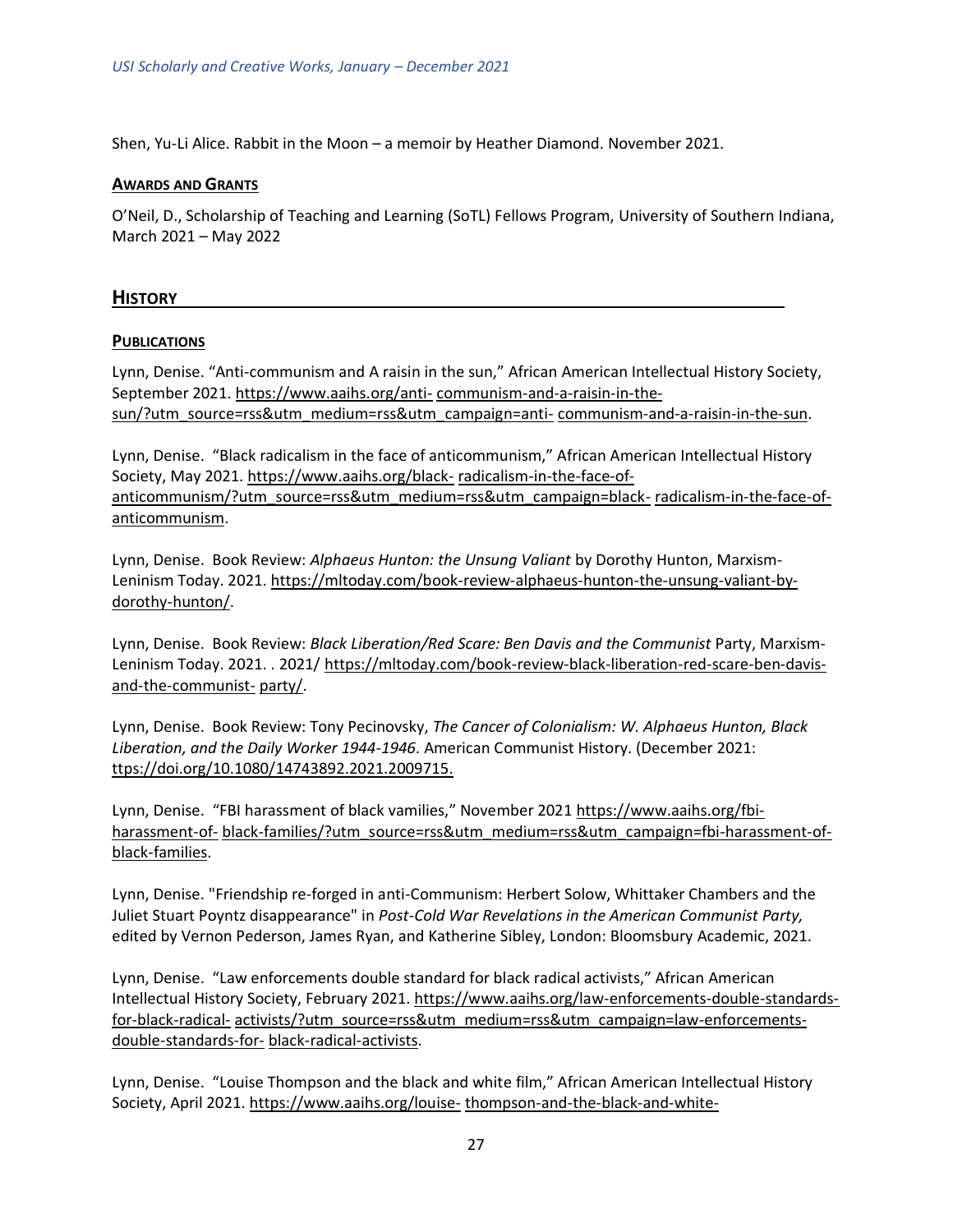[film/?utm\\_source=rss&utm\\_medium=rss&utm\\_campaign=louise-thompson-and-the-black-and-white](https://www.aaihs.org/louise-thompson-and-the-black-and-white-film/?utm_source=rss&utm_medium=rss&utm_campaign=louise-thompson-and-the-black-and-white-film)[film.](https://www.aaihs.org/louise-thompson-and-the-black-and-white-film/?utm_source=rss&utm_medium=rss&utm_campaign=louise-thompson-and-the-black-and-white-film)

Lynn, Denise. "Racial fascism in the postwar United States," African American Intellectual History Society, July 2021.<https://www.aaihs.org/racial-fascism-> [in-the-postwar-united](https://www.aaihs.org/racial-fascism-in-the-postwar-united-states/?utm_source=rss&utm_medium=rss&utm_campaign=racial-fascism-in-the-postwar-united-states)[states/?utm\\_source=rss&utm\\_medium=rss&utm\\_campaign=racial-fascism-in-](https://www.aaihs.org/racial-fascism-in-the-postwar-united-states/?utm_source=rss&utm_medium=rss&utm_campaign=racial-fascism-in-the-postwar-united-states) [the-postwar-united](https://www.aaihs.org/racial-fascism-in-the-postwar-united-states/?utm_source=rss&utm_medium=rss&utm_campaign=racial-fascism-in-the-postwar-united-states)[states.](https://www.aaihs.org/racial-fascism-in-the-postwar-united-states/?utm_source=rss&utm_medium=rss&utm_campaign=racial-fascism-in-the-postwar-united-states)

Lynn, Denise. "Water's ways in New Harmony," Indiana Humanities Project. 2021. [https://indianahumanities.org/news/waters-ways-in-new-harmony/.](https://indianahumanities.org/news/waters-ways-in-new-harmony/)

Lynn, Denise. "When it comes to activism, Law Enforcement has always had a double standard," Washington Post, 2021[. https://www.washingtonpost.com/outlook/2021/11/17/when-it-comes](https://www.washingtonpost.com/outlook/2021/11/17/when-it-comes-activism-law-)[activism-law-](https://www.washingtonpost.com/outlook/2021/11/17/when-it-comes-activism-law-) [enforcement-has-always-had-double-standard/.](https://www.washingtonpost.com/outlook/2021/11/17/when-it-comes-activism-law-enforcement-has-always-had-double-standard/)

Lynn, Denise. *Where is Juliet Stuart Poyntz? Gender, Spycraft, and Anti-Stalinism in American Anti-Communism.* Amherst: University of Massachusetts Press. 2021.

Lynn, Denise. World's Oddest Toads: Xenopus Pregnancy Tests and Animal Commodities in "Capitalist Ruins", *Capitalism Nature Socialism*, DOI: [10.1080/10455752.2021.2005109.](https://doi.org/10.1080/10455752.2021.2005109) 2021.

Ress, Stella A. and Francesco Cafaro, "I want to experience the past": Lessons from a visitor survey on how immersive technologies can support historic interpretation," *Information* 12, no. 1. 2021.

Shefveland, Kristalyn. "Pocahontas and settler memorialization of "Good Indians," *The Western Historical Quarterly,* Volume 52, Issue 3: 281–303. Autumn 2021.

#### **PRESENTATIONS**

King, Anya. "Medieval Islamicate aromatherapy: Medical perspectives on perfume preferences." Workshop on Islamic sensory history for the theme issue on the Senses and Islam of *Senses and Society*, sponsored by the Utrecht University project on the Senses and Islam. Online. 2021.

King, Anya. "Perfumes for the caliphs: Perfumery in early Islamic times." Virtual presentation for The Institute for Art and Olfaction. 2021.

Lynn, Denise. "Gender violence as genocide: The Rosa Lee Ingram case and we charge genocide petition," Organization of American Historians, Online. 2021.

Lynn, Denise. "Gender violence as genocide: The Rosa Lee Ingram case and we charge genocide petition," Indiana Academy of Social Sciences Conference, Online. 2021.

Lynn, Denise. "Has white supremacy ended your pain? Beulah Richardson and art in the struggle against racism," National Women's Studies Association, Online. 2021.

Lynn, Denise. "Has white supremacy ended your pain? Beulah Richardson and art in the struggle against racism," Western Association of Women's Historians, Online. 2021.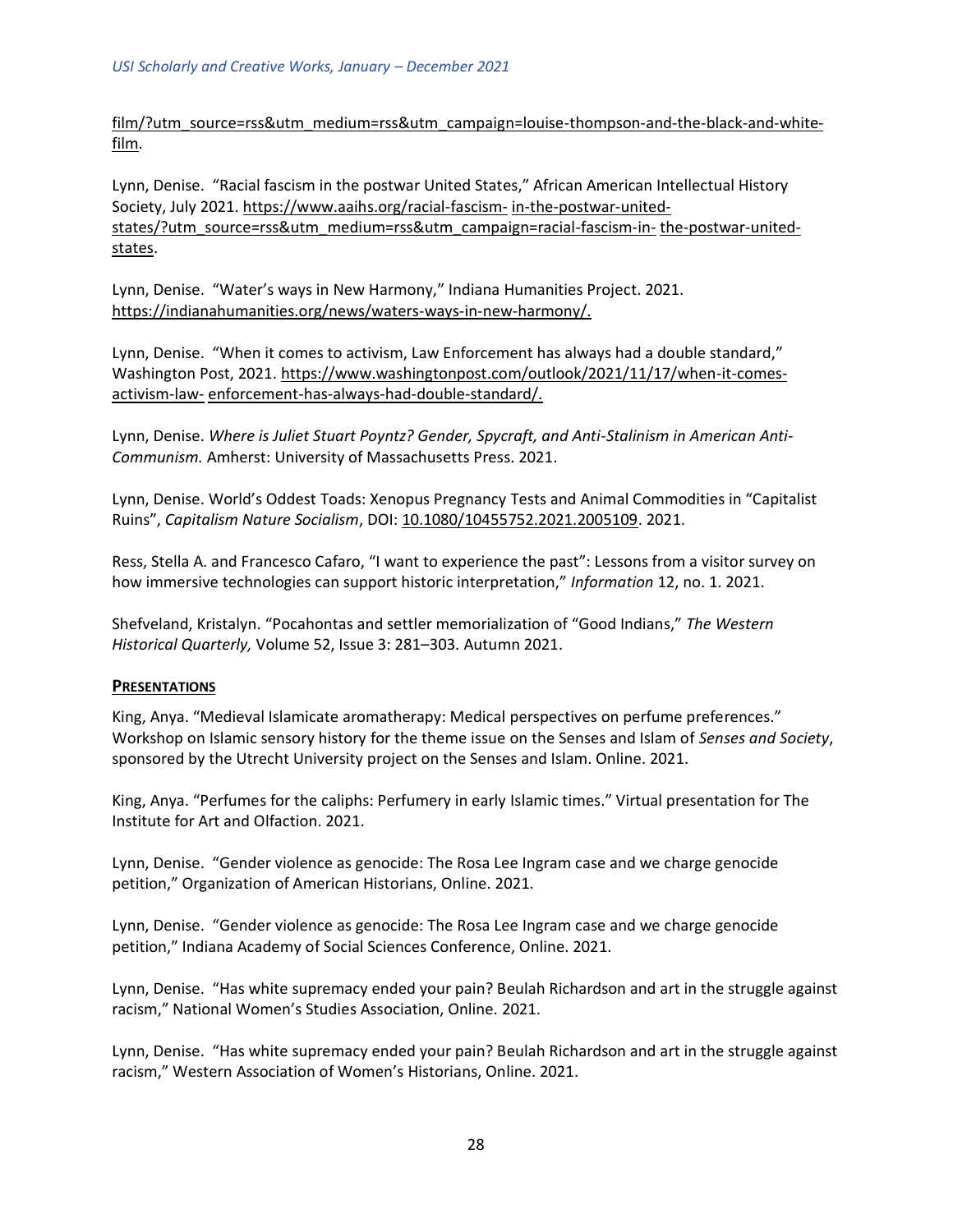Lynn, Denise. "The *California Eagle* and the anti-Korean war movement," African American Intellectual History Society Conference, Online. 2021.

Ress, Stella, "Exploring graduate programs," panel participant, Exploring Graduate Studies in Liberal Arts, University of Southern Indiana, 2021.

Ress, Stella. "'Will you love me in December as you do in May?': Gold diggers, sugar daddies, and age disparate relationships in the United States, 1890-1930," USI's 13<sup>th</sup> Annual Interdisciplinary Colloquium. Online. 2021.

Ress, Stella. "'You call me DADDY, see?': Daddy Warbucks, Daddy Browning, and the aging male father figure," Indiana Academy of the Social Sciences. Online. 2021.

<span id="page-28-0"></span>Shefveland, Kristalyn. "Indigenous Florida." Florida Historical Society Annual Meeting, Online. 2021.

# **PERFORMING ARTS**

#### **CREATIVE WORKS**

Altheide, Eric., *A Christmas at Gingerbread Falls* by Katie Mettner, with Audio Sorceress, September 2021.

Altheide, Eric*. Lost Love's Return* by Alfred Nichols with Books Fluent and Audio Sorceress, November 2021.

Altheide, Eric*. Lying and Making a Living* by William Dunlap, with Books Fluent and Audio Sorceress, September 2021.

Altheide, Eric. *Riding High in April* by Jackie Townsend, with Books Fluent, August 2021.

Altheide, Eric. *The Laramie Project*. A film, directed by Eric Altheide. USI Theatre: USI Performance Center. February 2021.

Altheide, Eric. *The Mad Ones*. Directed by Eric Altheide. USI Theatre: USI Performance Center. October 2021.

Altheide, Eric, as Grayson Owens. *Brazen and Breathless* by Heather Long, with Audio Sorceress, August 2021.

Altheide, Eric, as Grayson Owens. *Changes and Chocolates* by Heather Long, with Audio Sorceress, February 2021.

Altheide, Eric, as Grayson Owens. *Defiance and Dedication* by Heather Long, with Audio Sorceress, December 2021.

Altheide, Eric, as Grayson Owens. *Graduation and Gifts* by Heather Long, with Audio Sorceress, November 2021.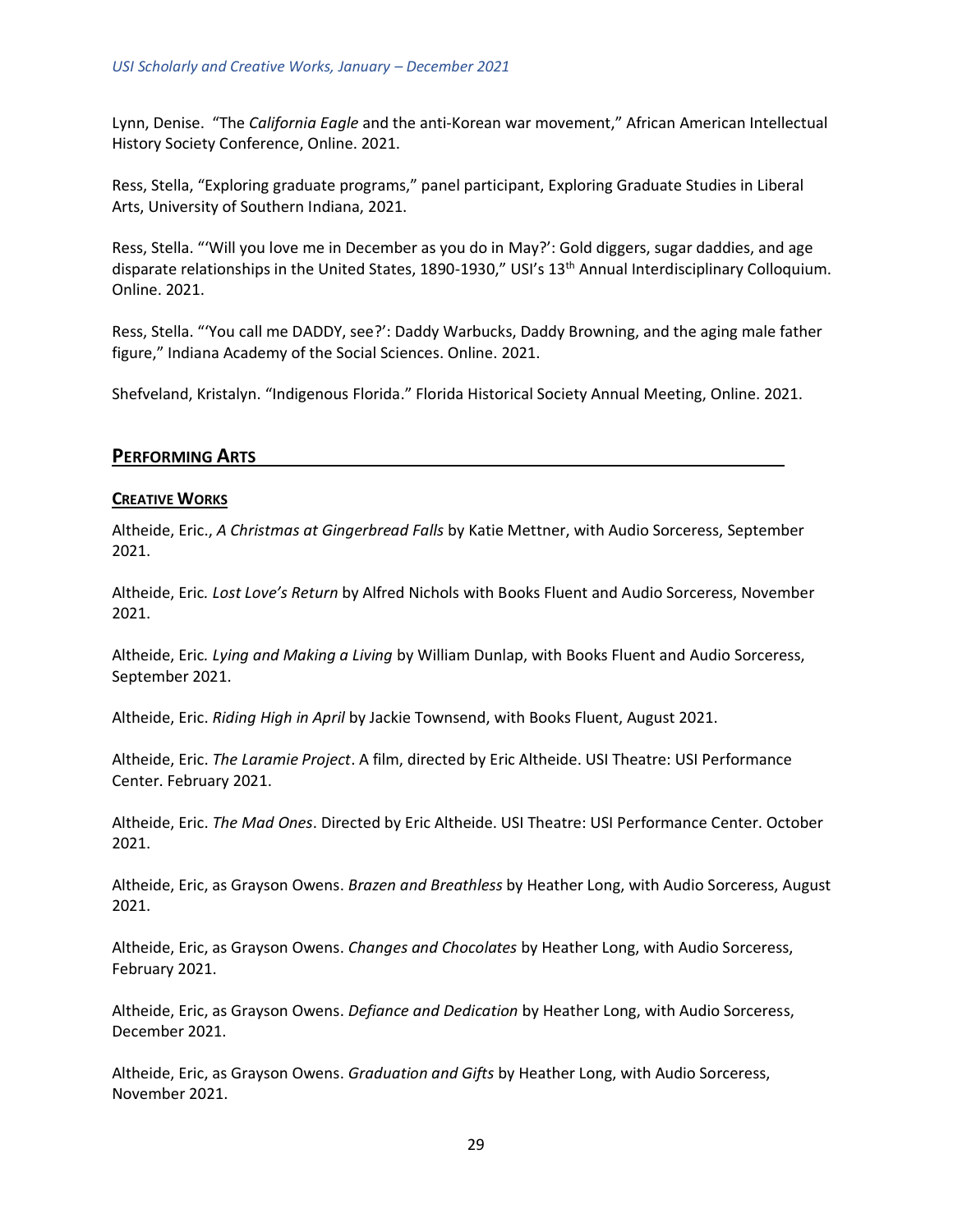Altheide, Eric, as Grayson Owens. *Hangovers and Holidays* by Heather Long, with Audio Sorceress, June 2021.

Altheide, Eric, as Grayson Owens. *Keys and Kisses* by Heather Long, with Audio Sorceress, March 2021.

Altheide, Eric, as Grayson Owens. *Trials and Tiaras* by Heather Long, with Audio Sorceress, September 2021.

Altheide, Eric, as Grayson Owens. *Whispers and Wishes* by Heather Long, with Audio Sorceress, May 2021

Drury, Thomas. "Adventures of a Midwesterner in Irish Music." *The Notes Will Carry Me Home,* Joshua Britton, ed. Bird Brain Publishing, Evansville, Indiana, p. 129-142. 2021

Drury, Thomas, musical performance, The Perch Pocket Park, Henderson, Kentucky. March 16, 2021

Drury, Thomas with Orchestra Kentucky, *Retro Series #2 '80s Show with Jeans 'n Classics,* Southern Kentucky Performing Arts Center, Bowling Green, Kentucky. September 11, 2021.

Drury, Thomas with Evansville Philharmonic Orchestra & Chorus, *Messiah,* Jasper Fine Arts Center, Jasper, Indiana. December 18, 2021

Drury, Thomas with Tom Drury Quintet, *Sunday Afternoon Jazz,* Bokeh Lounge, Evansville, Indiana. April 25, 2021.

Drury, Thomas with Keith Farny Jazz Collective, *Sunday Afternoon Jazz,* Bokeh Lounge, Evansville, Indiana. May 16, 2021.

Drury, Thomas with Evansville Philharmonic Chorus, *Spring Choral,* Holy Spirit Catholic Church, Evansville, Indiana. May 23, 2021

Drury, Thomas with Tom Drury Quintet, *Sunday Afternoon Jazz,* Bokeh Lounge, Evansville, Indiana. August 8, 2021.

Drury, Thomas with Keith Farny Jazz Collective, *Sunday Afternoon Jazz,* Bokeh Lounge, Evansville, Indiana. September 12, 2021.

Drury, Thomas with Evansville Philharmonic Orchestra, *Pops 1* concert, Victory Theater, Evansville, Indiana. October 3, 2021.

Drury, Thomas with Tom Drury Trio, *Sunday Afternoon Jazz,* Bokeh Lounge, Evansville, Indiana. November 14, 2021.

Drury, Thomas with Evansville Symphonic Band Big Band, Holiday Concert, Central High School, Evansville, Indiana. November 28, 2021.

Drury, Thomas with Keith Farny Jazz Collective, *Sunday Afternoon Jazz,* Bokeh Lounge, Evansville,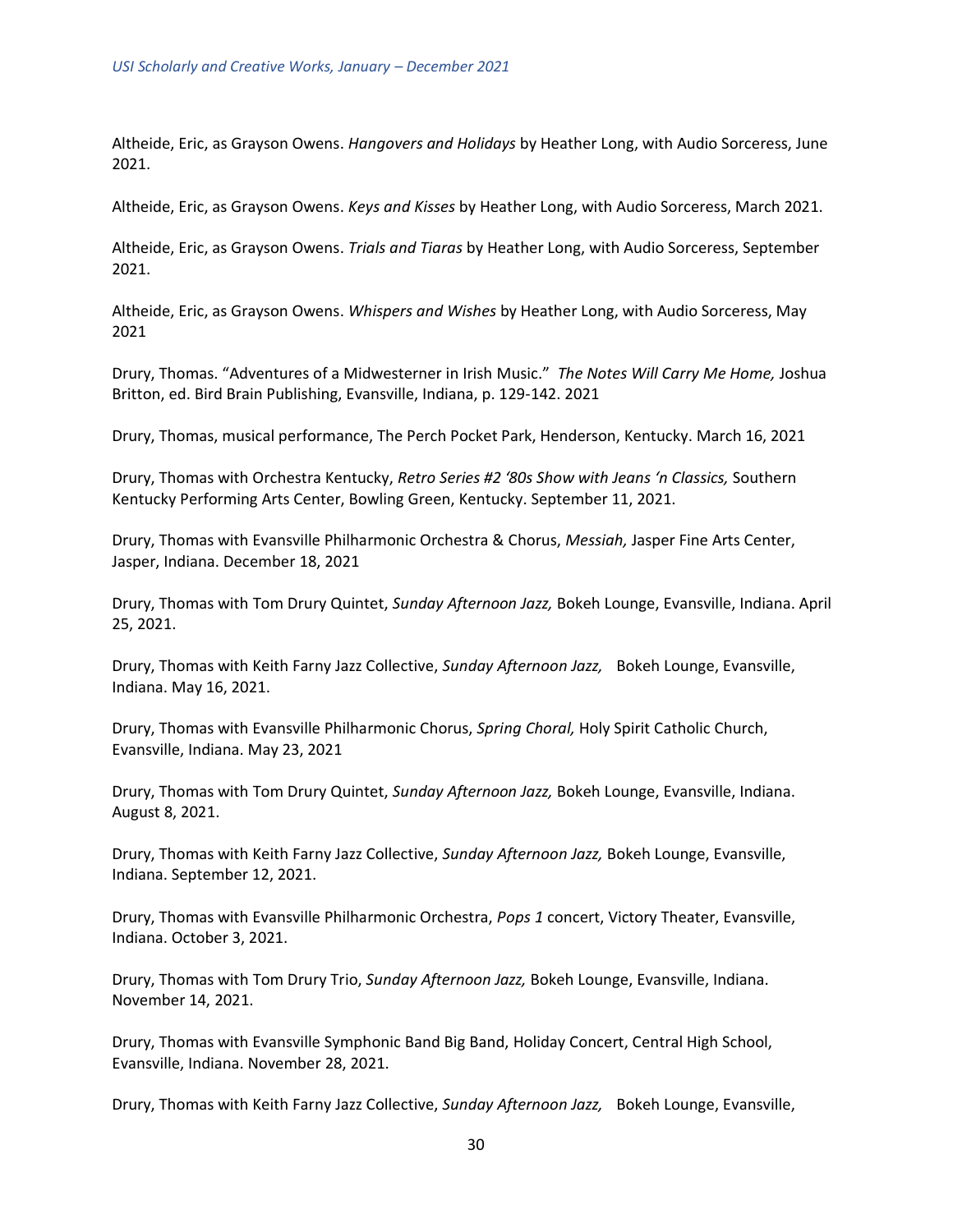Indiana. December 12, 2021.

Drury, Thomas with Evansville Philharmonic Orchestra & Chorus, *Messiah,* Trinity United Methodist Church, Evansville, Indiana. December 17, 2021

Jenson, Shan. *An Oedipus,* Costume Designer, University of Southern Indiana. Spring 2021

Jenson, Shan. *The Mad Ones,* Costume Designer, University of Southern Indiana. Fall 2021

Wasserman, Elliot. *A Christmas Carol*, by Charles Dickens. Adapted and directed by Elliot Wasserman. USI Performance Center. November 2021.

Wasserman, Elliot. *An Oedipus, a play after Sophocles*. Elliot Wasserman, writer and director. USI Performance Center. April 2021.

Weimer, Paul. *The Laramie Project*. Scenic, Projection & Properties Design. USI Theatre. February 2021 [filmed for streaming].

Weimer, Paul. *A Christmas Carol*. Scenic & Properties Design. USI Th.atre, November 2021 [live performance]

Weimer, Paul. *An Oedipus*. Scenic, Projection & Properties Design. USI Theatre. April 2021 [filmed for streaming].

<span id="page-30-0"></span>Weimer, Paul. *The Mad Ones*. Scenic & Properties Design. USI Theatre. October 2021 [live performance]

#### **POLITICAL SCIENCE, PUBLIC ADMINISTRATION, AND PHILOSOPHY**

#### **PUBLICATIONS**

Gennaro, Rocco J. "Synesthesia, hallucination, and autism." In Berit Brogaard and Dimitria Gatzia (eds.). Frontiers in Bioscience, Landmark 26. January 2021. Available at: [https://bioscience.org/2021/v26/af/4918/fulltext.htm](https://nam11.safelinks.protection.outlook.com/?url=https%3A%2F%2Fbioscience.org%2F2021%2Fv26%2Faf%2F4918%2Ffulltext.htm&data=04%7C01%7Coiarmeanu%40usi.edu%7C516430e2789f4c86552808d9fd6b7e68%7Cae1d882c786b492c90953d81d0a2f615%7C0%7C0%7C637819460406629928%7CUnknown%7CTWFpbGZsb3d8eyJWIjoiMC4wLjAwMDAiLCJQIjoiV2luMzIiLCJBTiI6Ik1haWwiLCJXVCI6Mn0%3D%7C3000&sdata=GzzyjeZmYQx7qZ92OgLwucmxTotfzOpaPWWygBdDwgs%3D&reserved=0)

Gennaro, Rocco J. "Inserted thoughts and the higher-order thought theory of consciousness." In Psychiatry and Neurosciences Update: Vol 4, Pascual Angel Gargiulo & Humberto Luis Mesones-Arroyo (eds.), Springer. 2021.

Gonnerman, Chad, Kaija Mortensen, and Jacob Robbins, "KNOWING HOW as a philosophical hybrid." Synthese, 199, 11323-11354. 2021.

Hanka, Matthew J. *What is happening in your community? Why community development matters*. Lanham, MD: Lexington Books. 2021.

Hanka, Matthew J & Trent Engbers. Book Chapter in Matthew Hanka *What is happening in your community? Why community development matters*. Lanham, MD: Lexington Books. 2021.

Laursen, Bethany, Chad Gonnerman, and Stephen J. Crowley, "Improving philosophical dialogue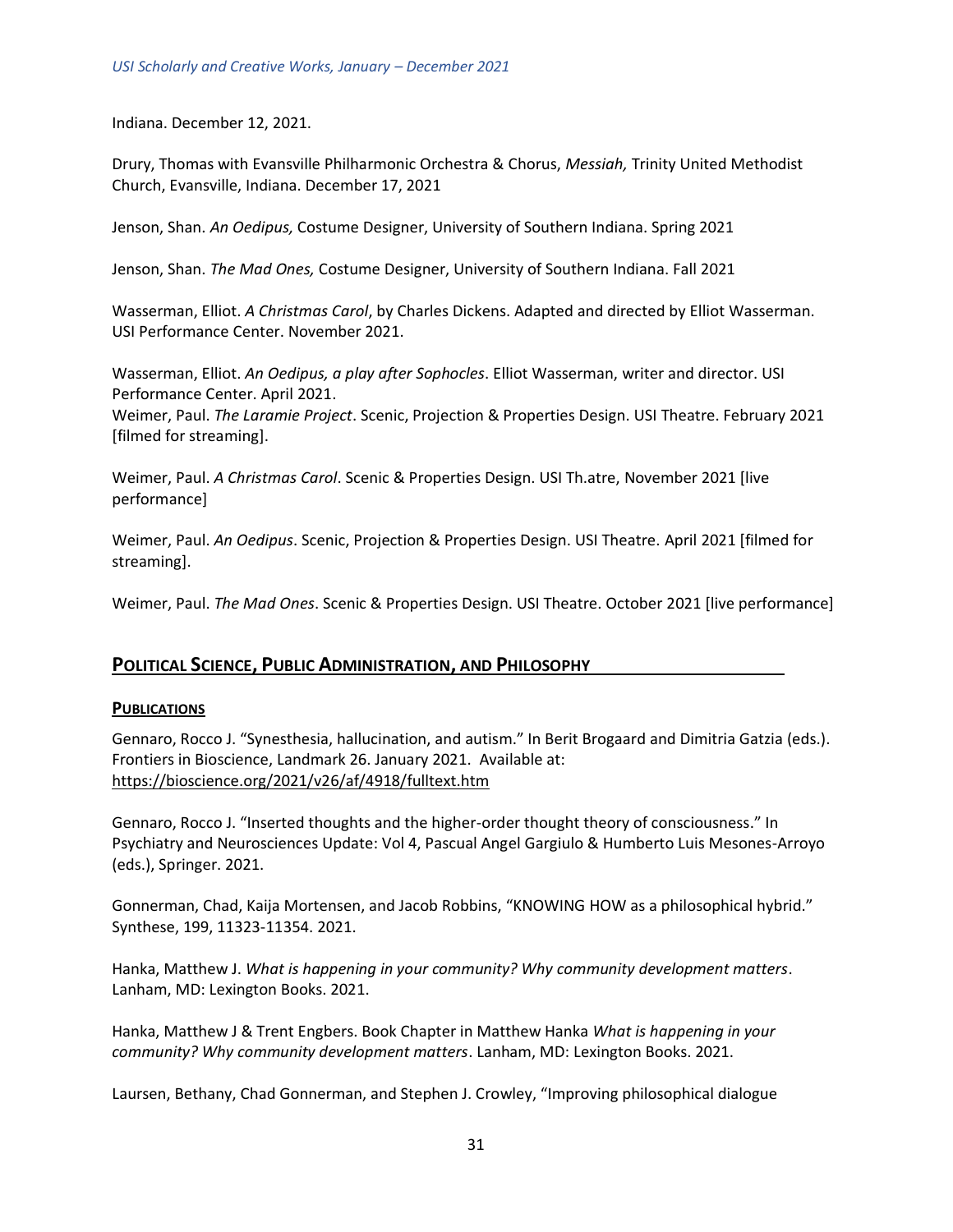interventions to better resolve problematic value pluralism in collaborative environmental science." Studies in History and Philosophy of Science, 87, 54-71. 2021.

#### **PRESENTATIONS**

Armeanu, Oana I. "Institutional trust: Political polarization, legitimacy, and rule of law." Presented at "Two Democratic Societies in Transition: Exploring the Dynamics of a Post-COVID World" conference, Galati, Romania, September 13-15. 2021.

Crowley, Stephen, Laursen Bethany, and Chad Gonnerman. "Problematic values pluralism: What is it and what can be done?" Splash talk presented the annual Science of Team Science Conference, Blacksburg, VA. 2021.

Engbers, T. "Fundraising and social capital." Presented to the Evansville Area Fundraising Council. 2021.

Engbers, Trent. "Knowing your Board Roles." Presented to Good Samaritan Home, Evansville, IN. 2021.

Engbers, Trent. "Leadership and public service motivation." Athens University of Economics and Business Master of Science Program in Public Policy and Public Management. Virtual. March 2021.

Engbers, Trent. "National and community service." Presented to National Association of Schools of Public Affairs and Administration. Virtual. 2021

Engbers, Trent. "Opening keynote". Indiana Commission for Higher Education Faculty Conference. Virtual. 2021.

Engbers, Trent. "Peace Corps story slam" for Global Salon, USI. 2021.

Engbers, T. "Putting the capital and social capital." Presented to the Social Capital Research Network, New Zealand. Virtual, 2021.

Engbers, Trent. "The Church in China: Faith, religion and politics. Presented to the Catholic Medial Association of Southwest Indiana, Evansville, IN. 2021.

Engbers, Trent "Volunteer management." Presented to the Nonprofit Excellence Symposium, Evansville, IN. 2021

Engbers, Trent. "Volunteer recruitment in COVID 10." Presented to Master Gardeners, Evansville, IN. 2021.

Gennaro, Rocco J. "Commentary on Carolyn Dicey Jennings's 'practical realism about the self.'" Presented at the (on-line) American Philosophical Association Eastern Division Meeting, New York City, NY, January 2021.

Gennaro, Rocco J. "Consciousness, the prefrontal cortex, and higher-order thoughts." Presented at the "Philosophy and Neuroscience at the Gulf IV" meeting, Pensacola Beach, FL. September 2021.

Gennaro, Rocco J. "Commentary on Carolyn Dicey Jennings's 'practical realism about the self.'"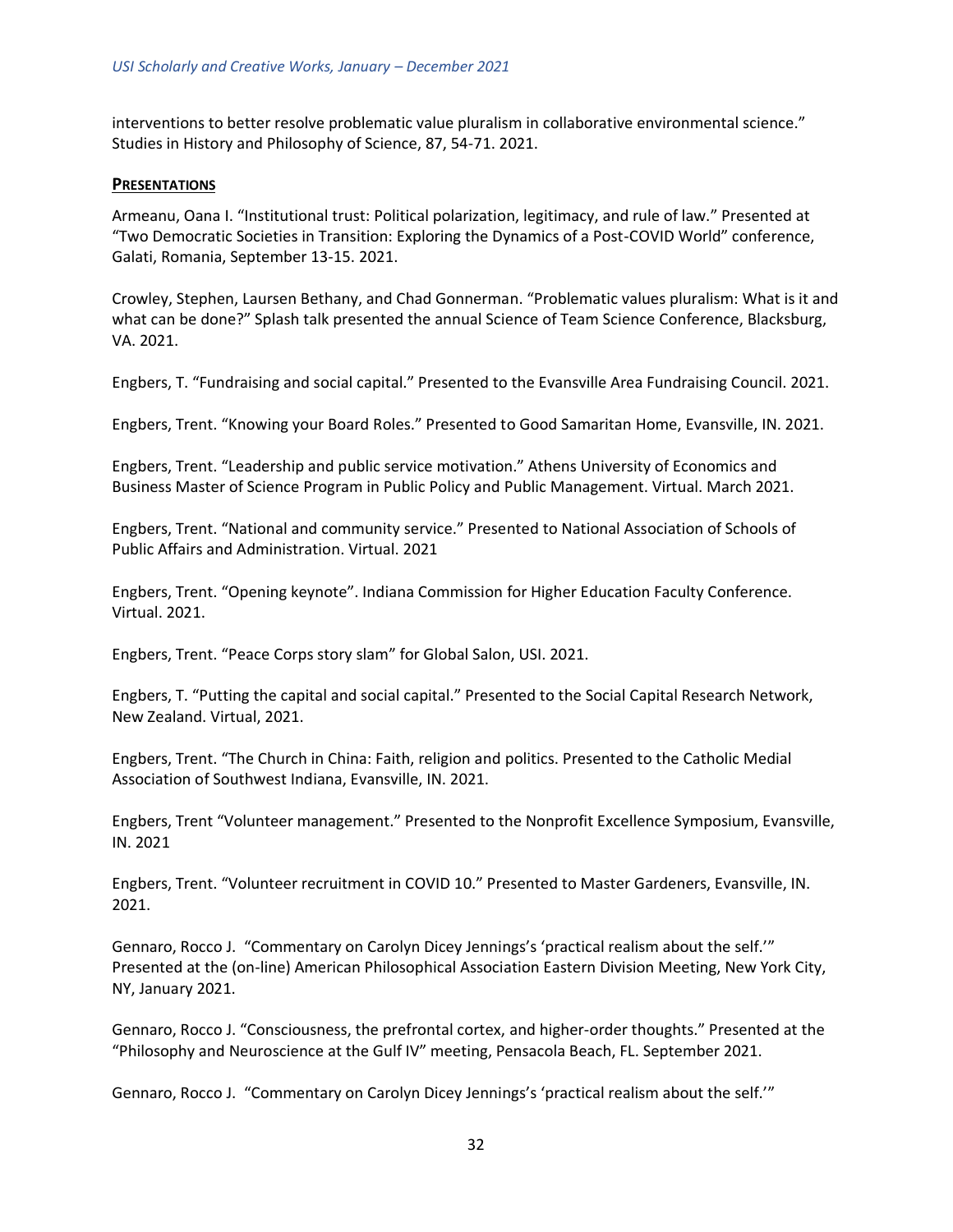Presented at the (on-line) American Philosophical Association Eastern Division Meeting, New York City, NY, January 2021.

Gennaro, Rocco J. "The neuroscience of mental disorders, the nature of consciousness, and the prospect of an afterlife." Presented (via video) at the Neuroscience and Mental Disorders conference, London UK. March 2021.

LaRowe, Nicholas. "Critical race theory, postmodernism, and Christianity." Presented four lectures on the topics listed, Encounter Church, Evansville, IN. 2021

LaRowe, Nicholas. "Keynote speaker. "We The People Summer Institute. Indianapolis, IN. June 28, 2021.

LaRowe, Nicholas. "Political polarization and its effects." Presented at the Community and Civil Discourse Lecture Series: Perspectives from the Liberal Arts, University of Southern Indiana [Virtual Series], March 4, 2021.

Morris, Mary Hallock. "From *Deer Hunting with Jesus* to the rise of political tribalism: The failure of political communication." Presented at the Community and Civil Discourse Lecture Series: Perspectives from the Liberal Arts, University of Southern Indiana [Virtual Series]. March 4, 2021.

Morris, Mary Hallock. "Guts, grit, and glass ceilings: The women of World War II." Presented at the 2021 Albert H. Small Normandy Institute, George Washington University, Washington, D.C. July 23, 2021.

Stoll, Mary Lyn, ""Understanding the connection between ethics, truth, and the right to free speech." Community and Civil Discourse: Perspectives from the Liberal Arts Lecture Series & Panel Discussion, Session 1: Information, Misinformation, and Disinformation, Thursday, University of Southern Indiana, Virtual Event. February 2, 2021.5.

Stoll, Mary Lyn & Daniel Palmer, "The morality of shareholder activism: Examining the moral benefits and hazards of shareholder campaigns." The 28<sup>th</sup> Annual International Vincentian Business Ethics Conference, DePaul University, Chicago, IL, Virtual Event, October 21-23, 2021.

#### **AWARDS AND GRANTS**

<span id="page-32-0"></span>Hanka, Matthew J. "Merger dreams: The story of the Louisville Jefferson County, Kentucky merger." USI College of Liberal Arts Faculty Development Award (CLAFDA), \$3,203.90. 2021.

#### **PSYCHOLOGY**

#### **PUBLICATIONS**

Dobersek, Urska, Wy, Gabi, Adkins, Joshua, Altmeyer, Sydney, Teel, Kelsey, & Peak, Jackson. "Meat and mental health: A meta-analysis of meat consumption, depression, and anxiety." Critical Reviews in Food Science and Nutrition, [https://doi.org/10.1080/10408398.2021.1974336.](https://doi.org/10.1080/10408398.2021.1974336) 2021.

Filho, Edson, Dobersek, Urska, & Husselman, Tammy-Ann. "The role of neural efficiency, transient hypofrontality and neural proficiency in optimal performance in self-paced sports: A meta-analytic review. " Experimental Brain Research, [https://doi.org/10.1007/s00221-021-06078-9.](https://doi.org/10.1007/s00221-021-06078-9) 2021.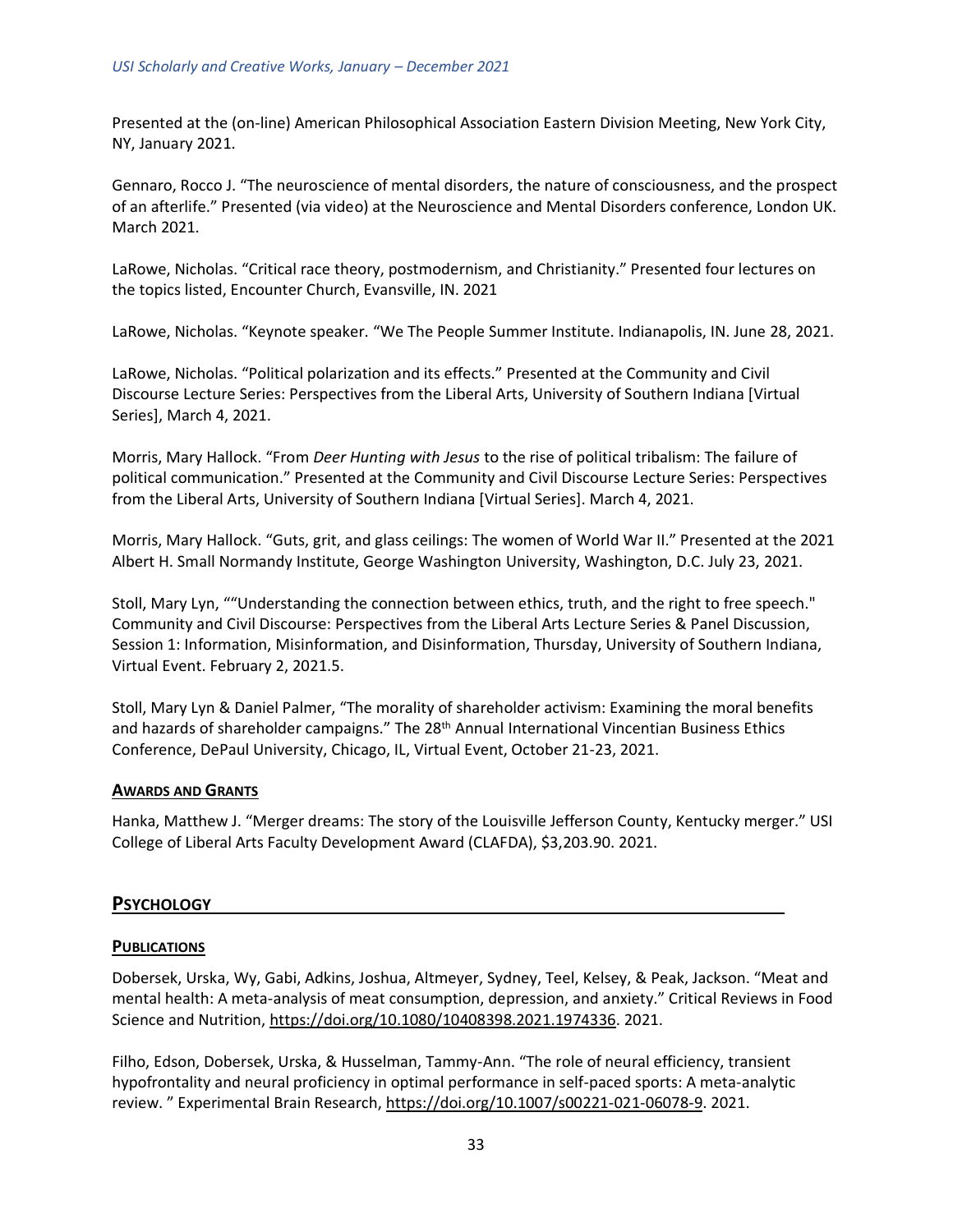Pilot, Zachary, Suprise, Malinda, Dinius, Cassandra, Olechowski, Alicia, & Habib, Reza. "Structured peer mentoring improves academic outcomes and complements project-based learning in an introductory research methods and statistics course." Scholarship of Teaching and Learning in Psychology, doi[:10.1037/stl0000261.](http://dx.doi.org/10.1037/stl0000261) 2021.

Powless, Matthew, Wilkins-Yel, Kerrie, Li, Yue, Lau, Poh Li., Cheng, Jacks, Wong, Joel, & Biggers, Maureen. (in press). "[He] gave me a 30-minute lecture on how I was a shitty grad student:" Examining how male faculty can eradicate systemic oppression and support women in STEM. Journal of Diversity in Higher Education. [https://doi.org/10.1037/dhe0000393,](https://psycnet.apa.org/doi/10.1037/dhe0000393) 2021.

Vohs, Kathleen, Schmeichel, Brandon, Lohmann, Sophie, Gronau, Quentin, Finley, Anna, Eyink, Julie, Wagenmakers, Eric-Jan, & Albarracín, Dolores. "A multi-site preregistered paradigmatic test of the ego depletion effect." Psychological Science, 32: 1566-1581, [https://doi.org/10.1177%2F0956797621989733.](https://doi.org/10.1177%2F0956797621989733) 2021.

#### **PRESENTATIONS**

Bouvier, Valentin, Brown, Elisabeth, Ealum, Mikaila, Powless, Matthew, Pilot, Zachary, & Iron Rope, Lakota. College Student Depression Throughout COVID-19 at a Rural University. Poster presentation for the 2021 Indiana Psychological Association Fall Conference. Virtual conference hosted by the Indiana Psychological Association. 2021.

Dillingham, J., Powless, Matthew, & Riedford, K. "Student professionalism in online synchronous courses." Delivered at the 2021 University of Southern Indiana Celebration of Teaching and Learning Symposium, Evansville, IN. 2021

Dobersek, Urska. "Teaching through personalized instruction." Delivered at the 2021 University of Southern Indiana Celebration of Teaching and Learning Symposium, Evansville, IN. 2021.

Dobersek, Urska, Bennett, Richard, Uebelhor, Erika, Altmeyer, Sydney, Stallings, Bridget, & Adkins, Joshua. "Are females more stressed than males? Sex differences in stress response to an objectified environment." Delivered at the Association for Applied Sport Psychology Annual Conference, Las Vegas, CA. 2021.

Dobersek, Urska, Hunfalway, Melissa, Alexander, Brian, Khazan, Inna, Tashman, Lauren, Keenan, Abby, & Herzog, Tim. "Newbie with technology: considerations for implementing technology in consulting work." Delivered at the Association for Applied Sport Psychology Annual Conference, Las Vegas, CA. 2021.

Dobersek, Urska, Husselman, Tammy, & Filho, Edson. "A meta-analytical review of optimal performance in self-paced sports: a psychophysiological perspective." Delivered at the International Society of Sport Psychology World Congress Conference, Taipei, Taiwan. 2021.

Dobersek, Urska, Young, Greg, Simpson, Duncan, Shannon, Venessa, & Hilliard, Robert. "No two jobs are alike: experiences in applying for academic and applied jobs." Delivered at the Association for Applied Sport Psychology Annual Conference, Las Vegas, CA. 2021

Eyink, Julie. "Using clickers in the classroom." Delivered at the 2021 University of Southern Indiana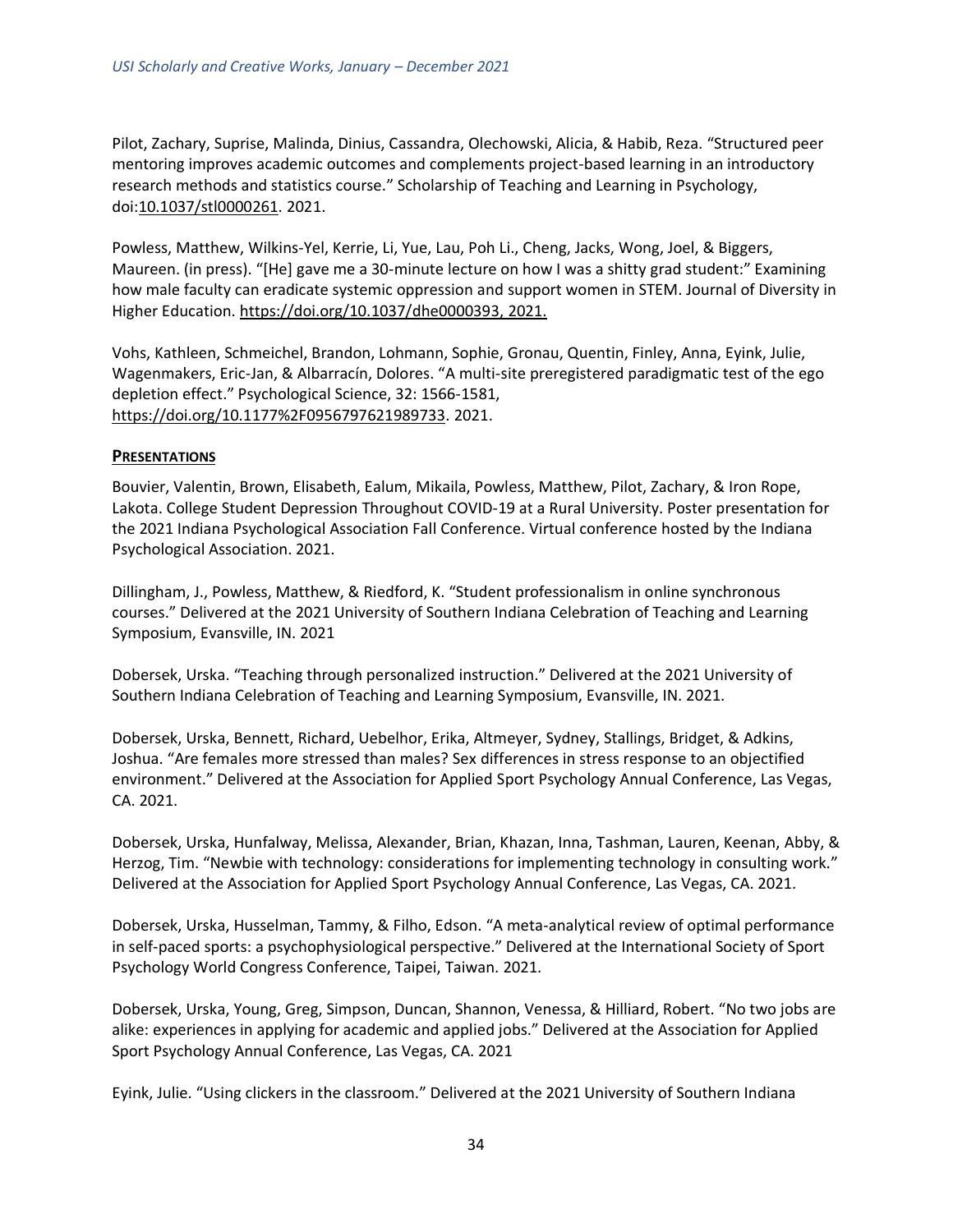Celebration of Teaching & Learning Symposium, Evansville, IN. 2021.

Filho, Edson, Dobersek, Urska, & Husselman, Tammy. "The athletes' brain in the zone: A meta-analysis of the role of neural efficiency, transient hypofrontality, and neural proficiency states in self-paced sports." Delivered at the Association for Applied Sport Psychology Annual Conference, Las Vegas, CA. 2021.

Iron Rope, Lakota & Pilot, Zachary. "Relationships between adverse childhood experiences (ACES), mental and physical health outcomes, academic performance, and social cognition." Delivered at the Midwestern Psychological Association Annual Conference, Virtual, United States. 2021.

Pilot, Zachary, Daniels, Katherine. Iron-Rope, Lakota. & Pfingston, Ben. "COVID-19 at USI: investigating the effects of campus shutdown and online learning on student health outcomes." Delivered at the 2021 University of Southern Indiana Celebration of Teaching and Learning Symposium, Evansville, IN. 2021.

Powless, Matthew, Garner , K., & Schoenbaechler, A. "The Role of deliberate practice in the development of learning helping skills in an online format." Delivered at the 2021 Kennesaw State University Scholarship of Teaching and Learning Summit, Kennesaw, GA. 2021.

# <span id="page-34-0"></span>**SOCIAL WORK**

#### **PUBLICATIONS**

Mitchell, Elissa & Gilles, Erin. "I now feel more comfortable advocating for people: Student reflections on service learning." *Journal of Human Services: Training, Research, and Practice, 7*(2), Article 1*.* 2021.

Mitchell, Elissa, Whittaker, Angela, Hardesty, Jennifer, & Raffaelli, Marcela. "Child adjustment after parental separation: Variations by gender, age, and maternal experiences of violence during marriage." *Journal of Family Violence, 36*, 979-989. 2021.

Paulson, J. How compassion can make understanding the neurobiology of addiction easier for students. *Addiction Educator*[.http://www.incase.org/images/INCASE\\_2021\\_Fall\\_Newsletter.pdf](http://www.incase.org/images/INCASE_2021_Fall_Newsletter.pdf) [National edited newsletter, published]. 2021.

#### **PRESENTATIONS**

Dillingham, J. & Mitchell, E.T. "Going online in a hurry: Using faculty peer mentors." Social Work Delivered at Distance Education Conference. Virtual. 2021.

Dillingham, J., Powless, M., & Riedford, K. *"Student Professionalism in Online Synchronous Courses."* Delivered at University of Southern Indiana Celebration of Teaching and Learning Symposium, Virtual. 2021.

Han, Junghee. "The mediation effects of perceived healthcare discrimination on racial and ethnic disparities in end-of-life care," Delivered at Gerontological Society of America (GSA), online conference. November 13, 2021.

Huggins, V (Moderator)., L. Folks, N. Callion & B. Logan (2021, February 8). "It was not intentional, but it Still Hurts (4th Edition)." Delivered at Great Lakes Valley Conference, Talk- Someone to Listen Series.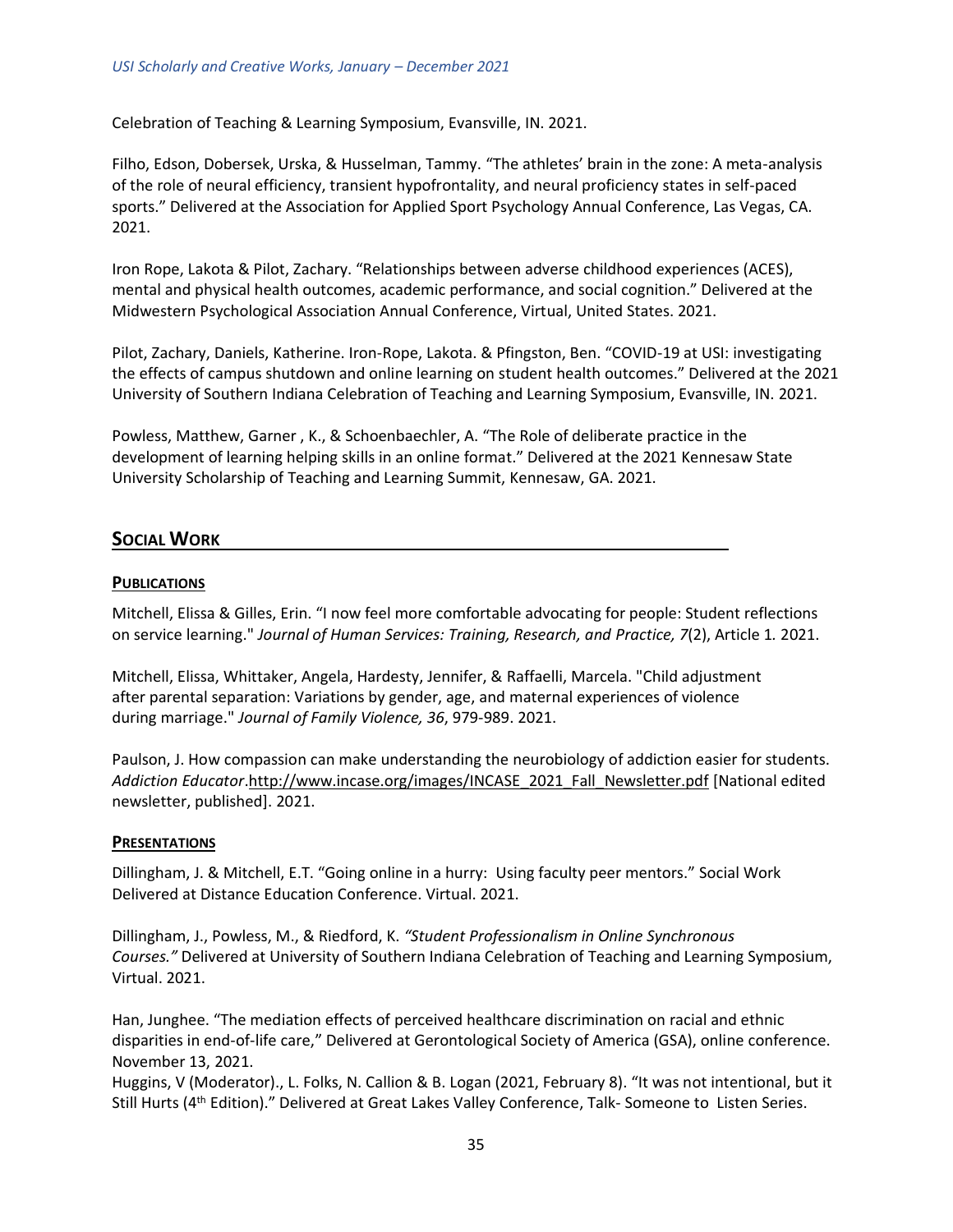### 2021.

Huggins, V & Pinto, T. (2021 April) "Diversity equity and inclusion in healthcare" Delivered at Brentwood Spring Behavioral Health Hospital. Newburgh, IN. 2021.

Huggins, V & Wells, P. (October 2021) "Women of color in the academy, the art of juggle & the pursuit of happiness in the age of COVID-19." Delivered at Southern Indiana Conference on Diversity, Equity, and Inclusion: University of Southern Indiana, Evansville, IN. 2021.

Huggins, V., Adams, Kathy, Culley, Donna & Smith, Phillips, (2021 October) "Let's talk: microaggressions (Virtual Panel Discussion)." Delivered at Southwestern Behavioral Healthcare, Evansville, IN. 2021.

Mitchell, Elissa & Dillingham, Jara. "Informal mentoring of faculty teaching online: Strategies & techniques. " Delivered at the Online Learning Consortium Conference, Virtual. 2021.

Mitchell, Elissa, Gilles, Erin, & Huggins, Veronica. "Teaching with service learning: A collaboration between social work and public relations faculty." Delivered at the Indiana Campus Compact Summit, Virtual. 2021.

Paulson, J. "Advanced clinical interviewing, differential diagnosis, and treatment planning in behavioral healthcare." Delivered for the USI Nurse Practitioner Residency Program, Evansville, IN. September 2, 2021.

Paulson, J. "An overview of mindfulness for Maglinger staff meeting. Provided staff development inservice training.," Delivered at Maglinger Behavioral Health, Evansville, IN. September 14, 2021.

Paulson, J. "Overview of the stages of change. Provided staff development in-service training for the Vanderburgh County Therapeutic Work Release Program." Evansville, IN. November 5, 2021.

Rinks, B.E., Paulson, J., & Wilderman, S. "Supervising students with behavioral concerns and mental health issues: A team approach." Delivered at the 15<sup>th</sup> International Interdisciplinary Conference on Clinical Supervision, Virtual. July 15, 2021.

Rinks, B.E., Paulson, J., & Wilderman, S. "Supporting clinical supervision in changing times." Delivered at the 19th Annual USI Social Work Conference, University of Southern Indiana, Evansville, IN. April 16, 2021.

Rinks, B., Wilderman, S., & Paulson, J. "Supporting the development of social work students in recovery with criminal histories." Delivered at the 2021 Indiana Association of Social Work Educators Annual Conference, Virtual [Submitted]. October 1, 2021.

Wells, P & Huggins, V. "Barriers to health equity for all." Delivered at the 14th Annual Mid-America Institute on Aging and Wellness Virtual Conference. University of Southern Indiana, Evansville, IN. August 2021.

Wilderman, S., Paulson, J., & Rinks, B. "Clinical supervision: Resources to support the essential roles of social workers." Delivered at the NASW Indiana 2021 Annual Conference *Social Workers are Essential*, Virtual. September 2021.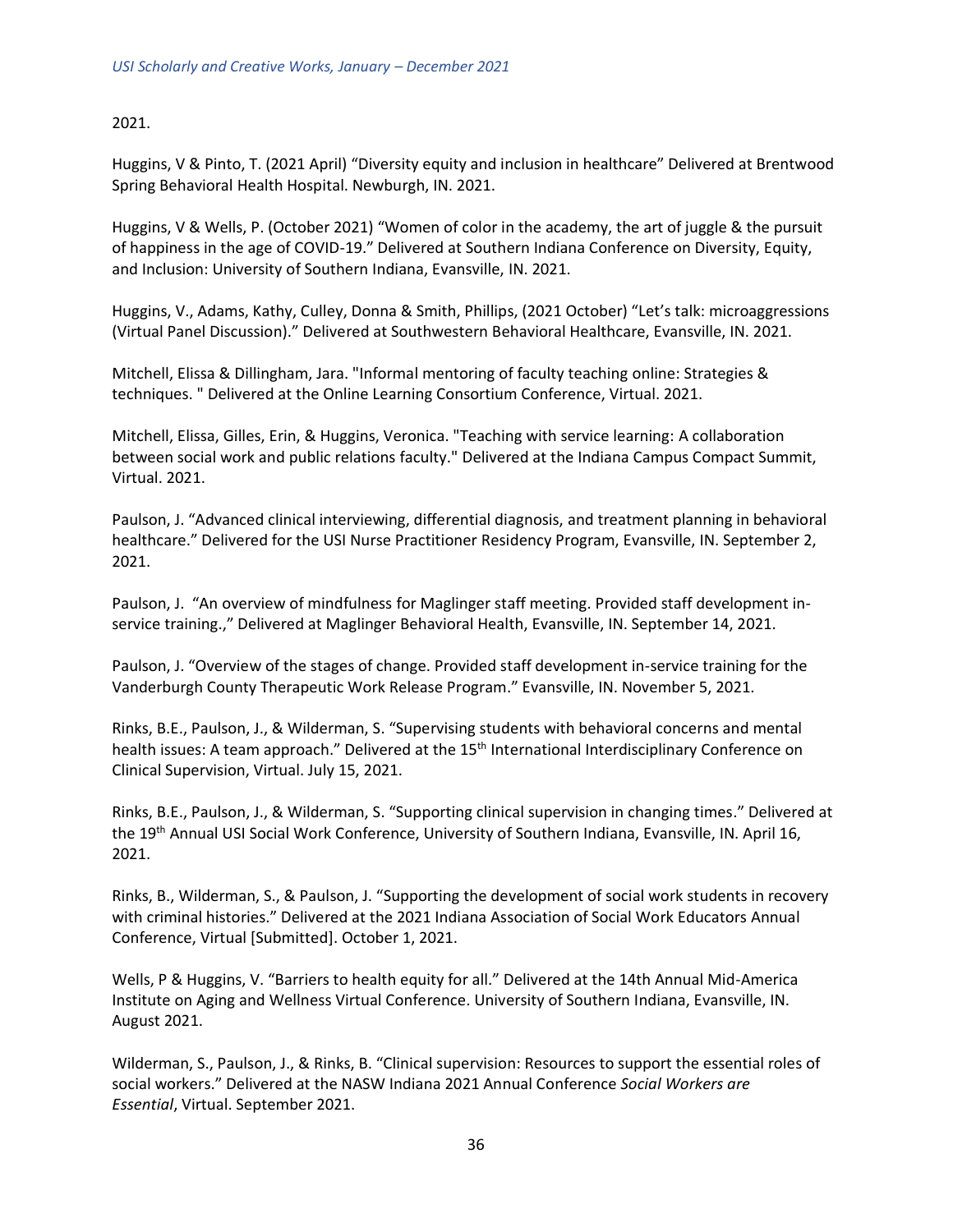## **CREATIVE WORKS**

Tuner, Wendy. "Mimic" *Spooky Show,* Arts Council of Southwestern Indiana, Evansville, IN (Juried). 2021.

Tuner, Wendy. Solo Exhibition; *…And Justice for All,* Ohio Valley Art League (OVAL), Dick and Sheila Beaven Art Gallery in the Henderson County Public Library, Henderson, KY, July 27 – October 7, 2021. Tuner, Wendy. "Shortest straw" (Blacklisting/Metallica Series) Solo Exhibition, *…And Justice for All,* Ohio Valley Art League, Henderson, KY

Tuner, Wendy. "Ronnie" (School Shooting/Metallica Series) Solo Exhibition, *…And Justice for All,* Ohio Valley Art League, Henderson, KY. 2021.

Tuner, Wendy. "Ride the Lightning" (Death Penalty/Metallica Series) Solo Exhibition, *…And Justice for All,* Ohio Valley Art League, Henderson, KY. 2021.

Tuner, Wendy. "One" (Anti-War/Metallica Series) Solo Exhibition, *…And Justice for All,* Ohio Valley Art League, Henderson, KY. 2021.

Tuner, Wendy. "Master of Puppets" (Opioid Addiction/Metallica Series) Solo Exhibition, *…And Justice for All,* Ohio Valley Art League, Henderson, KY. 2021.

Tuner, Wendy. "King Nothing" (Capitalism/Metallica Series) Solo Exhibition, *…And Justice for All,* Ohio Valley Art League, Henderson, KY

Tuner, Wendy. "Eye of the Beholder" (Free Speech/Metallica Series) Solo Exhibition, *…And Justice for All,* Ohio Valley Art League, Henderson, KY. 2021.

Tuner, Wendy. Disposable Heroes" (Anti-War/Metallica Series) Solo Exhibition, *…And Justice for All,* Ohio Valley Art League, Henderson, KY. 2021.

Tuner, Wendy. "Blackened" (Nuclear War/Metallica Series) Solo Exhibition, *…And Justice for All,* Ohio Valley Art League, Henderson, KY. 2021.

Tuner, Wendy. "…And Justice for All" (Corrupt Justice System/Metallica Series) Solo Exhibition, *…And Justice for All,* Ohio Valley Art League, Henderson, KY. 2021.

#### **AWARDS AND GRANTS**

Mitchell, Elissa. Up to Us Voting Modules, Project Pericles Grant, \$500. 2021.

Wilderman, S., Scholarship of Teaching and Learning (SoTL) Fellows Program, University of Southern Indiana, March 2021 – May 2022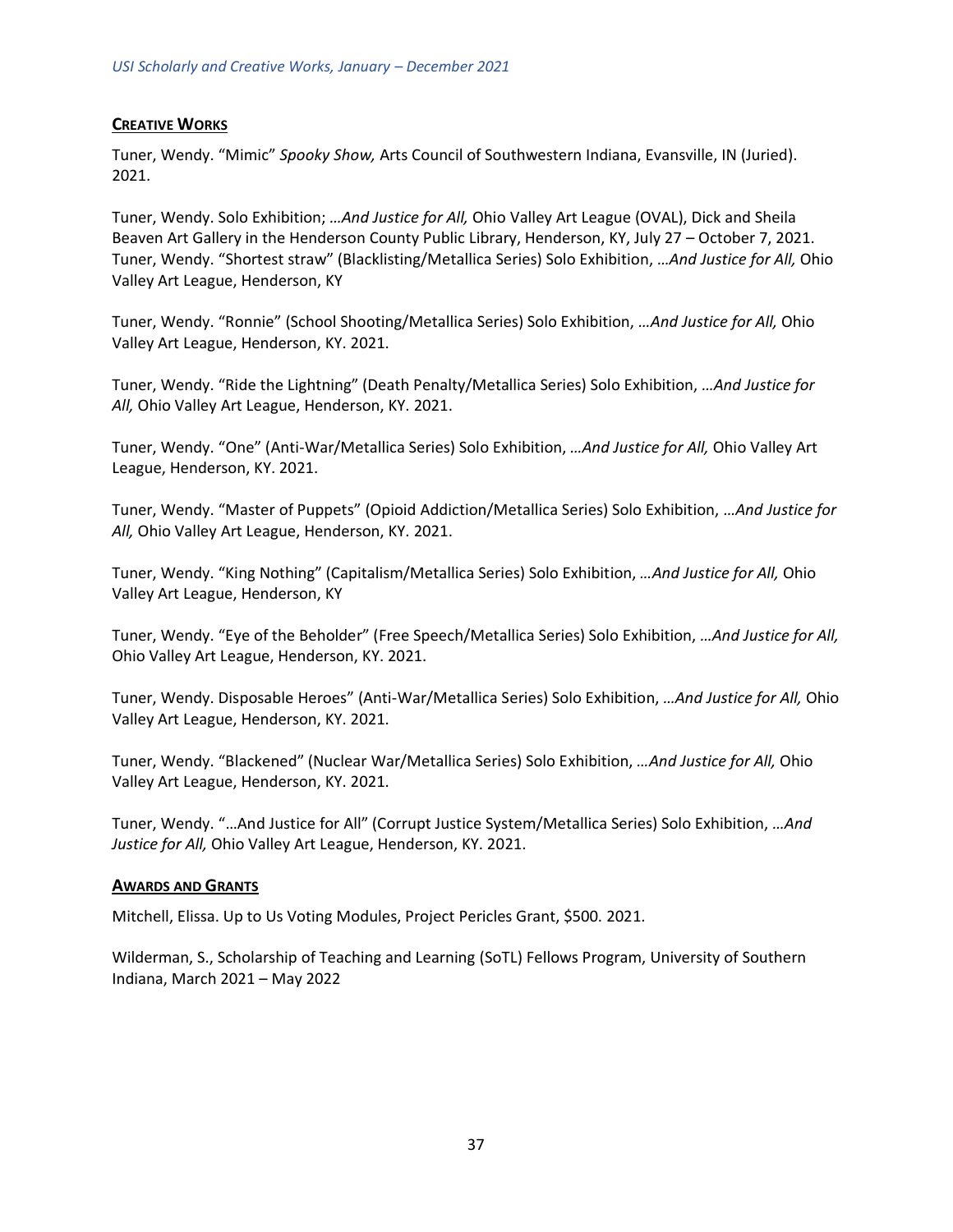# <span id="page-37-0"></span>**SOCIOLOGY**

#### **PRESENTATIONS**

Buck, Andrew. "Rally, riot, revolt or coup? Insights from social movement research." Presented at Community and Civil Discourse: Perspectives from the Liberal Arts. University of Southern Indiana. February 2021.

Buck, Andrew. "Sociological lessons of the utopian socialist experiment in New Harmony, Indiana." Paper prepared for conference "Culture as an object of sociological and philosophical discourse." Moscow State Institute of Culture, Moscow, Russia. May 2021.

<span id="page-37-1"></span>Williams, Steven. "Pretty plastic packaging: The Aesthetics of extinction." Paper presented at the "Filth and Foulness" Liberal Arts Colloquium. University of Southern Indiana. April 2021.

#### **WORLD LANGUAGES AND CULTURES**

#### **PUBLICATIONS**

Apodaca-Valdez, Manuel. "Raza, género y poder colonial en la Nueva España, siglos XVI-XVII". [Race, Gender, and Colonial Power in Mexico's New Spain, Sixteenth and Seventeenth Centuries], *Figuras. Revista Académica de Investigación* Vol. II, no. 2 (March-June 2021): 52-81. URL: <https://revistafiguras.acatlan.unam.mx/index.php/figuras/article/view/144>

Bauer, Daniel. "Review of *Coastal Lives: Nature, Capital, and the Struggle for Artisanal Fisheries in Peru."* Bulletin of Latin American Research, 40, No. 3.

Bauer, Daniel. *"*Review of *Degrees of Mixture, Degrees of Freedom: Genomics, Multiculturalism, and Race in Latin America."* Bulletin of Latin American Research*,* 40, No. 1.

Hitchcock, Albert David. Review of Francisco Nieva, *Coronada y el toro,* edition and notes by Komla Aggor. *Bulletin of Spanish Studies* 98.9, 1543-44.

Hitchcock, Albert David. *Heavenly K*. Translation of Ozkar Galán, *Divino K*. Cáceres (Spain): *Parábasis*, VII, 127-67.

Natoli, Alexandra. "Bodily Matters: Remembering the Auschwitz-Birkenau Latrines," Zeitschrift für Genozidforschung (Journal of the Institute for Diaspora and Genocide Research), Ruhr-University Bochum, Volume 19, Issue 2 2021.

Rosas Mayén, Norma. *Afro-Hispanic Linguistic Remnants in Mexico: The Case of the Costa Chica Region.*  Iberoamericana-Vervuert, 2021.

Rosas Mayén, Norma. "Las endechas judeoespañolas del norte de Marruecos: un análisis semiótico." *Figuras Revista Académica de Investigación UNAM* Vol.2, Núm.2 (Spring 2021). <https://revistafiguras.acatlan.unam.mx/index.php/figuras/article/view/143>

Strezewski, Michael. 2021. "Magnetometry and Resistivity Survey of the Historical Black Cemetery,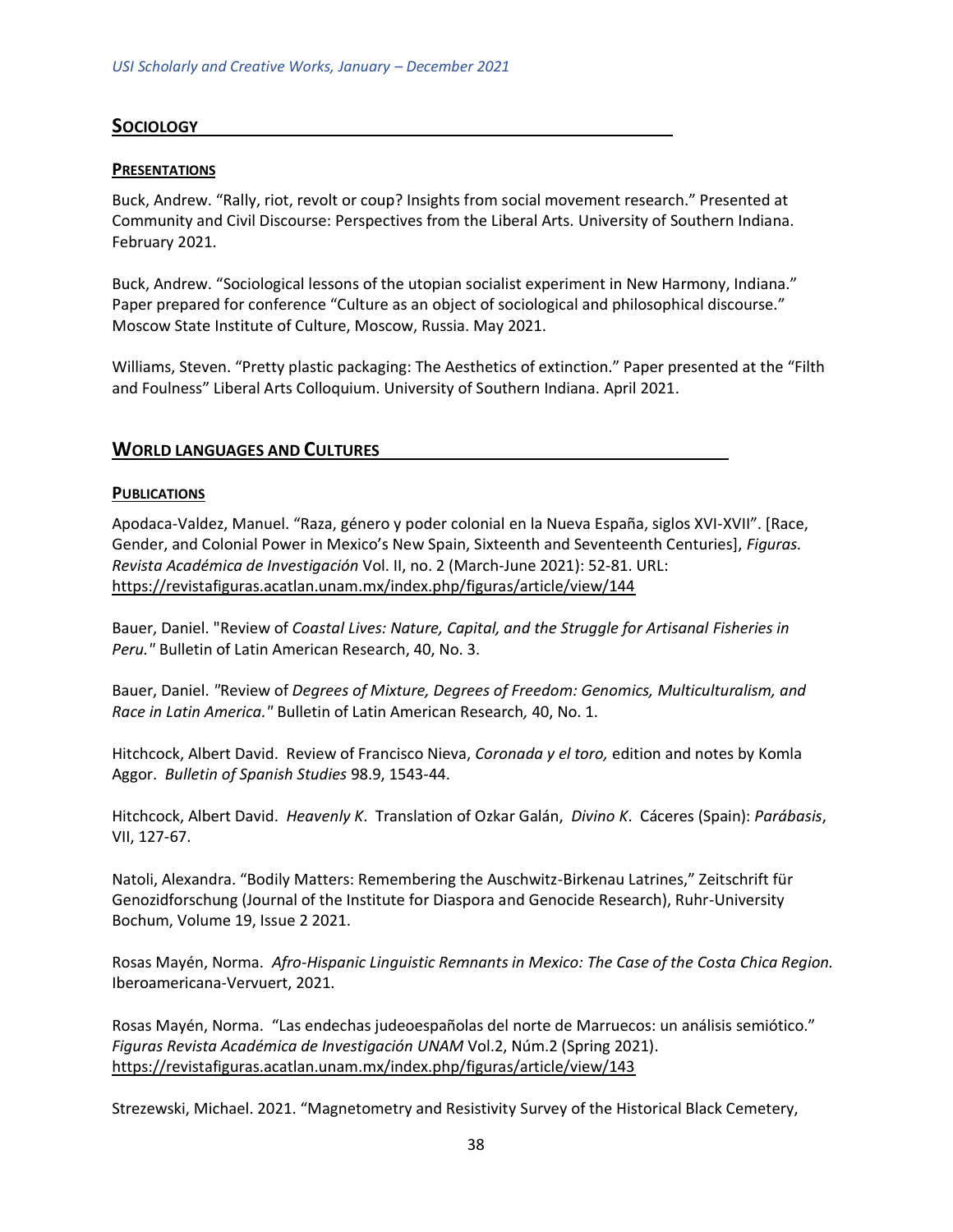Newburgh, Indiana." University of Southern Indiana Archaeology Laboratory. Report submitted to the Indiana Department of Natural Resources, Division of Historic Preservation and Archaeology, Indianapolis, Indiana.

Strezewski, Michael. 2021. "The Mann Site, Posey County, Indiana." "Highlighting Hoosier Archaeological Sites: Examples from 92 Counties" Online resource published by the Indiana Department of Natural Resources, Division of Historic Preservation and Archaeology. <https://storymaps.arcgis.com/stories/7697a69101184371b6c031a3b172aa3f>

Strezewski Michael Strezewski. 2021. "The Origin and Demise of Yankeetown in Southwestern Indiana." Indiana Archaeology, 15, No. 1, 61-77.

Strezewski, Michael. 2021. "The Thiebaud Farmstead, Warrick County, Indiana." "Highlighting Hoosier Archaeological Sites: Examples from 92 Counties" Online resource published by the Indiana Department of Natural Resources, Division of Historic Preservation and Archaeology. <https://storymaps.arcgis.com/stories/541f9c6b46374908ab1f7eeedeae2d77>

Strezewski, Michael. 2021. "The Yankeetown Site, Warrick County, Indiana." "Highlighting Hoosier Archaeological Sites: Examples from 92 Counties" Online resource published by the Indiana Department of Natural Resources, Division of Historic Preservation and Archaeology. <https://storymaps.arcgis.com/stories/7697a69101184371b6c031a3b172aa3f>

#### **PRESENTATIONS**

Apodaca-Valdez, Manuel. "Vodú dominicano: religiosidad, magia y cultura." Zoom Powerpoint lecture presentation. Pitzer College, CA. October 6, 2021.

Apodaca-Valdez, Manuel. "Day of the dead: Celebration, mythology and tradition." A bilingual Powerpoint lecture presentation at Dubois County Museum. Jasper, Indiana. November 1<sup>st</sup>. 2021.

Apodaca-Valdez, Manuel. "Bárbaros e infieles: mercado global de esclavos indios, 1500-1550" ["Infidels and Barbarians: Global Market of Indian Slaves, 1500-1550"]. XIII Coloquio Internacional Afroindoámerica, Virtual Powerpoint and paper delivery, UNAM-CIALC, Table 6: Slavery and Racialization: Re-signifying Colonial Histories. Mexico City. November 30, 2021.

Bauer, Daniel. "Communal politics, identity, and social transformation in rural Ecuador." Delivered at the 2021 symposium "Culture as an object of Sociological and Philosophical Discourse" Moscow State Art and Culture University, Moscow, Russia. 2021.

Bauer, Daniel. Invited presentation "Turismo, Identidad, y la Comuna: Perspectivas Antropológicas." Delivered at the 2021 symposium "Turismo y Antropología en el Pacífico Ecuatoriano" (Escuela Superior Politécnica del Litoral, Guayaquil, Ecuador). 2021.

Becker, Angelika, Bartell Berg, Charlene Heinzman, Annemarie McClung & Ann Rider, "Aber Museen sind so langweilig! Überhaupt nicht!" Indiana Foreign Language Teachers Association Conference, Indianapolis, IN. Nov. 5, 2021.

Berg, Bartell, "Sexual sublimation and Millenialist celibacy in Harmony, Indiana: Fiery coals and the pietist tradition" German Studies Association Conference, Indianapolis, IN, Oct. 2, 2021.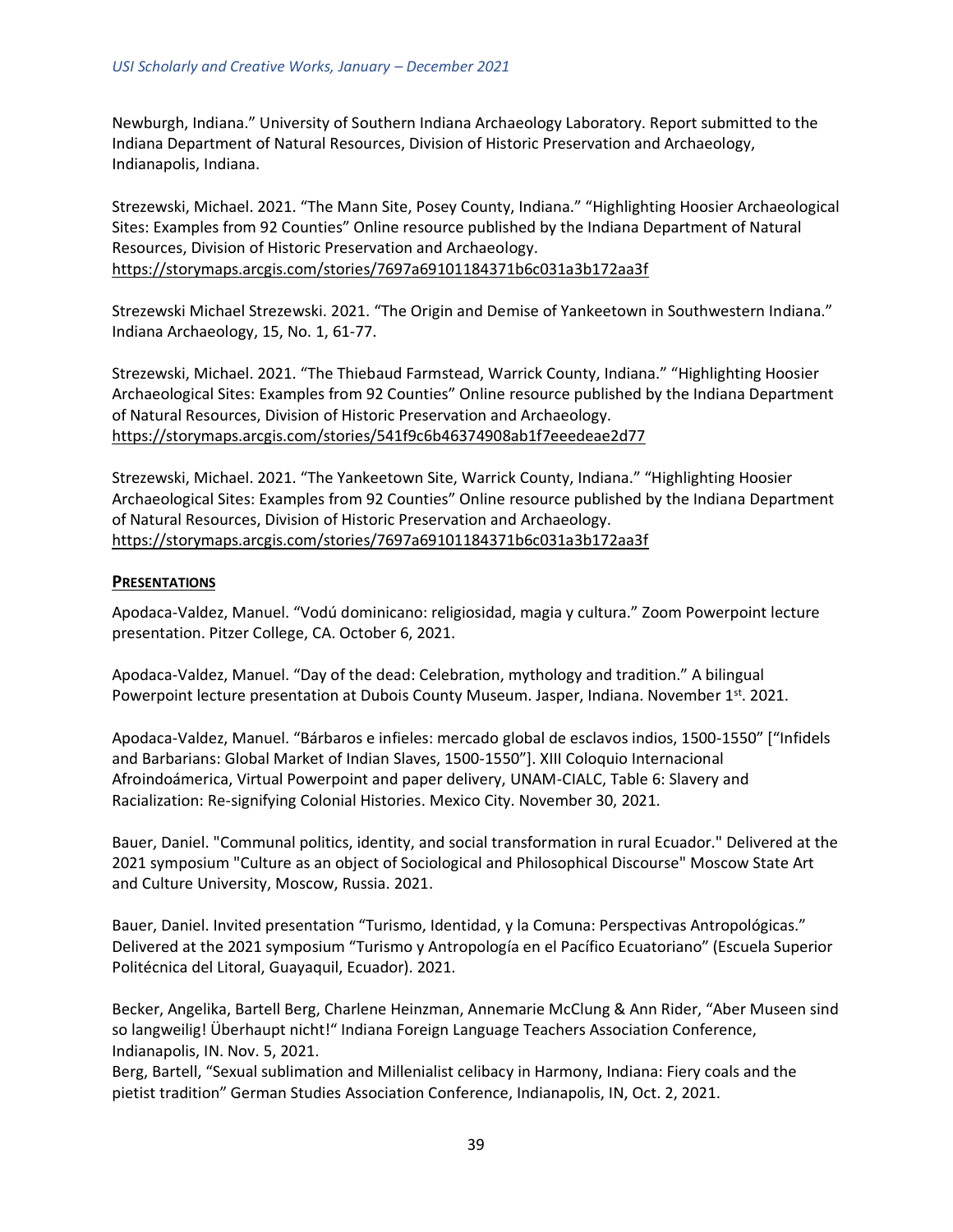Berg, Bartell & Tori Colson. "German language teachers' perceptions of efficacy and their oral proficiency." In CSCTFL Report. March 2021.

Dubreuil, Laure, Jérôme Robitaille, Jesus Gonzalez-Urquijo, Joao Marreiros, and Anna Stroulia. "A 'family of wear': Exploring use-wear patterns on ad hoc smoothing, burnishing, and polishing tools." Paper delivered at the 27th Annual Meeting of the European Association of Archaeologists, Kiel, Germany. September 8-11, 2021.

Hitchcock, David. JL Job Spark panel, virtual event with Professors Nick LaRowe and Elliot Wasserman. November 16 and 18, 2021.

Hitchcock, Albert David. "Buero Vallejo and the curative power of metaphor in Spain's time of silence." Community and Civil Discourse Symposium (virtual event), University of Southern Indiana, March 18.

Hitchcock, Albert David. Juana Escabias, international conference "*Las desconocidas*. *Estudios sobre* la construcción de la identidad femenina en la literatura," Universidad de Salamanca, Salamanca, Spain (virtual participation), October 22.

Malchow, Timothy, Bartell Berg, & Wonneken Wanske. "Co-Curricular Ideas for Small Programs from the 2019 AATG Faculty Seminar" American Council on the Teaching of Foreign Languages Conference, virtual. San Diego, CA. Nov. 19, 2021.

Natoli, Alexandra. "Illustrating the family album: Holocaust photography in Francophone graphic narratives," Association for Jewish Studies 53rd Annual Conference, Chicago, IL. December 2021.

Natoli, Alexandra. "The 'Heart' of Auschwitz": Memories of the Auschwitz-Birkenau latrines," Space in Holocaust Memory and Representation, virtual conference organized by the University of Northumbria, UK. November 2021

Natoli, Alexandra. "L'excrétion et la recherche de la vérité : Les Bienveillantes and 'l'ère du bourreau,'" Merde ! Excremental Poetics, Politics and Practices in French and Francophone Literatures and Visual Cultures, virtual conference organized by Texas Tech University. October 2021.

Rode, Silvia Anna. University of Southern Indiana Distinguished Professor Commencement Address. December 18, 2021

Rosas Mayén, Norma. "Anécdotas y kantikas en algunos ritos de paso de la tradición judía sefardí del Norte de Marruecos." 74th Languages, Literatures, and Cultures Conterence (Kentucky Foreign Language Conference), University of Kentucky, Lexington, KY. (Virtual Presentation) April 23, 2021.

Rosas Mayén, Norma. "Afro-Hispanic linguistic remnants in Mexico. The case of the Costa Chica region," Invited speaker for the Hispanic Studies Department, Davidson College, Davidson, North Carolina (Virtual Presentation). November 3, 2021

Rosas Mayén, Norma. "Los Topoi de la familia, la publicidad y la ciencia en la Pintura de Castas," XIII Coloquio Internacional Afroindamérica, Universidad Nacional Autónoma (UNAM), Mexico City, (Virtual Presentation). November 29, 2021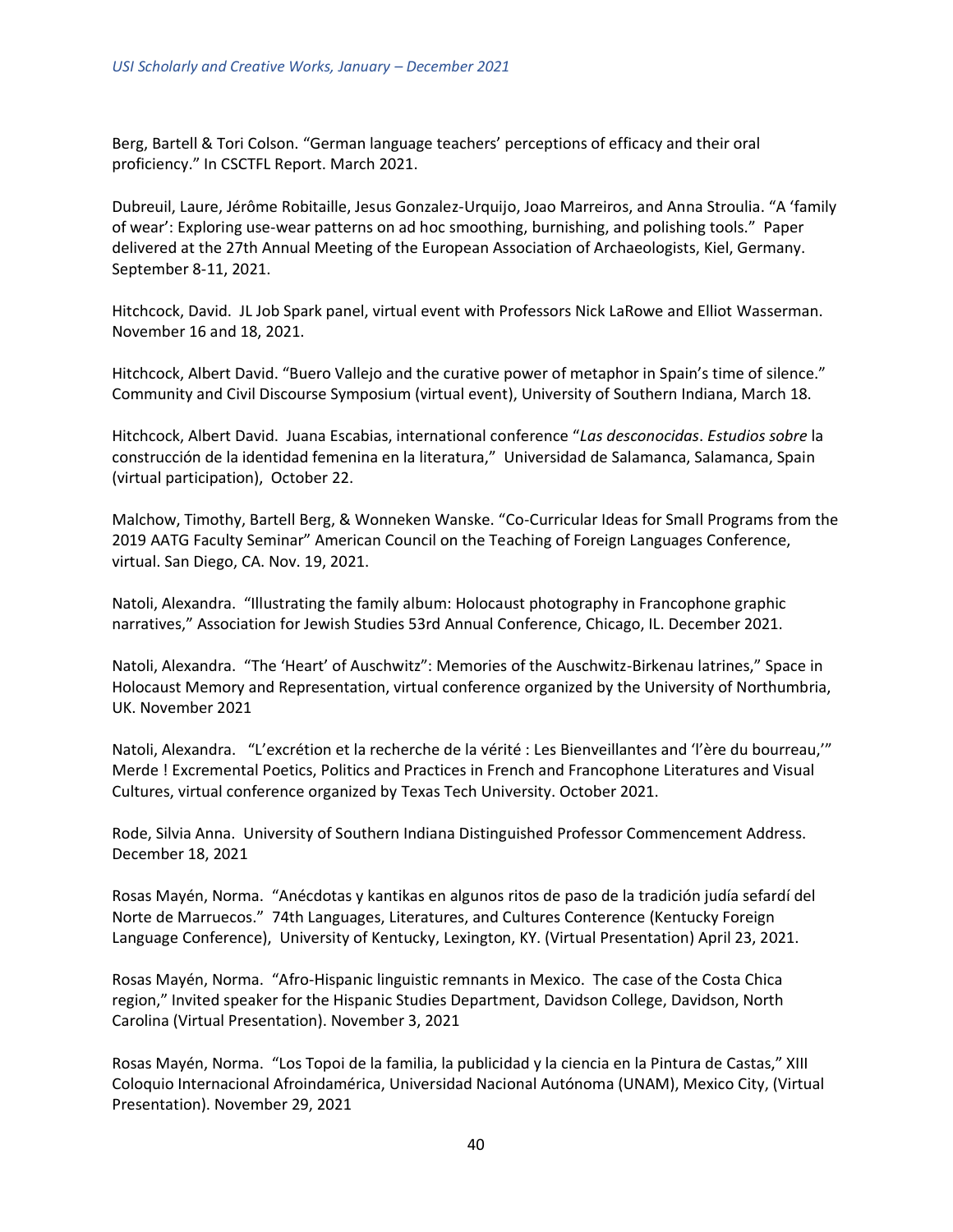Rose, Connor P., William S. Elliot, Jr., and Michael Strezewski. "Geological specimens from David Dale Owen's 1834-43 New Harmony Lab." Poster presented at the 2021 Indiana Academy of Science conference. 2021.

Strezewski, Michael. "The Harmonist Tavern in New Harmony: Negotiating with the neighbors on the Indiana frontier (1815-1825)." Delivered at the 2021 Communal Studies Association conference (virtual conference). 2021.

Strezewski, Michael. "'An excellent house of private entertainment:' The Harmonist Tavern in New Harmony, 1815-1825." Delivered at the USI College of Liberal Arts Faculty Colloquium. Evansville, Indiana. 2021.

Stroulia, Anna, Michael Strezewski, Ryan Parish, and Melody K. Pope. "The Other Large Bifaces: Late Mississippian Woodworking Tools from Southwestern Indiana." Delivered at the 2021 Midwest Archaeological Conference / Midwest Historical Archaeology Conference (East Lansing, Michigan). 2021.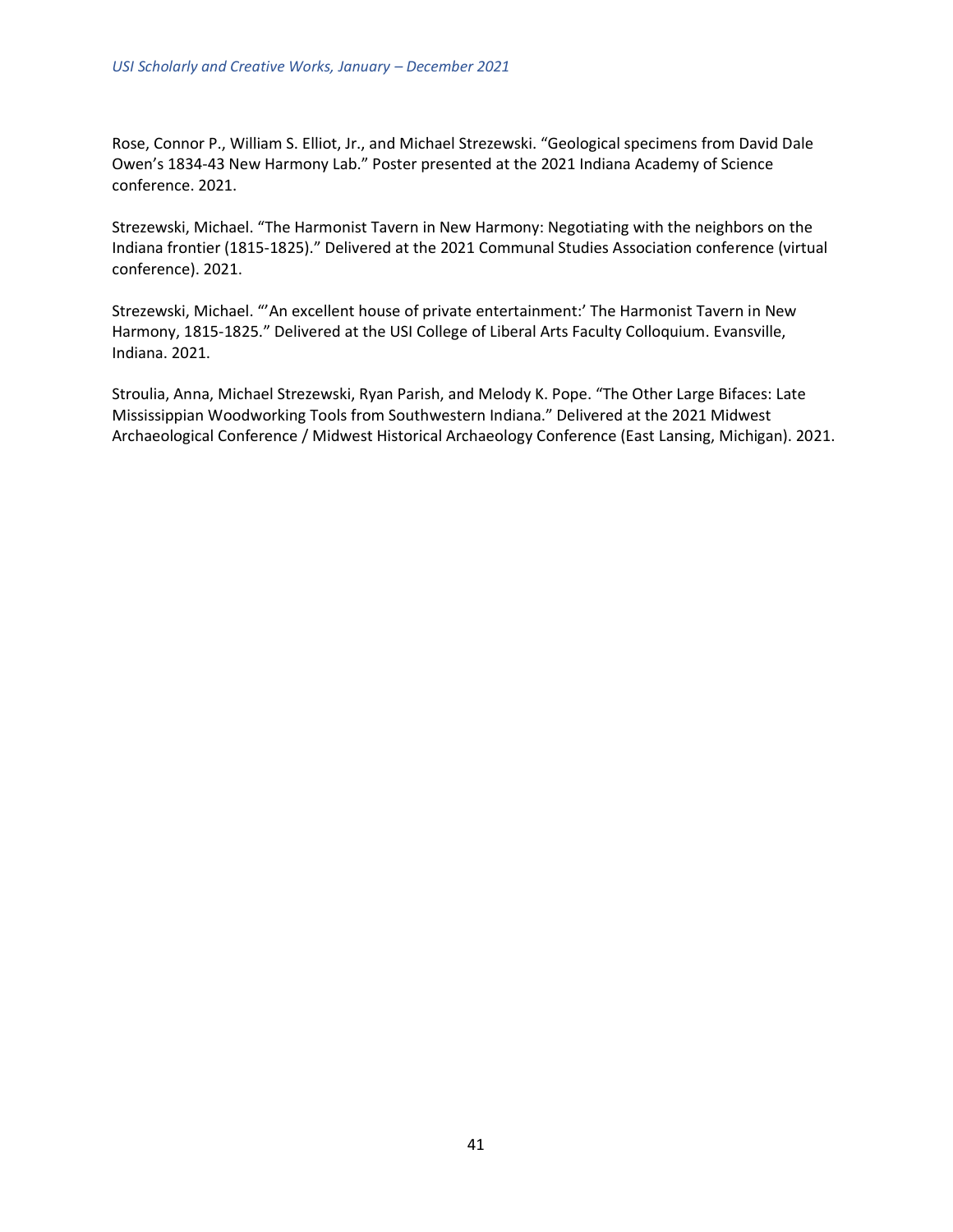# <span id="page-41-1"></span><span id="page-41-0"></span>**COLLEGE of NURSING and HEALTH PROFESSIONS**

# **DENTAL HYGIENE/DENTAL ASSISTING**

### **PUBLICATIONS**

Coan L. University of Southern Indiana Dental Hygiene Students Address Food Insecurity. BDE 2021 54(3). Available at:

[https://www.adea.org/ADEA/Blogs/Bulletin\\_of\\_Dental\\_Education/University\\_of\\_Southern\\_Indiana\\_De](https://www.adea.org/ADEA/Blogs/Bulletin_of_Dental_Education/University_of_Southern_Indiana_Dental_Hygiene_Students_Address_Fo%20od_Insecurity.html) ntal Hygiene Students Address Fo od Insecurity.html

Cervantes T, Reed B, Moeller S, Holt E. Nonsurgical Periodontal Therapy to Extinguish Inflammation Seen in Rheumatoid Arthritis. RDH. June 2021. Non-refereed journal.

Egli, A., Reddington, A., Schmuck, H. (2019). Improving Dental Assisting and Radiologic Technology Education Through Interprofessional Experiences. Case Studies in Evidence-Based Education: A Resource for Teaching in Clinical Professions. (Book Chapter). Published September 2021

Hall M, Coan L, Holt E. Same-Day Dental Procedures with Questions Requiring Immediate Responses: An IPE Assignment • USI Celebration of Teaching and Learning Symposium, 2/15/21

Holt E. Clinical Examination Choices. Dimensions of Dental Hygiene Students. April 2021. [https://students.dimensionsofdentalhygiene.com/clinical-examination-choices/.](https://students.dimensionsofdentalhygiene.com/clinical-examination-choices/) Invited article on a website for student dental hygienists.

Phillips LA, Coan LL, Wijesuriya UA. Oral health in primary care: Integration of enhanced oral health education in a nurse practitioner residency program [published online ahead of print, 2021 Dec 3]. J Am Assoc Nurse Pract. 2021;10.1097/JXX.0000000000000677. doi:10.1097/JXX.0000000000000677

Reddington, A., Chapter Title: Improving Dental Assisting and radiologic technology education through Interprofessional education experiences; Book Title: Evidence-Based Education in the Classroom: Examples from Clinical Disciplines, Published July 2021

#### **PRESENTATIONS**

Dishman K, Coan L. Dental Hygiene and Occupational Therapy: Working Together to Improve Oral Care, USI Celebration of Teaching and Learning Symposium, 2/15/21

Fehrenbacher, Jennifer, Infection Control Update for the Dental Team. Presenter, recording. Evansville Dental Assistant's Society, Evansville, Indiana, Fall 2021 (Invited)

Fehrenbacher, Jennifer*, The Role of Dental Hygienists in Recognizing Dental Implications of Gastroesophageal and Laryngopharyngeal Reflux Diseases.* Co-Presenter, meeting. Evansville Dental Assistants' Society, Evansville, Indiana, Spring 2021 (Invited)

Phillips L, Coan L, Wijesuriya U. Collaboration in Oral Health Within a Nurse Practitioner Residency Program, Nexus Summit 2021 [\(https://summit2021.nexusipe.org/](https://summit2021.nexusipe.org/) ), Poster published at: [https://summit2021.nexusipe.org/professional-posters?search\\_api\\_fulltext=&page=1,](https://summit2021.nexusipe.org/professional-posters?search_api_fulltext=&page=1) 9/14/2021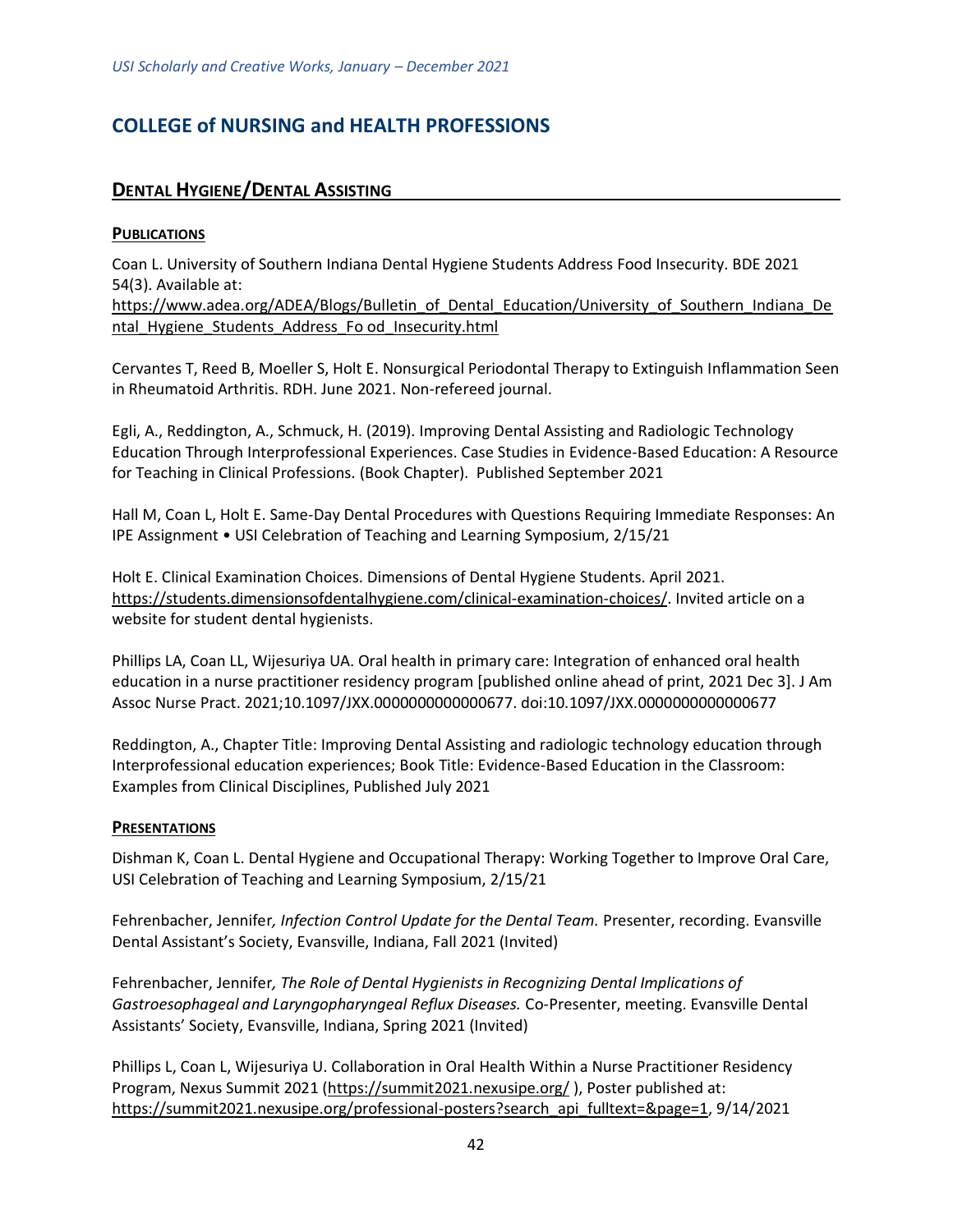Hall M, Coan L, Holt E. Same-Day Dental Procedures with Questions Requiring Immediate Responses: An IPE Assignment, SoTL podium presentation, USI Celebration of Teaching and Learning Symposium, 2/15/21

Holt E. Incorporating the Positive Physical Approach into Dental Care for Dementia continuing education course presented at the Ohio Valley component of the Indiana Dental Hygienists' Association meeting, Evansville, Indiana, January 2021. Non-refereed presentation.

Holt E. Nitrous Oxide and the Dental Assistant continuing education course presented at the Evansville Dental Assisting Society meeting, Evansville, Indiana, March 2021. Non-refereed presentation. Hall M, Coan L, Holt E. Same-Day Dental Procedures with Questions Requiring Immediate Responses: An IPE Assignment was presented at the 2021 Celebration of Teaching & Learning Virtual Symposium sponsored by the University of Southern Indiana on February 25, 2021. Peer-reviewed regional presentation.

<span id="page-42-0"></span>Dishman K, Coan L. Dental Hygiene and Occupational Therapy: Working Together to Improve Oral Care, SoTL podium presentation, USI Celebration of Teaching and Learning Symposium ▪ 2/15/21

# **FOOD AND NUTRITION**

#### **PUBLICATIONS**

Ramos E, "Healthy Eating and a Healthy Mind", The Minka Monthly, November 2021 – USI Newsletter

Ramos, E., "Nutrition and Dementia", The Minka Monthly, April 2021 – USI Newsletter.

#### **PRESENTATIONS**

Connerton, C., Theuri, W.S., Butler, R. (2021). *Development and implementation an interprofessional wellness coaching program. October 5*. NEXUS Summit 2021. Lightning Talk. September 14. Refereed.

Ramos, E., "Healthy Eating for a Healthy Mind.", November National Dementia Care Givers, November 10, 2021 (via Zoom)

Ramos, E., "Healthy Eating for a Healthy Mind.", Minka Advisory Board Meeting, April 14, 2021 (via Zoom)

Ramos, E., Heart Healthy Virtual Lunch & Learn, Spring 2021., February 22, 2021 (Via Zoom)

Theuri, W.S., Murimi, M., Nordin, S, Piscopo, S. (2021). *The Pandemic Effect on Global Food Security, Food Systems and Nutrition Education Practice*. Society for Nutrition Education and Behavior annual virtual conference. Live virtual webinar. October 9. Refereed.

Theuri, W. S., Ramos, A.I., Nordin, S., White-Barrow. V. (2021). *Exploring National Food Guides: Challenges & Opportunities for Nutrition Education & Health Outcomes in International Communities*. Society for Nutrition Education and Behavior. Live virtual webinar. April 21. [weblink](../2021/Scholarship/Food%20Guides%20Webinar%20Speaker%20Invitation%20and%20Web%20Notice.docx) Refereed.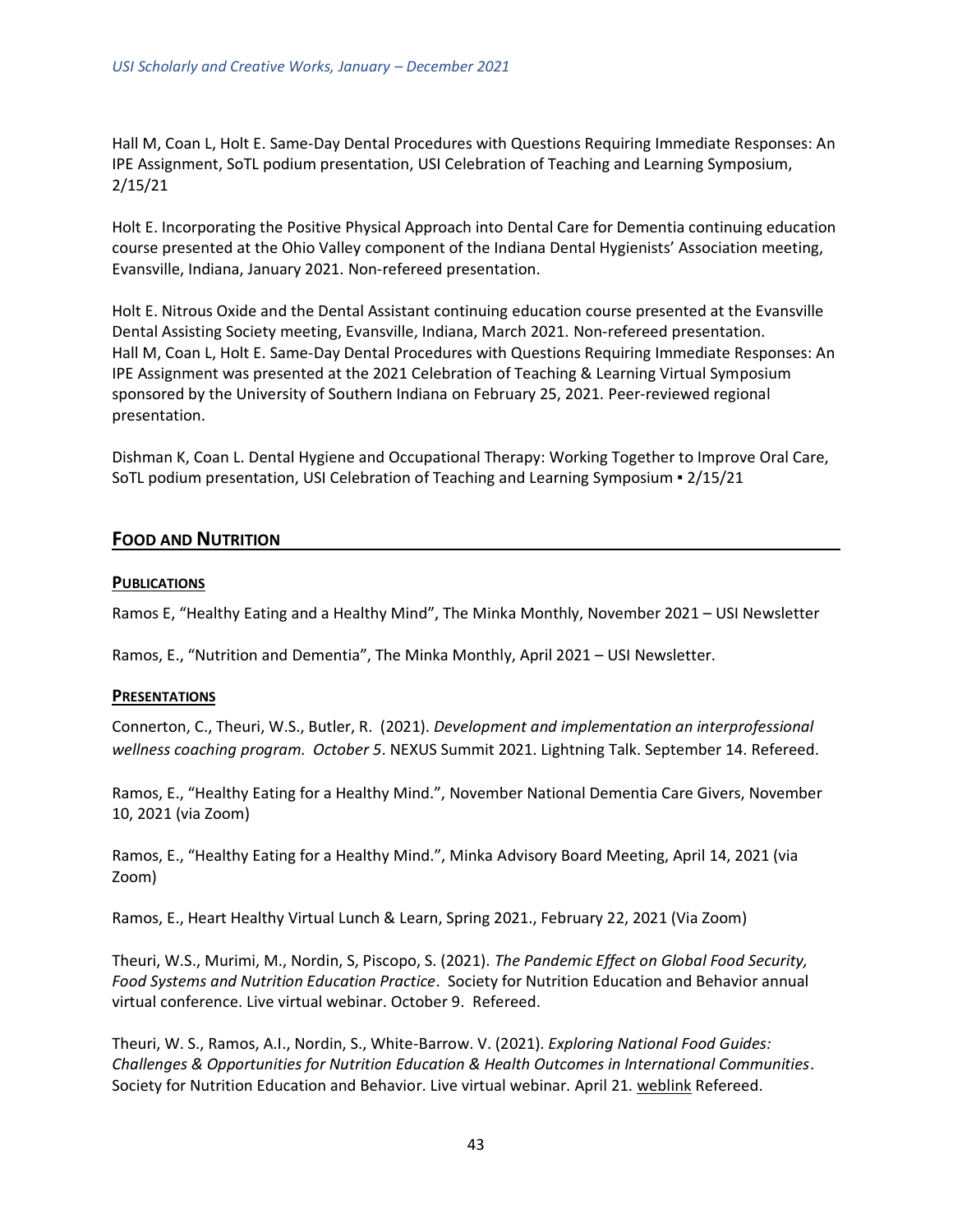Theuri, W.S., Connerton, C., Thomas, P., Mason, J., Dishman, K., Butler, R. (2021). *Student-Led Interprofessional Education Fair: Preparing for Practice.* April 14. NEXUS Summit 2021. Lightning Talk. October 5. Refereed.

Connerton, C., Theuri, W.S., (2021) Healthy for the New Year: The Effectiveness of a Faith-Based Lifestyle Intervention. Innovations in Faith-Based Nursing Conference. Marion, Indiana. Live Podium Presentation. June 24. Refereed.

# <span id="page-43-0"></span>**HEALTH ADMINISTRATION**

# **PUBLICATIONS**

Ward, Z. D., Morgan, Z. J., & Peterson, L. E. (2021). Family Physician Burnout Does Not Differ With Rurality. *The Journal of Rural Health 37*(4), 755–761.

# **PRESENTATIONS**

Valadares, K., Nimkar, S., Ward, Z., Diekemper, K., & Weagley, JD. A Graduate Degree Program Remodel for Academic Success, Differentiation and Access University of Southern Indiana's 5<sup>th</sup> Celebration of Teaching & Learning Symposium. February 5, 2021 (Local-Refereed)

Ward, Z. (2021) Provider Burnout and the Electronic Health Record. Upper Midwest Telemedicine Resource Center Panelist Webinar. (Presented on 10/13/2021) (Invited)

<span id="page-43-1"></span>Ward, Z. Provider Burnout and the Electronic Health Record Presentation at the 2021 Upper Midwest Telehealth Resource Center Annual Meeting July 20-21, 2021 (Regional-Refereed)

# **HEALTH SERVICES**

# **PUBLICATIONS**

Guthrie D. W., Elkins, E. (2021) Complementary Health Approaches and Diabetes Care in Cornell, S., Halstenson, C., & Miller, D. K. (ed.) *The Art and Science of Diabetes Care and Education,* (5th ed.)*.* Chicago: Association of Diabetes Care and Education Specialists.

#### **PRESENTATIONS**

Diekemper, K., *Developing an AIT initiative to Promote Leadership Development and Post-Acute Care Collaboration*, Primary Presenter, Transformational Innovation | A Prism of Opportunities - Association of University Programs in Health Administration (AUPHA) Annual Meeting, Virtual Presentation June 17, 2021

Diekemper, K., *Elevating Older Adults and Caregivers: Initiating a Post-Acute Concentration and Certificate Program,* Primary Presenter, Transformational Innovation | A Prism of Opportunities - Association of University Programs in Health Administration (AUPHA) Annual Meeting, Virtual poster presentation June 8, 2021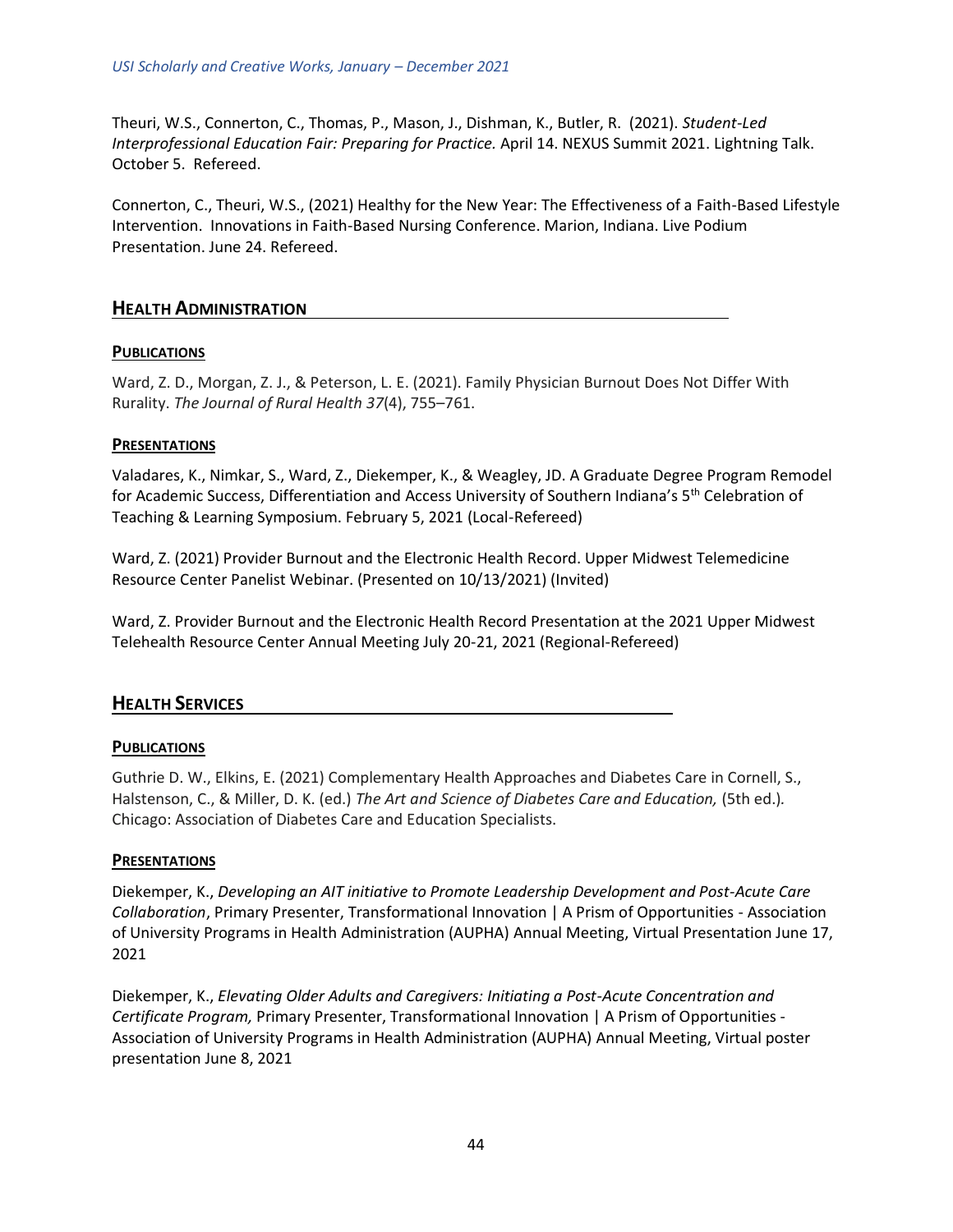Diekemper, K., *A Graduate Degree Program Remodel for Academic Success, Differentiation, and Access*, Co-Presenter, Celebration of Teaching & Learning Symposium – USI Center for Excellence in Teaching and Learning – University of Southern Indiana February 25, 2021

Elkins, E., and Gruenewald, S. (September 2021). *Development and Implementation of the Virtual Internship*. Poster presentation at the Annual MIPERC Conference, Grand Rapids, MI.

Wells, P., Huggins, V. (2021). Barriers to Health Equity for All. 2021 Mid-America Institute on Aging and Wellness Virtual Conference, Evansville, IN, August 12-13, 2021.

Worman, D. & Nimkar, S. A hostile environment: Undergraduate nursing student exposure to patient aggression. Submitted presentation abstract at the 26th Annual Research, Evidence-Based Practice, and Performance Improvement in Healthcare Virtual Conference, Evansville, IN.

Valadares, K., Reynolds, E., Nimkar, S., Ward, Z., Diekemper, K., & Weagley, J. D. (2021, February). A graduate degree program remodel for academic success, differentiation and access. Oral presentation at the 5th Celebration of Teaching and Learning Virtual Symposium, Evansville, IN.

#### **GRANTS**

Ehlman, M.C (Principal investigator). National Nursing Home COVID-19 Action Network (NNHCAN) ECHO. Sub-Award Recipient – Indiana University. \$70,000. Nov 1, 2020-March 30, 2021(funded.)

Ehlman, M.C. (Principal investigator); Butler, R; Nimkar, S.; Valadares, K. USI Geriatrics Workforce Enhancement Program (GWEP). Health Resources Services Administration (HRSA U1QHP33084); \$3,700,000; 7/1/2019 – 6/30/2024 (funded).

Ehlman, M.C (Principal investigator), Leahy, S. USI Geriatrics Workforce Enhancement Program COVID. Health Resources Services Administration (HRSA T1MHP39039); \$90,625; 5/1/2020 – 4/30/2021 (funded).

<span id="page-44-0"></span>Ehlman, M. C (Principal investigator); Nolan. B.T, (submitted 2018). Building a Dementia-Competent Nursing Home Workforce (ISDH CMP 2018-02); \$789,000 (funded).

#### **NURSING**

#### **PUBLICATIONS**

Carter, A., Davis, S., Pierce, A., Seibert, S., & Butler, R. (2021). Developing cultural humility among prelicensure nursing students. *Nurse Educator.* Advanced online publication. <https://doi.org/10.1097/NNE.0000000000001077>

Connerton, C.S., Hand, M.W., & Wooton, A.K. (2021). Clinical transition: RN to BSN students' perceptions of their abilities to meet program outcomes. *Nursing Education Perspectives. Published ahead of print.*

Doerner, M., Seibert, S. Student Perioperative Experience Supports Recognition of Safety Concepts Submitted and accepted October 2021 by the Journal of PeriAnesthesia Nurses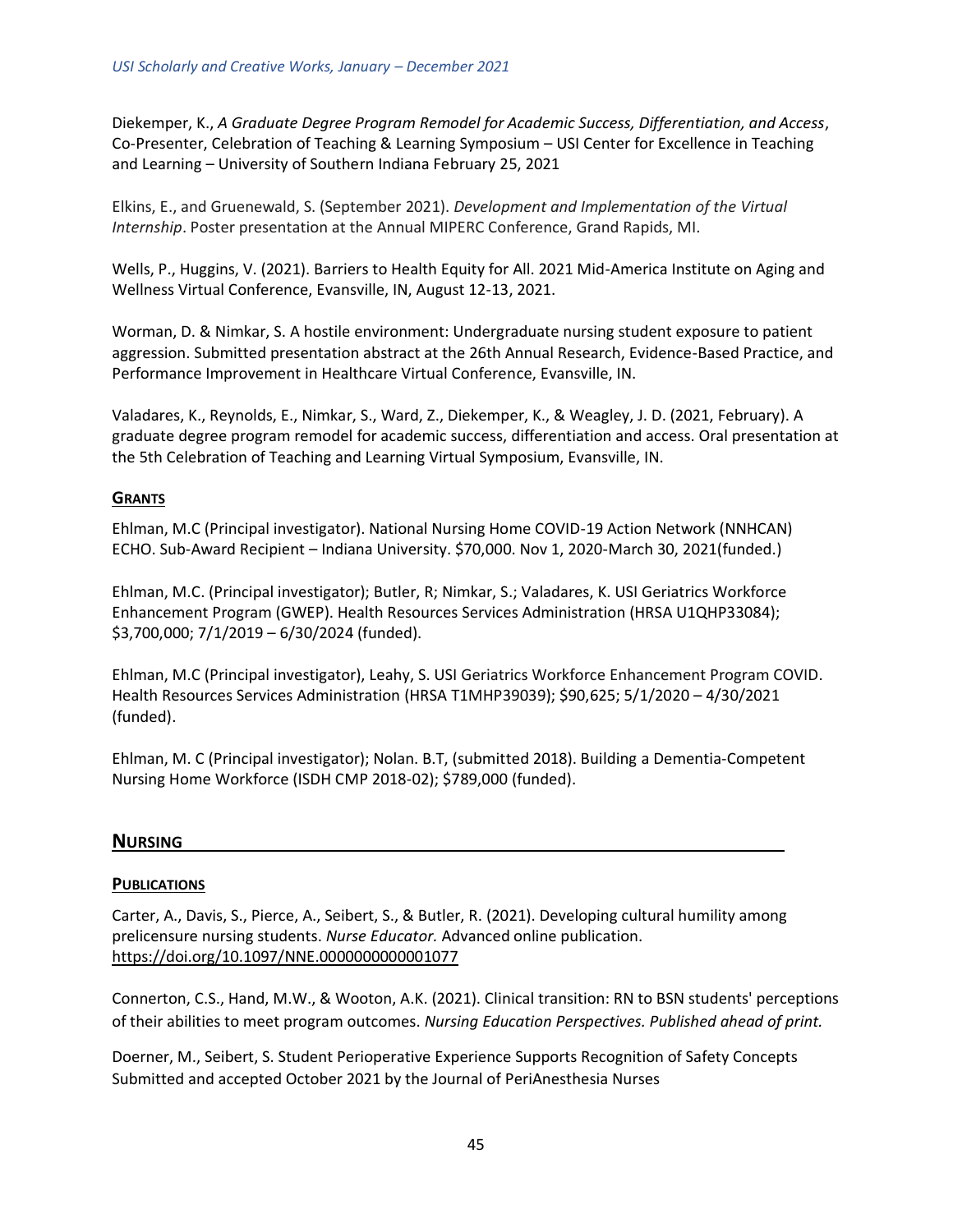Doerner, M,. Swenty, C. Nursing Students' Perceptions following an Ostomy Experiential Activity: A Qualitative Study. Submitted to International Journal for Human Caring, and accepted for publication in July of 2021

Hall, M. & Evans, J. (2021). Spinal Muscular Atrophy: Early Diagnosis for Proactive Management. Clinical Advisor. July/August

Hand, M., Evans, J., Swenty, C., White, A. & Chen, C (2021) An Examination of Factors Associated with Student Resiliency. Nurse Educator

Hand, M.W., Alexander, C. Lyman, B., Parchment, J., Joseph, M.L., Chipps, E. (2021). Filling the knowledge gap for nurse leaders: Next steps following Covid-19. *Nurse Leader.* Article published ahead of print. Available via Science Direct.<https://doi.org/10.1016/j.mnl.2021.07.005>

Phillips, L.A., Coan, L. L., & Wijesuriya, U. A. (October 2021). Oral health in primary care: Integration of enhanced oral health education in a nurse practitioner residency program. *Journal of the American Association of Nurse Practitioners*.

Russell, K., Ostendorf, M., Weldon, L.S., Stallings J.D. (2021). Using a normothermia bundle with perioperative prewarming reduce patient hypothermia. Journal of PeriAnesthesia Nursing (2021) 1−8. <https://doi.org/10.1016/j.jopan.2021.07.008>

Seibert, S. (2021). Learning Delegation Through Role Play. *Nursing Education Perspectives.* Published ahead of print*.* <https://doi.org/10.1097/01.NEP.0000000000000692>

Seibert, S. (2021). Problem-based Learning: A Strategy to Foster Generation Z's Critical Thinking and Perseverance. *Teaching and Learning in Nursing, 16*(1), 85-88. <https://doi.org/10.1016/j.teln.2020.09.002>

Seibert, S. & Evans, J. (2021). Engaging Students as EBP Ambassadors in a Rural Hospital. Online Journal of Rural Nursing and Health Care, (21)2.

Sullivan, C., Butler, R, & Evans, J. (2021). Impact of a Breast Cancer Screening Algorithm on Early Detection. The Journal for Nurse Practitioners

Worman, D. (2021). Coaching on resume development and interview preparation for nurses desiring career progression. *The Journal of Continuing Education in Nursing*, 52(11), 502–504. <https://doi.org/10.3928/00220124-20211008-04>

Worman, D. & Rock, M. (2021). Teaching nursing students root-cause readmission analysis. *Nurse Educator, 46*(1), 15-16. [https://doi: 10.1097/NNE.0000000000000851](https://doi.org/10.1097/nne.0000000000000851)

#### **PRESENTATIONS**

Connerton, C, Theuri, S., & Butler, R. (2021, September 14). Development and implementation an interprofessional wellness coaching program [Lightening Talk]. NEXUS Summit 2021.

Connerton, C. S., & Theuri, S. (2021, June 24). Healthy for the new year: The effectiveness of a faith based lifestyle intervention. Innovations in Faith-Based Nursing Conference 2021 at Indiana Wesleyan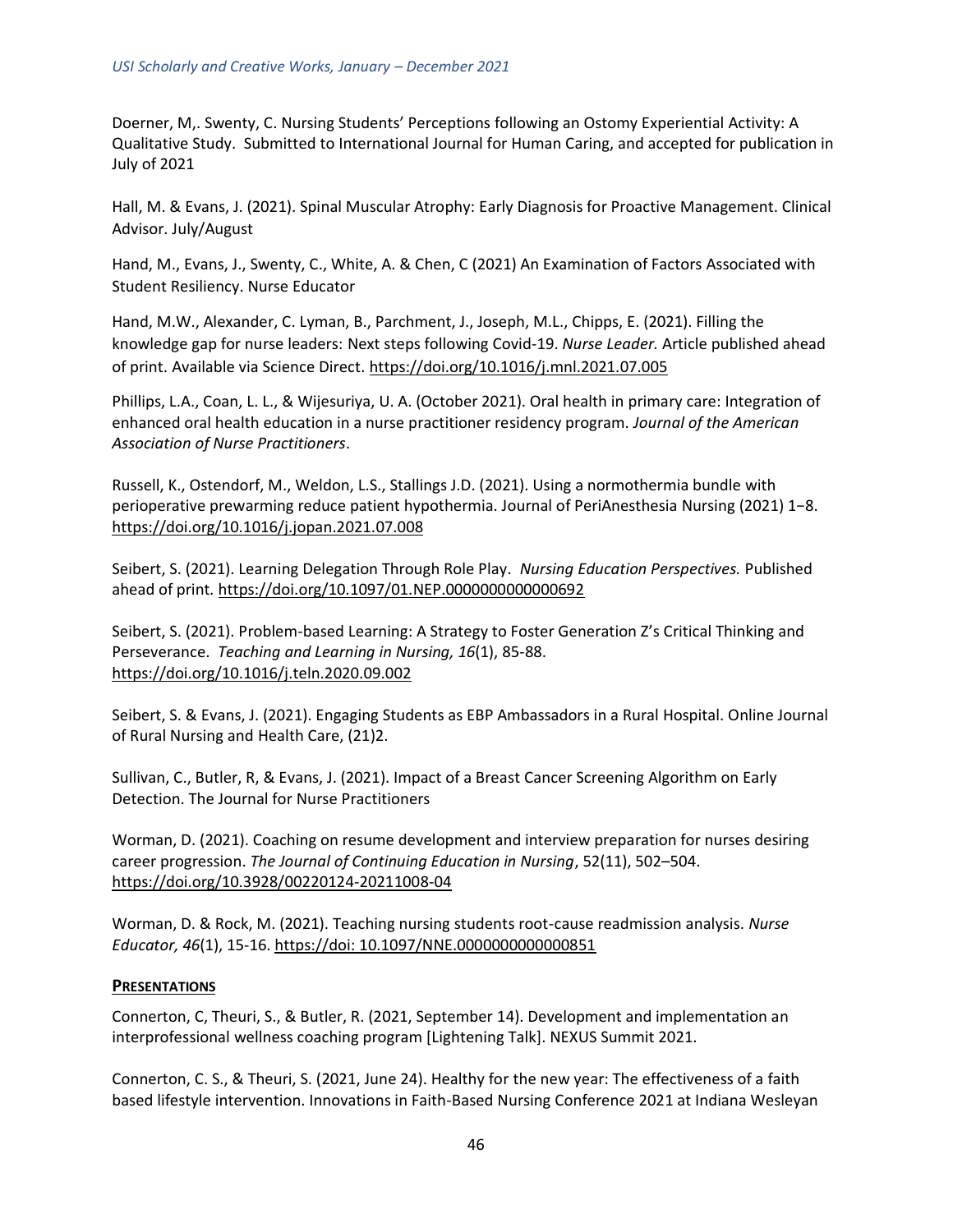University, Marion, IN.

Doerner, M., Seibert, S. Poster and Podium Presentation: Perioperative Observation Impact on Student Perception of RN Role and Safety Practices, Presenter: Dr. S. Seibert April 2021 ASPAN Conference

Evans, J.L.; Hand, M.; Seibert, S. and Swenty, C. (2021). Identifying Factors Impacting Student Resiliency. Presented at University of Southern Indiana's 25th Annual Research, Evidence-Based Practice and Performance Improvement Virtual Conference. April 2021

Heathcotte, K., Swenty, C, Schaar, G., 25<sup>th</sup> Annual Research, Evidenced-Based Practice and Performance Improvement Virtual Conference Poster Presentation, Refereed, An Education Tool for Family Nurse Practitioners to Detect Melanoma Skin Cancer

Hand, M.W. & Stangland, R. (2021. An exploration of resiliency in a rural Magnet Designated Hospital. Accepted for Podium Presentation at the Association for Leadership Science in Nursing 2021 annual conference (Virtual) (Peer Reviewed International Venue)

Ogle, L, Hand, MW. & Swenty, C. *Emergency department pressure injury screening: A concept analysis.*  Accepted for Poster Presentation and Presented Virtually Washington Regional Nursing Consortium and Chesapeake Consortium. Sigma Theta Tau*.* April 16, 2021.

Pippin, L. R. (2021) Using standardized patient simulations for nursing students caring for patients experiencing withdrawal symptoms. [Poster presentation]. Indiana League of Nursing Fall Virtual Event 2021.

Pippin, L. R. (2021) Using standardized patient simulations for nursing students caring for patients experiencing withdrawal symptoms. [Poster presentation]. 2021 Online Indiana Nursing Summit.

Phillips, L.A., Presentation (Invited): Council of Chairs and Program Directors, University of Southern Indiana. ANE-NPR Program: An Overview of the HRSA Grant. April 28, 2021.

Phillips, L.A., Presentation (Invited): NURS 601: Graduate Introduction. Professional Advancement. August 23, 2021.

Phillips, L.A., Coan, L. L., & Wijesuriya, U. A., Nexus Summit 2021: Abstract and Poster Presentation Collaboration in Oral Health within a Nurse Practitioner Residency Program. University of Minnesota. September – October 2021 (National).

Russell, K., Ostendorf, M., Weldon, L.S., Stallings, J. D. (2021, April). Implementation of a normothermic bundle and perioperative prewarming to reduce patient hypothermia in surgery. Podium Presentation 25th Annual Research, Evidenced Based Practice and Performance Improvement Virtual Conference. University of Southern Indiana, Evansville, IN.

St. Clair, J., Clinical in a Pandemic: Emphasizing "Service" in Service Learning. Association of Community Health Nursing Educators (ACHNE) 2021 Virtual Annual Institute, June 2021.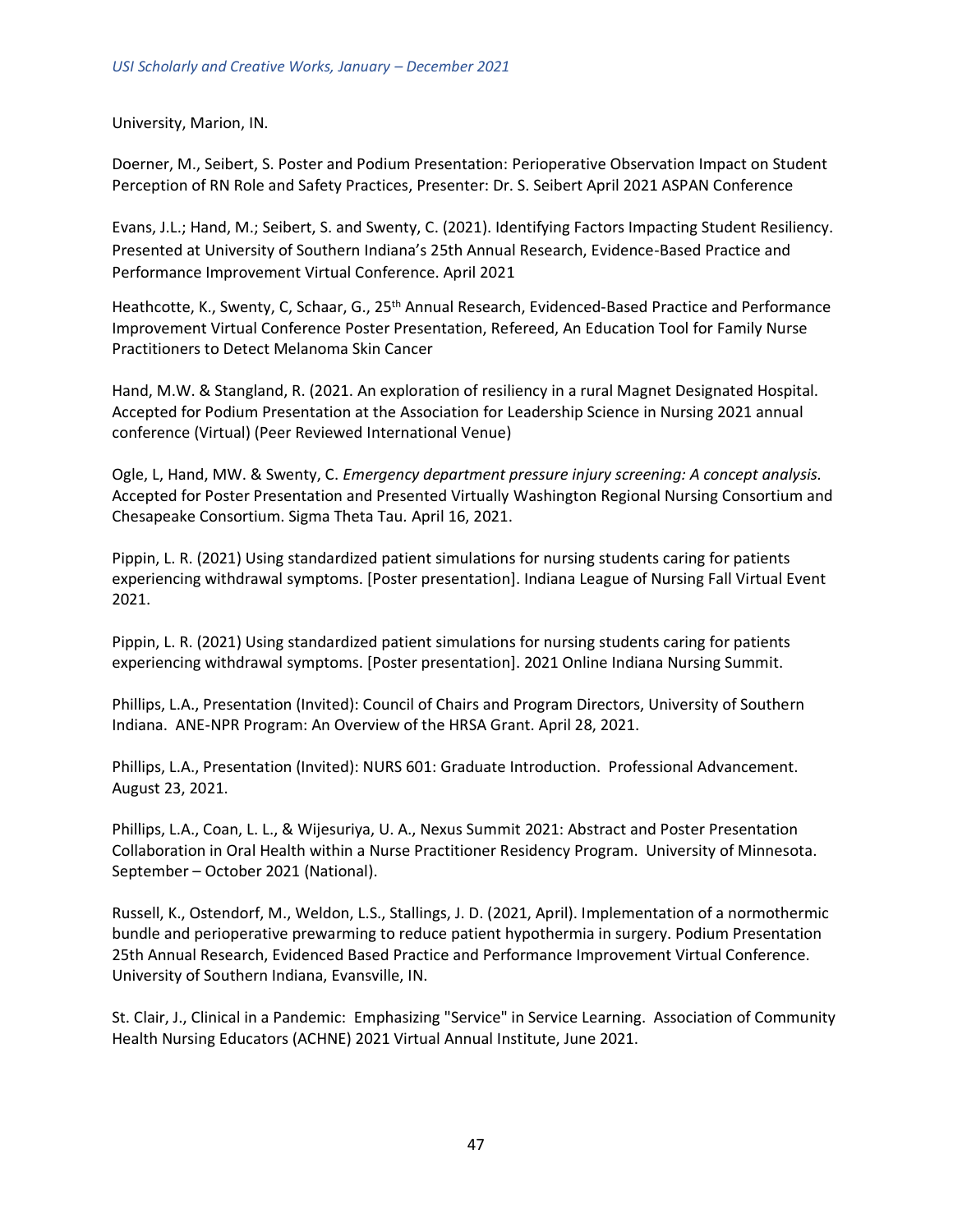Theuri, S., Connerton, C, Thomas, P., Mason, J., Dishman, K, & Butler, R. (2021, October 5). Student -led interprofessional education and wellness fair - Preparing for practice [Lightening Talk]. NEXUS Summit 2021.

Werskey, K. Hand, M.W., Doerner, M., Decreasing day of surgery cancellations due to inadequate cardiac clearance. Accepted for virtual poster presentation 2021 Association of Perioperative Registered Nurses annual conference. Displayed August 9<sup>th</sup>, 2021. (Peer reviewed international venue)

#### **GRANTS AND AWARDS**

Connerton, C., Burger, J., Doerner, M., *RN-BSN Program Outcome Evaluation*, Academic Partnerships, HRSA Primary Grant 2019-2020

Hand, M. Swenty, C., CNHP Faculty Development Award 2021

Kinner, T. (Project Director), Russell, K. (Project Coordinator for Clinical), United States Department of Health and Human Services (USDHHS) Health Resources and Services Administration (HRSA) Nurse Education, Practice, Quality, and Retention (NEPQR) Grant- Registered Nurses in Primary Care COVID. Award Number 1 T1PHP39130-01-00., Project Director, \$78,571, May1, 2020-April 30, 2021

Kinner, T., Ostendorf, M., Butler, R., Swenty, C., with Stephane Herron. United States Department of Health and Human Services (USDHHS) Health Resources and Services Administration (HRSA) Nurse Education, Practice, Quality, and Retention (NEPQR) Grant- Registered Nurses in Primary Care. Award Number 1 UK1HP31709-01-00, Project Director, \$2,026,816, July 1, 2018-June 30, 2022.

<span id="page-47-0"></span>Phillips, L.A., HRSA ANE-NPR Grant – Nurse Practitioner Residency Program, Project Director, \$1,690,572, 2019-2023

# **OCCUPATIONAL THERAPY**

#### **PUBLICATIONS**

Arthur, P. (2021). Review of the book Occupational therapy for physical dysfunction, by D. P. Dirette and S. Gutman. *Occupational Therapy in Health Care.* doi:<https://doi.org/10.1080/07380577.2021.1980643>

Mueller, E. M., Arthur, P., Ivy, M., Pryor, L., Armstead, A., Li, C. Y. (2021). Addressing the gap: Occupational therapy in hospice care. *Occupational Therapy in Health Care.* doi: <https://doi.org/10.1080/07380577.2021.1879410>

#### **PRESENTATIONS**

Acosta, E., Boone, J., Chevrefils, S., Rivera Cosme, M., Trivinia, B., Virone, M., & Weir, S. (2021). Increasing Your Network of Fieldwork Sites & Collaborations. AFWC Mentorship Program. Online.

Arthur, P, & Fournier, L. (2021). Research done differently: Engaging dementia stakeholders in the Southern Indiana Dementia Workgroup. Platform presentation completed at the Indiana Occupational Therapy Association's Fall Conference. *(Refereed)*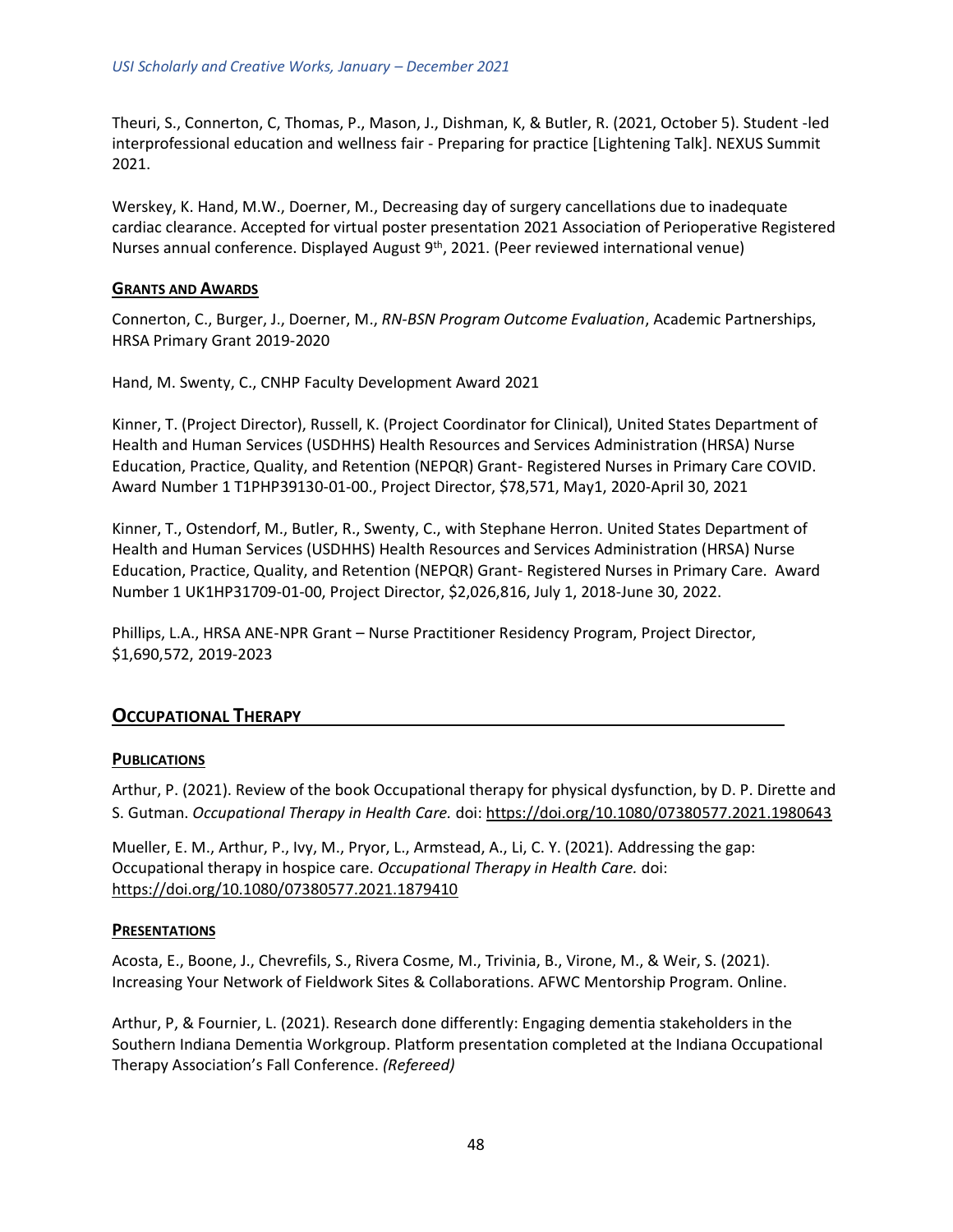Arthur, P. & Hape, K. (2021). Advanced connections: Increasing access to authentic telehealth experiences in OT classrooms. Technical session completed at the American Occupational Therapy Association's Education Summit, St. Louis, MO. *(Refereed)*

Arthur, P. (2021). Neuropsychiatric symptoms in dementia: Management and implications for occupational therapy practice. Platform presentation completed at the Indiana Occupational Therapy Association's Spring Conference. *(Refereed)*

Arthur, P. (2021). Who do you want to be? AOTA Boardroom to classroom. Invited lecture at Moravian College, Bethlehem, PA. *(State/Invited)*

Arthur, P. (2021). Identifying your role as an advocate. AOTA Boardroom to classroom. Invited lecture at The University of Mississippi Medical Center, Jackson, MS. *(State/Invited)*

Arthur, P. (2021). Advocacy and professional involvement. AOTA Boardroom to classroom. Invited lecture at St. Augustine University, Miami, FL. *(State/Invited)*

Arthur, P. (2021). Planning your professional future. AOTA Boardroom to classroom. Invited lecture at Xavier University, Cincinnati, OH. *(State/Invited)*

Horton, A., Hughes, M. J., Mason, J., & Weir, S. (November 2021) Setting Up Students for Success. [Virtual Oral Presentation]. Indiana Occupational Therapy Association

Mason, J., Dishman, K., Weir, S. & Wood, J. (May 2021). Executive Functions: You Need Those! [Oral Webinar Presentation]. Indiana Occupational Therapy Association Spring Conference.

Mason, J., Hughes, M.J., Howland, K., & Weir, S. (November 2021). Fieldwork education: Setting up students for success. [Oral Webinar Presentation]. Indiana Occupational Therapy Association Fall Conference.

Moyle, S., Trivinia, B., Pugh, E., Weir, S. (October 2021). A Multisource Feedback Approach to Facilitate Student Performance in Fieldwork. [Oral Presentation] North Carolina Occupational Therapy Association Annual Fall Conference.

Thacker, J. (2021 November 20). *Preventing an epidemic: Elbow and shoulder injury prevention in the adolescent throwing athlete.* Platform presentation delivered at Indiana Occupational Therapy Association's Fall Conference.

Theuri, S., Connerton, C., Thomas, P., Mason, J., Dishman, K., & Butler, R. (November 2021). Student led interprofessional education and wellness fair: Preparing for practice. [Online Presentation and Oral Webinar Presentation]. Sigma Repository and Nexus Summit 2021.<http://hdl.handle.net/10755/22210>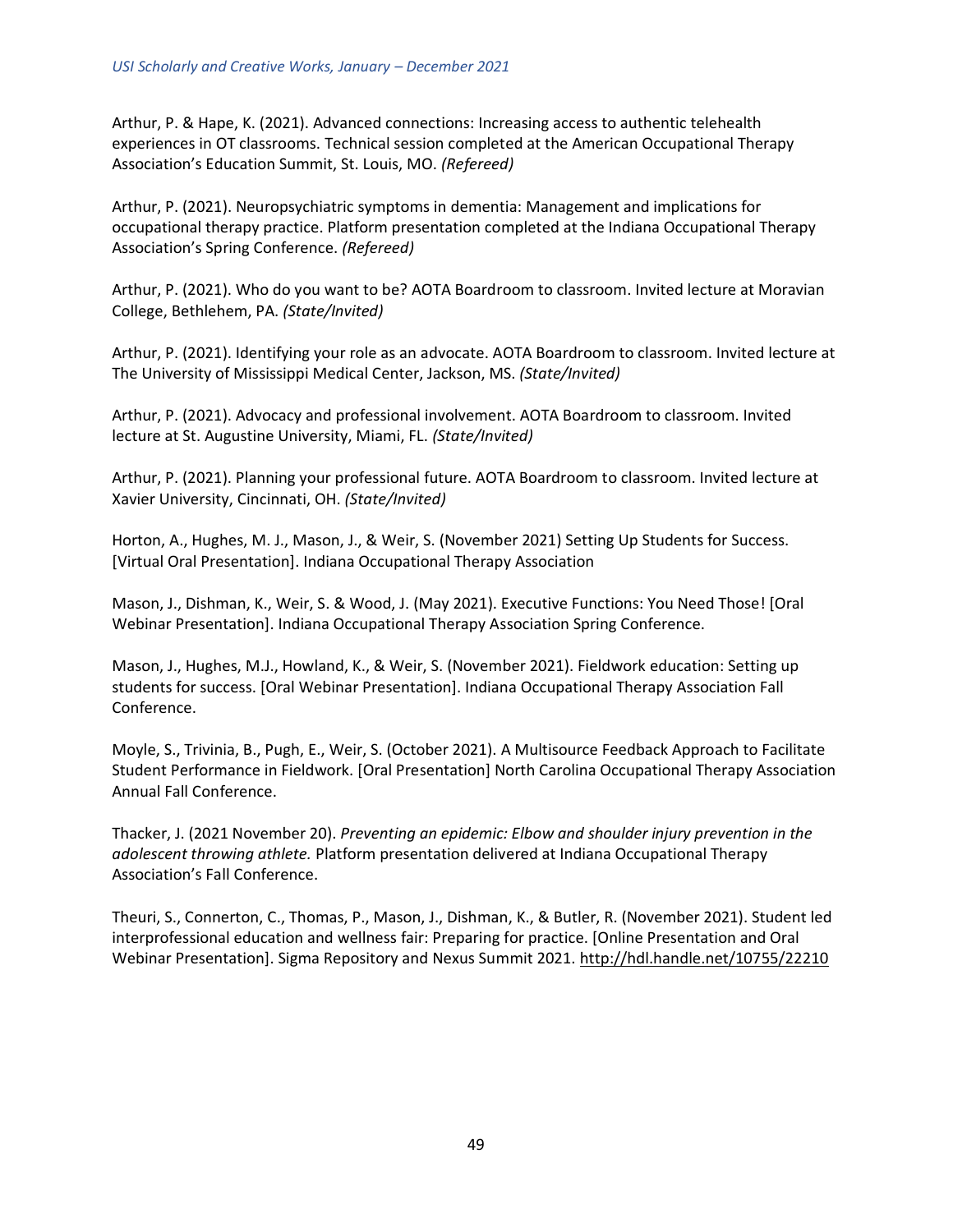# <span id="page-49-0"></span>**RADIOLOGIC IMAGING SCIENCES**

### **PUBLICATIONS**

Cook, J.A., Schmuck, H.M., Hollingsworth, A. & Prifogle, C. (2021). Bioburden on imaging lead apparel and infection control measures. *Radiologic Technology*, *93*(2), 141-149.

Egli, A., Schmuck, H., & Reddington, A. (2021). Improving dental assisting and radiologic technology education through interprofessional experiences. In J. Friberg, C. Visconti, & S. Ginsberg (Eds.) *Evidencebased education in the classroom: Examples from clinical disciplines* (pp. 107-116)*.* Slack Incorporated.

Grise, J. & Wilson, A. (2021). SDMS Clinical Refresher - Sonography: Post Catheter Complications. Society of Diagnostic Medical Sonography [https://rise.articulate.com/share/aIO1Aj2CS0\\_Bcuxw4hfvbIhDLZIvpr7r](https://rise.articulate.com/share/aIO1Aj2CS0_Bcuxw4hfvbIhDLZIvpr7r)

Rubin, T. & Wilson, A. (2021). SDMS Clinical Refresher - Sonography: Vascular Sonography: Extracranial Cerebral and Other: Hemodialysis Access Duplex Ultrasound, Webinar Presentation. Society of Diagnostic Medical Sonography. [https://rise.articulate.com/share/t\\_sWQ-LcfE9flpuesj1-ifQ5sEFU\\_4FK](https://nam11.safelinks.protection.outlook.com/?url=https%3A%2F%2Frise.articulate.com%2Fshare%2Ft_sWQ-LcfE9flpuesj1-ifQ5sEFU_4FK&data=04%7C01%7Calwilson2%40usi.edu%7C34779fb48bd64706694708d95b4b7b2c%7Cae1d882c786b492c90953d81d0a2f615%7C0%7C0%7C637641202015677761%7CUnknown%7CTWFpbGZsb3d8eyJWIjoiMC4wLjAwMDAiLCJQIjoiV2luMzIiLCJBTiI6Ik1haWwiLCJXVCI6Mn0%3D%7C1000&sdata=1xfxheoofRqRv00oZlTx9Im%2Fh3R%2F0h019RUPYmRY0n8%3D&reserved=0)

#### **PRESENTATIONS**

Peak, K. (2021), Taking a Good Clinical History: How the Past Affects the Present., Presented at the 2021 Society of Diagnostic Medical Sonography (SDMS) Virtual Conference, April 23, 2021.

Schmuck, H., & Peak, K. (2021), Using Instructional Technology and Innovation to Facilitate Online Learning., Presented at the 2021 Association of Educators in Imaging and Radiologic Science (AEIRS) Virtual Conference, May 1, 2021.

Schmuck, H., & Peak, K. (2021). Using Instructional Technology and Innovation to Facilitate Online Learning. Podium presentation at the Association of Educators in Radiologic Sciences 2021 Spring Virtual Conference May 1, 2021.

Schmuck, H., & Peak, K. (2021). Using Instructional Technology and Innovation to Facilitate Online Learning. Poster presentation at the 2021 Celebration of Teaching and Learning Symposium, University of Southern Indiana, Evansville, IN, February 11, 2021.

Wilson, A. (2021) Arterial Hemodynamics and Doppler for Beginners, Podium Presentation. Society of Diagnostic Medical Sonography Annual Conference, October 14, 2021, Denver, Colorado. 1.0 CME credit.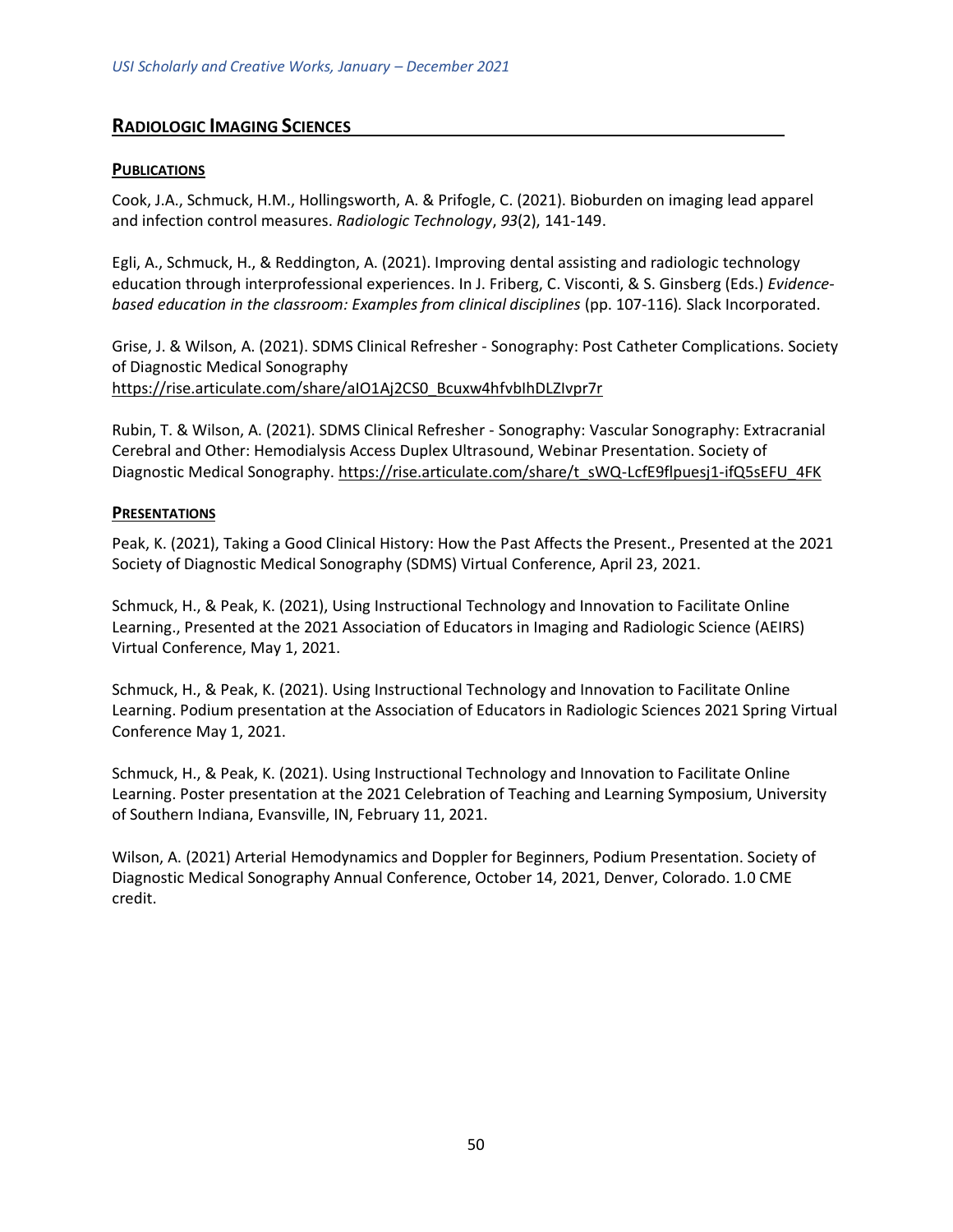# <span id="page-50-1"></span><span id="page-50-0"></span>**POTT COLLEGE OF SCIENCE, ENGINEERING & EDUCATION**

### **BIOLOGY**

#### **PUBLICATIONS**

Mara, K.R., A. Kaplan, M.J. Balsai, J.G. Cromley, T. Perez, and T. Dai, (2021) How Instructors Can Enhance Biology Students' Motivation, Learning, and Grades Through Brief Relevance Writing and Worked Examples Interventions, Journal of Microbiology & Biology Education. 22: e00110-21. [https://doi.org/10.1128/jmbe.00110-21.](https://doi.org/10.1128/jmbe.00110-21)

Cockley, A., Champagne, A.M., Ben-Hamo, M., Pinshow, B., Korine, C., and A. Muñoz-Garcia, 2021, Lipid composition of the stratum corneum in different regions of the body of Kuhl's pipistrelle from the Negev Desert, Israel, Comparative Biochemistry and Physiology A. 262, December 2021

#### **PRESENTATIONS**

Bennett, R., Dobersek, U., Are females more stressed than males? Sex differences in stress response to an objectified environment., 36th Annual Conference, Association for Applied Sport Psychology – Las Vegas, NV, October 2021

Bennett, R., Dobersek, U., Sex Differences in Stress Response to an Objectified Environment 20th Annual USI Endeavor! Awards Symposium for Research and Creativity – University of Southern Indiana, Evansville, IN, April 2021

Bruns, H.A., B. Wisenden, A.J. Kleinschmit, A. Lal, T. Vanniasinkam, P. F. Mixter, T. D. Paustian, S. R. Sletten, R. Sparks-Thissen, D. L J Condry, R. E. Pritchard, L. B. Justement , S. L. Elliott, R. Taylor, S. Pandey, Curricular Framing of the Undergraduate Immunology Classroom, American Association for Immunology Annual meeting, 2021,

Bruns, H.A., B. Wisenden, A.J. Kleinschmit, A. Lal, T. Vanniasinkam, P. F. Mixter, T. D. Paustian, S. R. Sletten, R. Sparks-Thissen, L J Condry, R. E. Pritchard, L. B. Justement , S. L. Elliott, R. Taylor, S. Pandey, A descriptive study to unpack the vision and change movement for undergraduate immunology education, American society for Microbiology Conference on Undergraduate Education, 2021

H.A. Bruns, B. Wisenden, A.J. Kleinschmit, A. Lal, T. Vanniasinkam, P. F. Mixter, T. D. Paustian, S. R. Sletten, R. Sparks-Thissen, L J Condry, R. E. Pritchard, L. B. Justement , S. L. Elliott, R. Taylor, S. Pandey, Development and Validation of Fundamental Statements and Key Competencies for Undergraduate Immunology Education, World Microbe Forum 2021

Pandey, Sumali, Samantha Elliott, Adam Kleinschmit, Justine Liepkalns, Rebekah Taylor, Louis Justement, Thiru Vanniasinkam, Heather Bruns, Archana Lal, Danielle Condry, Timothy Paustian, Philip Mixter, Sarah Sletten, Rebecca Sparks-Thissen, Rachel Pritchard, Key Concepts and Competencies for Undergraduate Immunology: recommendations from ImmunoReach Network, SABER, 2021

#### **AWARDS AND GRANTS**

Sparks-Thissen, R., Service Award, Pott College of Science, Engineering and Education, USI (2021)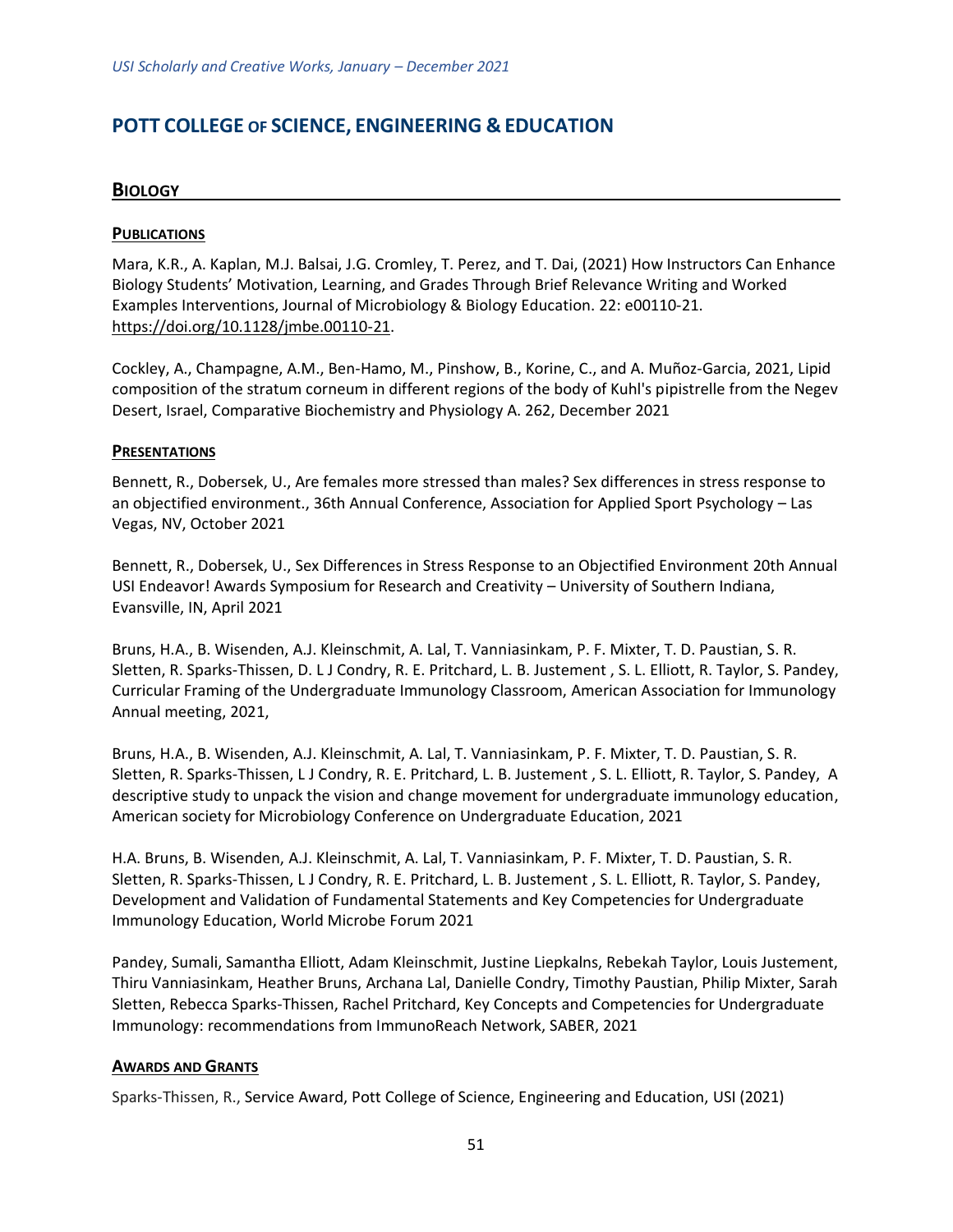# <span id="page-51-0"></span>**CHEMISTRY**

# **PUBLICATIONS**

Austin, C. A., Inutan, E. D.; Bohrer, B. C.; Li, J.; Fischer, J. L.; Wijerathne, K.; Foley, C. D.; Lietz, C. B.; Woodall, D. W.; Imperial, L. F.; Clemmer, D. E.; Trimpin, S.; Larsen, B. S. "Resolving Isomers of Star-Branched Poly(Ethylene Glycols) by IMS-MS Using Multiply Charged Ions" J. Am. Soc.Mass Spectrom., 2021, 32, 21-32

Hewavitharanage, P., Steele, L.; Dickenson, I., "Highly efficient Fluorescence resonance Energy transfer in Co-encapsulated BODIPY nanoparticles" Eur. J. Chem 2021, 12, 361-367

Xie, A., Tsvetkova, I., Liu, Y., Ye, X. Hewavitharanage, P., Dragnea, B., Cadena-Nava, R. D., "Encapsulation of Hydrophobic Cargo inside Protein Cages by Self-assembly in an Aprotic Organic Solvent" Bioconjugate Chemistry, 2021, 32, 2366–2376

#### **PRESENTATIONS**

Fifer, Alexandra, Hayden Cheek and Edmir O. Wade, Extraction and Separation of Active Compounds in Ginger and Turmeric., Endeavor Symposium, Evansville, Indiana, April 2021

Coon, S., Bohrer, B. C. "Determination of Pharmaceuticals and Personal Care Products in Water Samples via Gas-Chromatography-Mass Spectrometry (GCMS)" Poster at the USI Endeavor Research Symposium, Evansville, IN, 2021.

Deligkaris, C., Millam, E., Wade, E., Grayer, M., & Wahl, D. Physico-chemical properties of 4- (methylnitrosamino)-1-(3-pyridyl)-1- butanone (NNK) diazonium ion: a theoretical investigation. RSC Adv., 2021, 11, 26750-26762

Dickenson, I., Hewavitharanage, P., "Synthesis of styryl-BODIPY with Iodine Substitution at 2, 6 Positions." Abstracts of Papers, 258th ACS National Meeting, San Diego, CA, United States, August 25-29, 2019

Hewavitharanage, P., "Fluorescence Energy Transfer in dimeric, polymeric and polymer encapsulated BODIPY dyes.", Invited guest speaker, Department of Polymer Science, University of Sri Jayewardenepura, Nugegoda, Sri Lanka, August 2, 2021 (via Zoom)

#### **AWARDS AND GRANTS**

<span id="page-51-1"></span>Hewavitharanage, P., Endeavor Research Award, Spring 2021 (\$1,644)

#### **ENGINEERING**

#### **PUBLICATIONS**

Chan Hilton, A. WIP: Using Systems Thinking to Advance Faculty Development: A Student Success in Engineering Example, ASEE Proceedings of the American Society for Engineering Education Annual Conference (virtual), July 2021.<https://peer.asee.org/38210>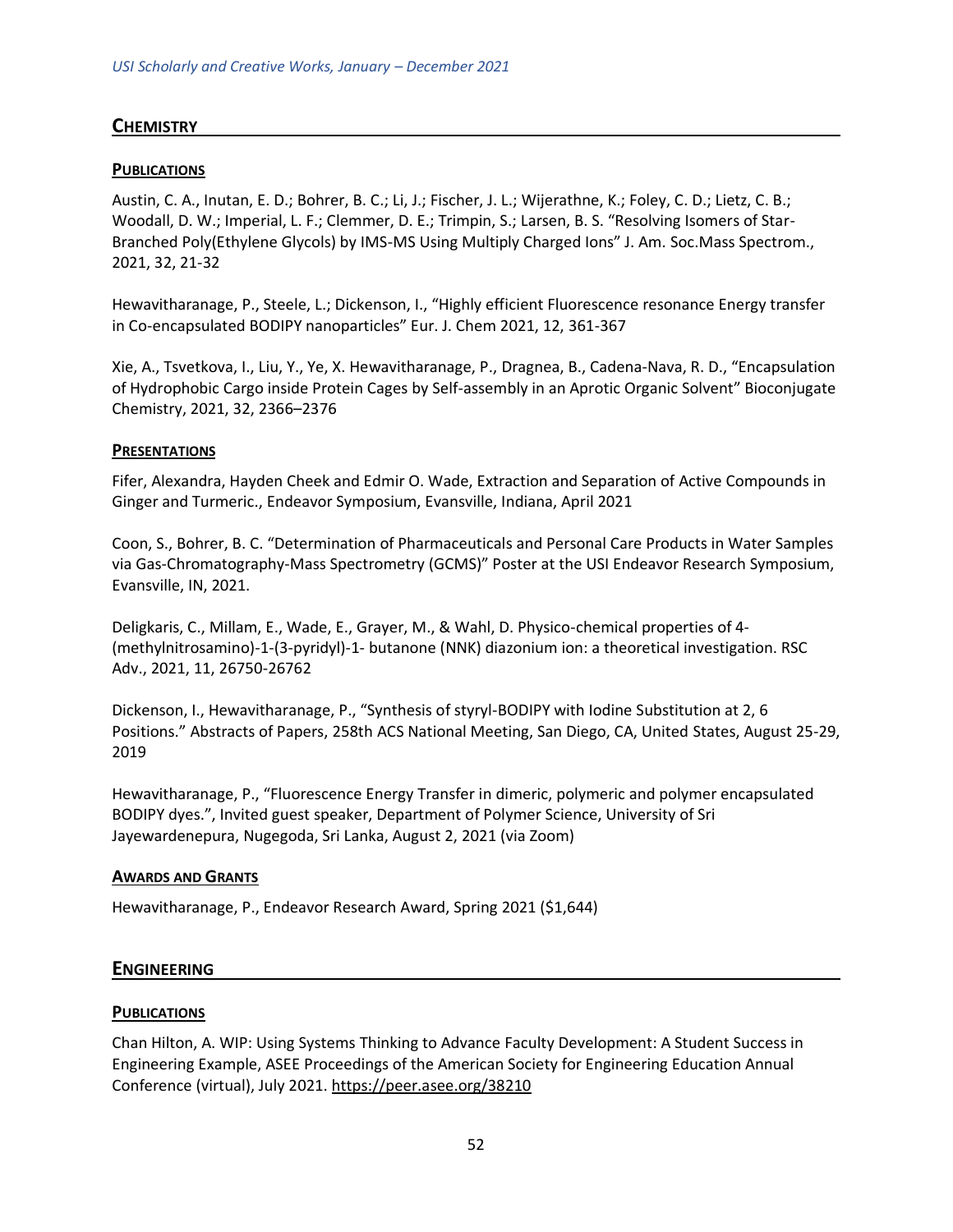Chlebowski, A.L., J.D. McWilliams, W.C. Hawkins, S. El Tawil. "Cultivating Innovation Capacity of Undergraduates in a Technology Commercialization Academy in Midwest America." Metropolitan Universities. 33(1), 3-26. 2021.

Davis, J.L., McDonald, T.N., and Kicklighter, B.L., Online Testing with Blackboard Lessons Learned (Perspective from Three Engineering Faculty), American Society of Engineering Education, Long Beach, CA. (Virtual)

Ely, S. & Chen, J., (2021), Educational Opportunities for Technical Writing in Engineering Education. Proceedings of the 2021 ASEE Annual Conference, Virtual Conference (Paper and presentation)

Ely, S. (2021). Impact of COVID 19 on Self-Efficacy and Retention of Women Engineering Students. Proceedings of the 2021 ASEE Annual Conference, Virtual Conference. (Paper and presentation)

Kicklighter, B. L. (2021, July), On the Development of a Next-Generation Sensor/Actuator Module for Automation Labs,<https://peer.asee.org/37535>

Kicklighter, B. L. (2021, July), On the Development of a Portable Programmable Logic Controller (PLC) Trainer,<https://peer.asee.org/37536>

Kicklighter, B. L. (2021, July), Work in Progress: Assessment of Automation Labs to Facilitate Continuous Improvement,<https://peer.asee.org/38123>

Matthews, N., McClain, A., Smith, C.M.L, Tennant, A. G. Application of PageRank algorithm to division-I NCAA mens basketball as bracket formation and outcome predictive utility. Journal of Sports Analytics, 2021

Murphy, W., Keith Pate, M. Asghari Heidarlou, and F. Breidi, "Pinecone harvesting utilizing combustion engine powered tree climbing lift" Proceedings of the ASME 2021, 73315 (2021)

Nelson, T.G., Baldelomar Pinto, L.M., Bruton, J.T., Deng, Z., Nelson, C.G., Howell, L.L., "Deployable Convex Generalized Cylindrical Surfaces Using Torsional Joints," ASME Journal of Mechanisms and Robotics, Vol. 13, No. 7, 031101, DOI: 10.1115/1.4049951, June 2021

Sargent, B.S., Ynchausti, C.R., Nelson, T.G., Howell, L.L., "The Mixed-Body Model: A Method for Predicting Large Deflections in Stepped Cantilever Beams", ASME Journal of Mechanisms and Robotics Dec. 2021. DOI: 10.1115/1.4053376

Smith, A.L., Robinson, C., Taylor, A.B., Panagiotopoulou, O., Davis, J.L., Ward, C.V., Kimbel, W.H., Zeresenay & Ross,C.F., Comparative biomechanics of the Pan and Macaca mandibles during mastication: Finite element modeling of loading, deformation and strain regimes, Interface Focus

Wentworth, N., Plummer, K., and Swan, R., "Decision-Based Learning: An Innovative Pedagogy that Unpacks Expert Knowledge for the Novice Learner," Emerald Publishing, published Sept 2021 Nelson, T.G., "Exploring Decision-Based Learning in an Engineering Context" (author of chapter)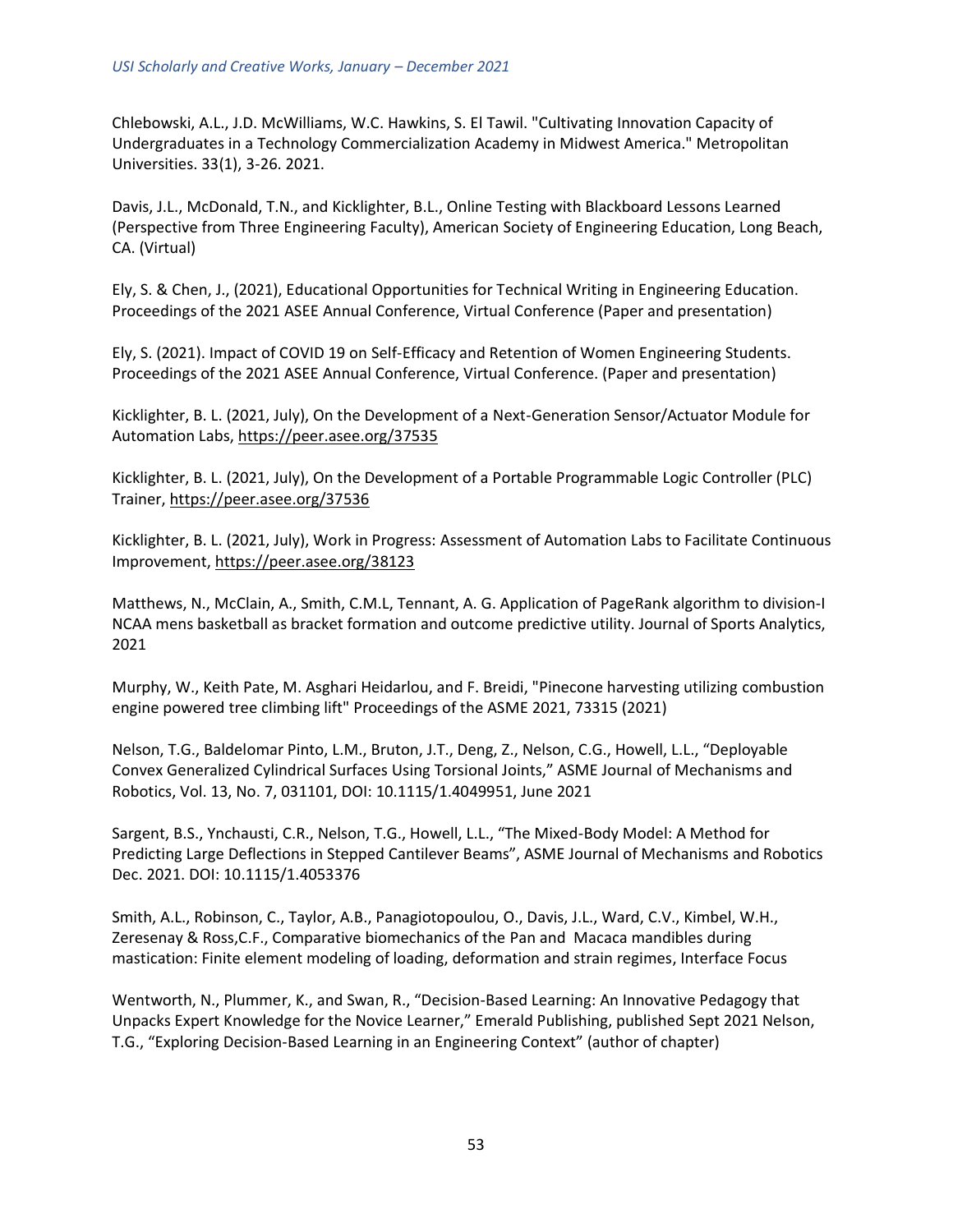#### **PRESENTATIONS**

Davis, J.L., Bite Force Modeling: From 2D levers to FEA, Mandible Meeting (Callum Ross) at University of Chicago, Chicago, IL (Online)

Davis, J. L., & McDonald, T., & Kicklighter, B. L. (2021, July), Online Testing with Blackboard: Lessons Learned (Perspectives from Three Engineering Faculty), 2021 ASEE Virtual Annual Conference Content Access, Virtual Conference.<https://peer.asee.org/37541>

Elg, D.T., H.E. Delgado, D.C. Martin, R.M. Sankaran, P. Rumbach, D.M. Bartels, and D.B. Go, "Recent Advances in Understanding the Role of Solvated Electrons at the Plasma-Liquid Interface of Solution-Based Gas Discharges", Spectrochimica Acta B 186, 106307 (2021)

Ely, S., (2021), Impact of COVID 19 on Self-Efficacy and Retention of Women Engineering Students. Proceedings of the 2021 ASEE Annual Conference, Virtual Conference.

Ely, S. & Chen, J., (2021), Educational Opportunities for Technical Writing in Engineering Education. Proceedings of the 2021 ASEE Annual Conference, Virtual Conference

Hill, A.J., Field, B., (2021), "Student-Led Bridge Building with Engineers-In-Action in Eswatini and West Virginia", Indiana Floodplain Managers Conference, Evansville, IN September 15-17

Kloosterman, J., "GUSTO Instrument Testing and Integration" Evansville, IN, November 2, 2021

Kicklighter, B. L. (2021, July), On the Development of a Next-Generation Sensor/Actuator Module for Automation Labs Paper, 2021 ASEE Virtual Annual Conference Content Access, Virtual Conference. <https://peer.asee.org/37535>

Kicklighter, B. L. (2021, July), On the Development of a Portable Programmable Logic Controller (PLC) Trainer, 2021 ASEE Virtual Annual Conference Content Access, Virtual Conference. <https://peer.asee.org/37536>

Kicklighter, B. L. (2021, July), Work in Progress: Assessment of Automation Labs to Facilitate Continuous Improvement, 2021 ASEE Virtual Annual Conference Content Access, Virtual Conference. <https://peer.asee.org/38123>

Sargent, B.S., Ynchausti, C.R., Nelson, T.G., Howell, L.L., "The Mixed-Body Model: A Method for Predicting Large Deflections in Stepped Cantilever Beams," Proceedings of the ASME International Design Engineering Technical Conferences, Online (virtual), Aug 17-20, 2021, DETC2021-71332

Nelson, T.G., "Origami-Inspired Morphing Structures and Developable Mechanisms," faculty colloquium (SEERGA Series), University of Southern Indiana, Evansville, IN, Sept 13, 2021.

#### **AWARDS, GRANTS AND PATENTS**

Chan Hilton, A., S. Blunt, K. Draughon, Z. Mitchell, W. Elliott, Capacity-Building for Transforming STEM Education Through Faculty Engagement in Data Analysis and Learning Communities, National Science Foundation (NSF) Improving Undergraduate STEM Education (IUSE) grant no. 2021532, October 2020- September 2022, \$149,952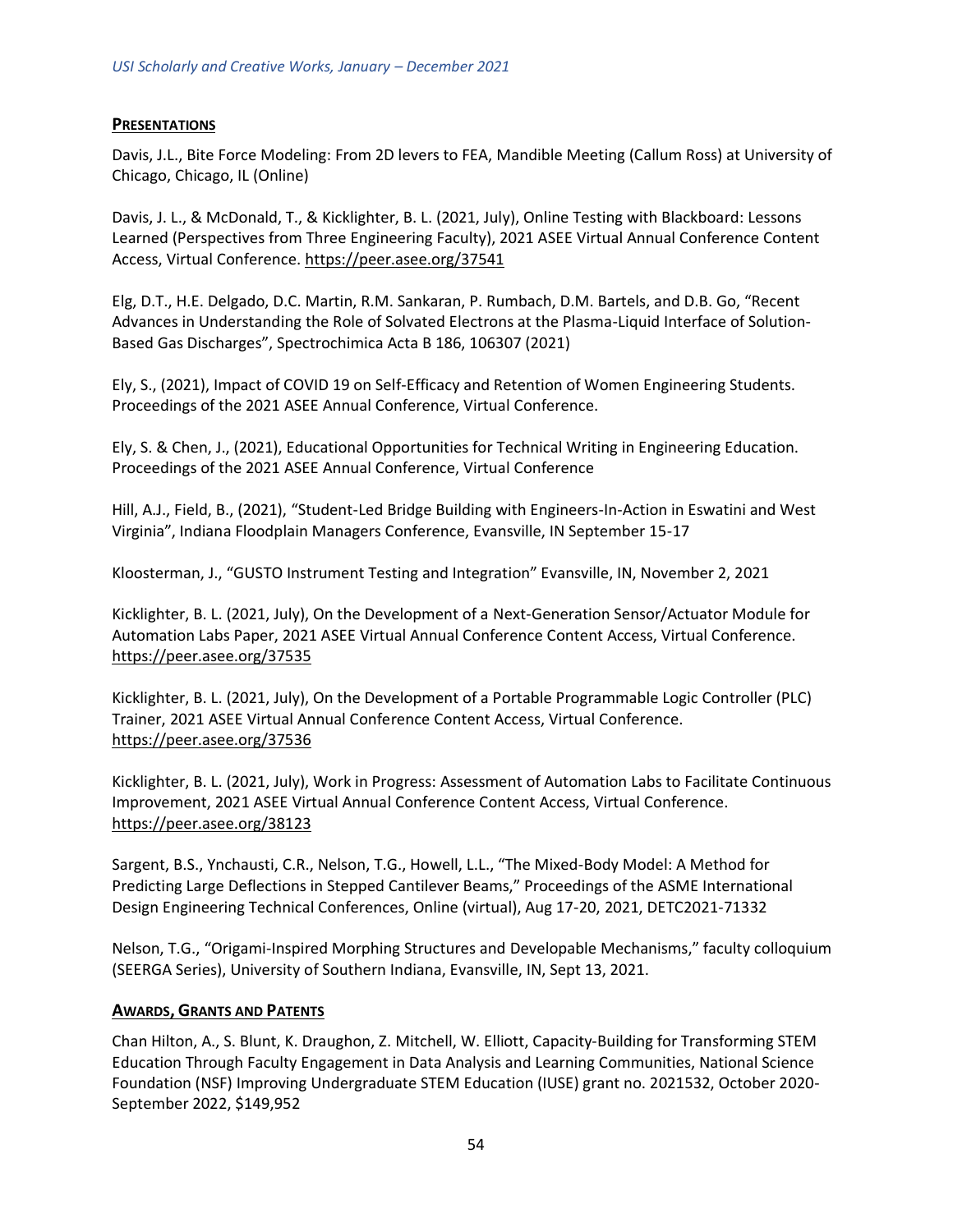Davis, J., Scholarship of Teaching and Learning (SoTL) Fellows Program, University of Southern Indiana, March 2021 – May 2022

Elg, D.T., Pott College SEERGA Grant May 2021-August 2021, \$5,000

Ely, S., Scholarship of Teaching and Learning (SoTL) Fellows Program, University of Southern Indiana, March 2021 – May 2022

Ely, S., Innovation Award (PI), "Mentoring Female Engineering Students", Pott College, University of Southern Indiana, January 2020 – July 2023, \$3295.50

Lang, R.J., Howell, L.L., Magleby, S.P., Nelson, T.G., "Non-Planar Closed-Loop Hinge Mechanism with Rolling-Contact Hinge," U.S. Patent 11,078,698, issued August 3, 2021, Brigham Young University disclosure 2016-003 (Patent)

Nelson, T.G. (PI), Anchor Industries, \$400, 4/2021, "Material Testing: Web Belts," Facilitated by University of Southern Indiana Center for Applied Research – contract

Nelson, T.G. (PI), Science, Engineering, and Education Research Grant Award (SEERGA) Pott College: University of Southern Indiana Foundation, \$3,468, 1/14/19-8/25/21, "Origami-Inspired Morphing Structures and Developable Mechanisms"

Tennant, A (PI), Nelson, T.G. (Co-PI), Hall, K (Co-PI), New Harmony Outreach and Engagement Faculty Grant (Historic New Harmony) \$7,799, 8/20-5/22, "Engagement of Students through Project-Based Learning at Historic New Harmony Involving Structural Health Testing of the Rapp-Owen Granary"

Tennant, A. (Academic Lead), Degbe, J (Student Lead)., Klein, M., Barnett Award, Slope Stability Sensor System Development, \$950.00, January 13, 2020 - January 13, 2021

Tennant, A. (Academic Lead), Degbe, J (Student Lead)., Klein, M., Endeavor Award, Slope Stability Sensor System Development, \$2500.00, January 13, 2020 - April 2, 2021

Tennant, A (PI), Nelson, T.G. (Co-PI), Hall, K (Co-PI ), Pott College Innovation Grant (University of Southern Indiana) \$6,963, 1/14/19-7/14/21, "Improving Student Engagement, Retention, and Recruitment Through Structural Health Monitoring of Local Structures"

# <span id="page-54-0"></span>**GEOLOGY & PHYSICS**

#### **PUBLICATIONS**

Breeden, J.R., Delpomdor, F., Denny, F.B., Devera, J.A., Freiburg. J.T., Glaser, A.W., Kershaw, C., Lasemi, Z., Livingston, E., Maria, A.H., Murchland, M., Nuelle, L.M., Pearson, J.G., Rakovan, J.F., Rutherford, M., Telford, J.M., and Yu, M., Stratigraphy, Economic Geology, and Mineralogy of Hicks Dome, Hardin and Pope Counties, Illinois, in press, Illinois State Geological Survey publication for the Earth Mapping Resources Initiative (Earth MRI), 2021

Counts, Ronald C., Van Arsdale, R., Woolery, E., Murari, M. K., Owen, L. A., Beck, E. G., Mahan, S., and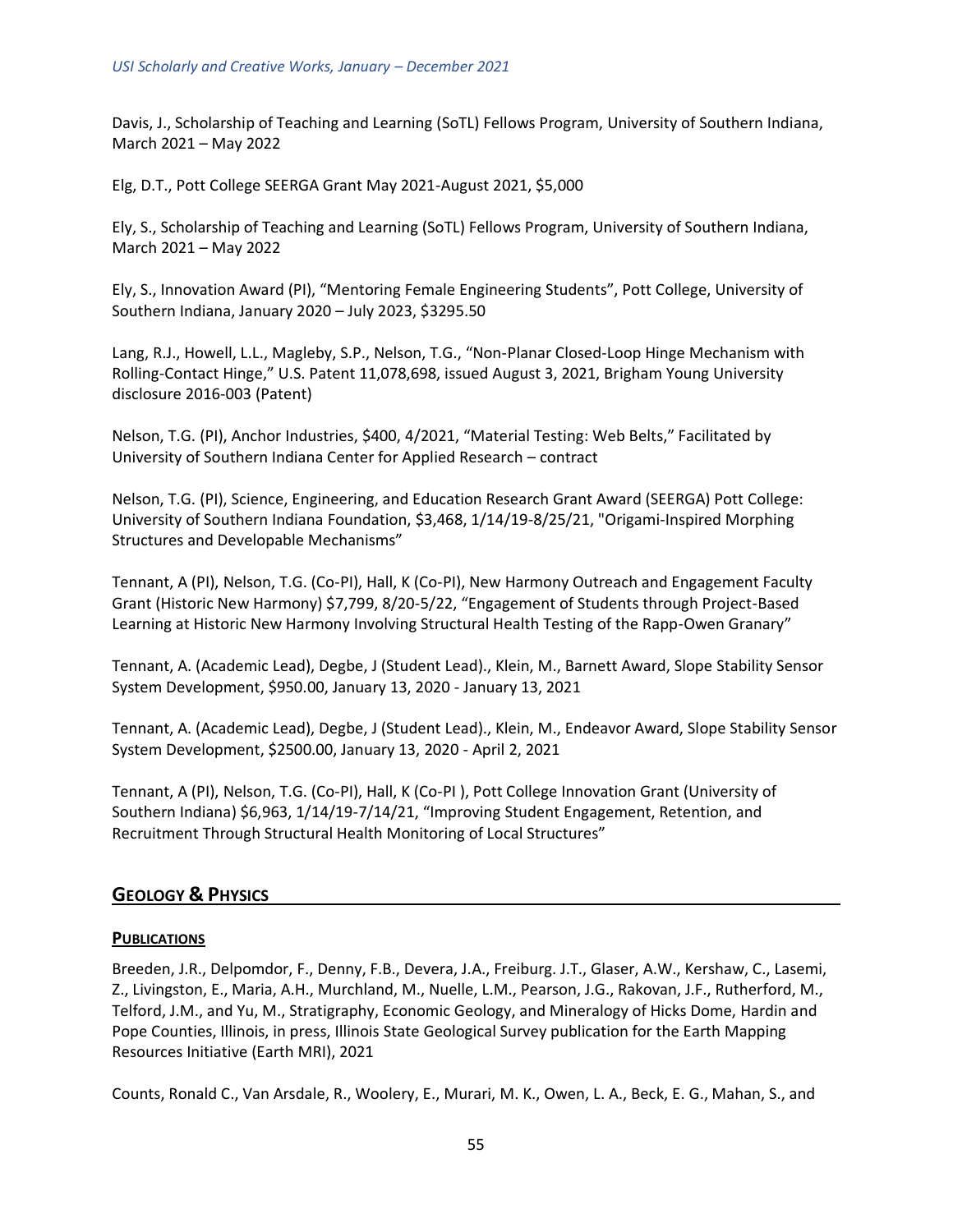Durbin, J., Evidence of Late Holocene surface faulting near the southern limits of the Wabash Valley Seismic Zone, Kentucky. Bulletin of the Seismological Society of America, BSSA-D-19-00089R1, (In Press 2021)

Deligkaris, C., Millam, E., O.Wade, E., Grayer, M., and Wahl, D., "Physico-Chemical Properties of 4- (methylnitrosamino)- 1-(3-pyridyl)-1-butanone (NNK) Diazonium Ion: A Theoretical Investigation", RSC Advances, 2021, 11, 26750 – 26762

DiPietro, J.A., Pullen, A.T., and Krol, M.A., 2021, Geologic history and thermal evolution in the hinterland region, western Himalaya, Pakistan, Earth-Science Reviews 223, 103817

Doss, Paul K., 2021, The Groundwater Monitoring Lab at the University of Southern Indiana (USI): In, The Indiana Water Monitoring Council, Indiana Water Report 2021, p. 31

Elliott, W.S., Jr., 2021, David Dale Owen (1807-1860): Frontier Geologist: GSA Today, v. 31, no. 8, p. 20- 21. Mora, G., A.M. Carmo, and W.S. Elliott, Jr., 2021, Homeostatic response of Aptian gymnosperms to changes in atmospheric CO2 concentrations: Geology, v. 49, no. 6, p. 703–707

#### **PRESENTATIONS**

Wahl, D., Deligkaris, C., Millam, E., "Physico-chemical properties of the strong tobacco smoke carcinogen NNK diazonium ion", Christos Deligkaris#, David Wahl, Evan Millam, Biophysical Society Meeting, 2021, Virtual "Molecular dynamics investigation of the physical binding of the NNK diazonium ion to TP53 exon 5", Indiana Academy of Science Annual Meeting, 2021, Virtual

Doss, Paul K., Field Seminar Instructor (since 2000): Yellowstone Association/Yellowstone Forever What is the Role of a State Academy of Science? Roundtable Discussion, IAS Annual Meeting (2021)

#### **AWARDS AND GRANTS**

Deligkaris, C. (PI), "How PUI Biophysicists Change", 2021, ProQual Institute Research Initiation Grant, \$3, 000

Doss, Paul K., Alcoa Warrick Operations, Newburgh (through USI CARED) >\$170,000.00, Coal Combustion Products Management in Abandoned Mine Lands (proprietary) 2006-ongoing

Doss, Paul K., US Department of Agriculture-National Forest Service, >\$130,000.00, Groundwater Sustainability of Streamflow in the Huron-Manistee National Forest, Michigan, Long-term Monitoring of Hydrogeological Impacts from Savanna Ecosystem Restoration And Climate Change in the Huron, Manistee National Forest, Michigan, 2008-ongoing

Doss, Paul K., USI RISC/Barnett/Endeavor support for Undergraduate Collaborators Long-Term Hydrogeological Monitoring of the Inglefield Sandstone Aquifer GW Discharge to the White River in Manistee National Forest, Michigan >\$40,000.00, 2002-Present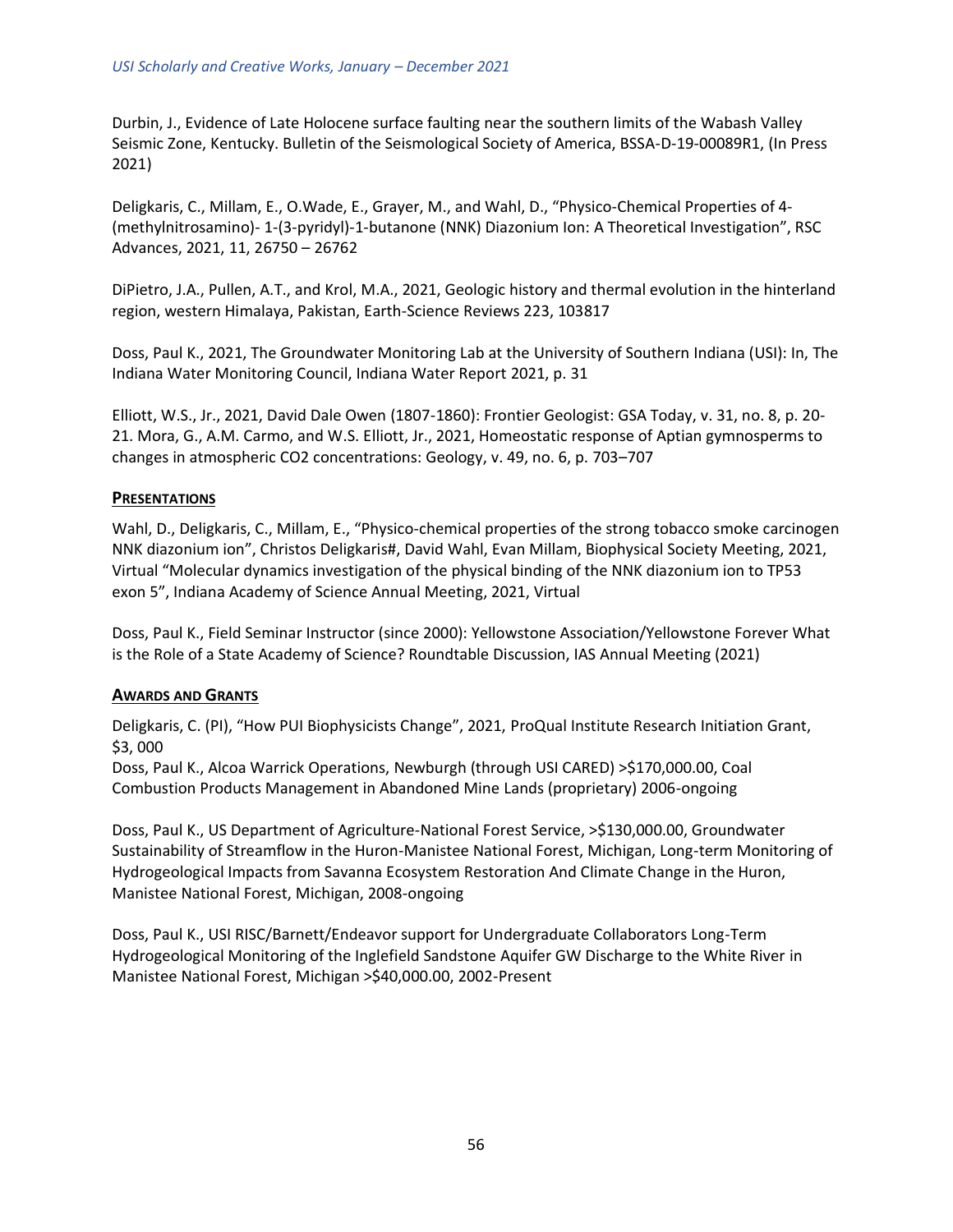# <span id="page-56-0"></span>**KINESIOLOGY & SPORT MANAGEMENT**

### **PUBLICATIONS**

Anderson, A., Stokowski, S., Smith, C.M.L., & Turk, M. R. (2021) "You have to validate it": Experiences of female sexual minority student-athletes. Journal of Homosexuality. p. 1-22. DOI: 10.1080/00918369.2021.1990688

Fan, H., S. Qi, G. Huang, and Z. Xu. Effect of Acute Aerobic Exercise on Inhibitory Control of College Students with Smartphone Addiction. Evidence-Based Complementary and Alternative Medicine, vol. 2021, Article ID 5530126, 9 pages, 2021.<https://doi.org/10.1155/2021/5530126>

Jiang, X., Kim, A., Kim, K. A., Yang, Q., García-Fernández, J., & Zhang, J. J. (2021). Motivational antecedents, value co-creation process, and behavioral consequences in participatory sport tourism. Sustainability, 13(17), 9916. [IF: 3.251]

Kim, K. A., & Byon, K. K. (2021). Conceptualization of switching costs in fitness centers: A higher-order reflective-formative model.= Sport Management Review, 24(4), 543-566. [IF: 6.577]

Matthews, N., McClain, A., Smith, C.M.L, & Tennant, A. (2021). Application of PageRank Algorithm to Division I NCAA men's basketball as bracket formation and outcome predictive utility. Journal of Sports Analytics, 7 (1), 1-9. Retrieved from [https://content.iospress.com/articles/journal-of-sports](https://content.iospress.com/articles/journal-of-sports-analytics/jsa200425)[analytics/jsa200425](https://content.iospress.com/articles/journal-of-sports-analytics/jsa200425)

Phillips LA, Coan LL, Wijesuriya UA. Oral health in primary care: Integration of enhanced oral health education in a nurse practitioner residency program. J Am Assoc Nurse Pract. 2021 Dec 3. doi: 10.1097/JXX.0000000000000677. Epub ahead of print. PMID: 34864784

Short JL, Short HR, Acheson AE, Bratcher WA, Weatherholt AM, Owens JG, VanWye WR. Changes in Gluteus Maximus Muscle Strength and Thickness with and without Blood Flow Restriction Training. Kentucky Shape Journal. 2021; 58 (2): 9-22

Tian, J., Xu, C., Kim, K. A., Nauright, J., Kim, M., Pifer, N. D.,& Zhang, J. J. (2021). Examining the relationship among service quality, perceived value, and sport consumption at the Wuhan tennis open. Sport in Society, 24(10), 1810-1826. [IF: 1.725]

Wijesuriya U. A., svplots: Sample Variance Plots. R Package Version 0.1.0, [https://CRAN.R](https://cran.r-project.org/package=svplots)[project.org/package=svplots](https://cran.r-project.org/package=svplots) (2021)

Weatherholt AM, VanWye WR., Short JL., Andreis AA., & Huang G. Subacute Changes in Arterial Function Post High-Intensity Lower Extremity Cycling. The International Journal of Exercise Science, 14(2): 1363- 1374, 2021 (H-index: 2)

#### **PRESENTATIONS**

Kim, K. A., & Byon, K. K. (2021, June), Development and assessment of higher-order reflective formative fitness switching costs scale (FSCS). North American Society for Sport Management. Virtual Conference

Kim, K. A., Byon, K. K., & Song, H (2021, October), Revisiting the effects of satisfaction and service quality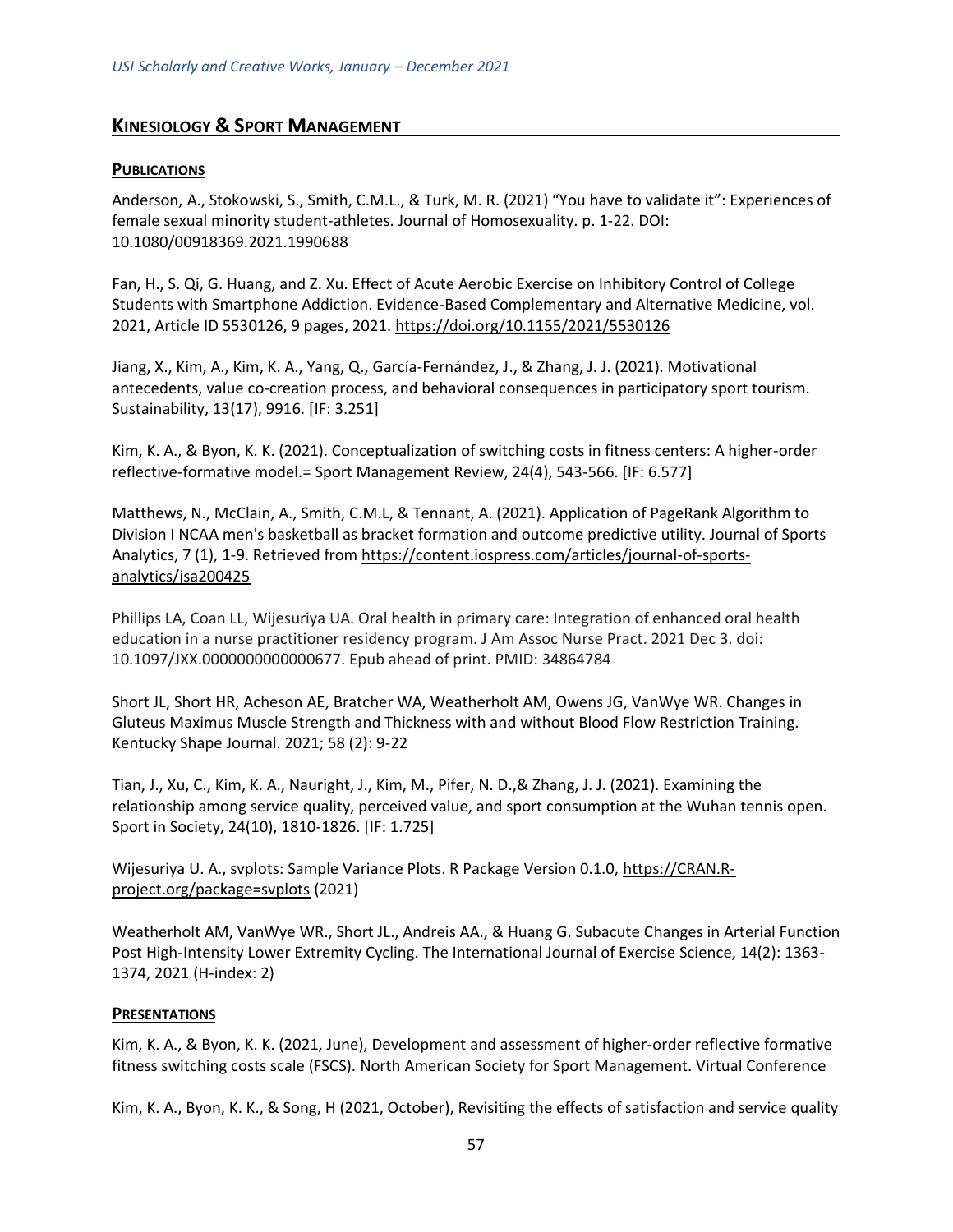moderated by switching costs in fitness centers. Sport Marketing Association. Las Vegas, NV

Weatherholt AM, "Acute Hemodynamic Responses Before, During, and After a Bout of Cycling", USI 2021-2022 Faculty Colloquium (SEERGA) Series, December 2, 2021.

<span id="page-57-0"></span>Weatherholt AM, Smothers, M., "Students' Self-Efficacy Toward Health Behavior During the First Year of college USI's 2021-2022 Faculty Colloquium (SEERGA) Series presentation titled", October 21, 2021

# **MATHEMATICS**

#### **PUBLICATIONS**

Casey, S., Harrison, T., & Hudson, R., Characteristics of statistical investigation tasks created by preservice teachers., Investigations in Mathematical Learning (2021)

Creager, M. A., & Snider, R. B., & Parrish, C. W., Learning to launch cognitively demanding tasks: A practice-based unit for secondary methods. Mathematics Teacher Educator, 9(2), 127-144. DOI: <https://doi.org/10.5951/MTE.2019.0002> (2021)

Hackenberg, A. H., Creager, M. A., & Eker, A., Teaching practices for differentiating mathematics instruction for middle school students. Mathematical Thinking and Learning, 23(2), 95-124. DOI: 10.1080/10986065.2020.1731656, (2021)

Lee, H. S., Hudson, R. A., Casey, S., Mojica, G., & Harrison, T., Preparing teachers to teach statistics through online curriculum modules: Design, implementation, and results. In K. Hollebrands, R. Anderson, & K. Oliver (Eds.), Online Learning in Mathematics Education. Cham, Switzerland: Springer (2021)

#### **PRESENTATIONS**

Baughman, K., Cook, H., (Co-authors) "Using Machine Learning to Predict Help-seeking among PRAMS Participants with Postpartum Depression Symptoms", American Public Health Association (APHA) Annual Meeting and Expo (Presented by Rebecca Fischbein) October 25, 2021, <https://apha.confex.com/apha/2021/meetingapp.cgi/Paper/494707>

Berry, B., Ferry, L., Flessner, C., Mohr, D., and Stump, S., Activating Relationships and Amplifying Leadership in K-12 Schools for Improving Mathematics Teaching and Learning. National Council of Supervisors of Mathematics Annual Conference, Atlanta, GA., (2021, September)

Berry, B., and Mohr, D. "Cognitive demand of tasks and factors associated with decline/maintenance", 3rd Annual Indiana Mathematics Leadership Academy (virtual), (2021: February 10 and April 13)

Casey, S., Lee, H., Mojica, G. M., Hudson, R. A., & Casillas, M.,"Preparing to Teach Math in a Data-Rich World." Symposium presented at the 2021 AMTE Conference, Orlando, FL. (Virtual) (2021, February)

Hudson, R., & Azmy, C., "Facilitating Meaningful Discourse through Connecting Data Representations." Session that could have been presented at the 2021 NCTM Annual Meeting, Atlanta, GA. (Canceled) (2021 September)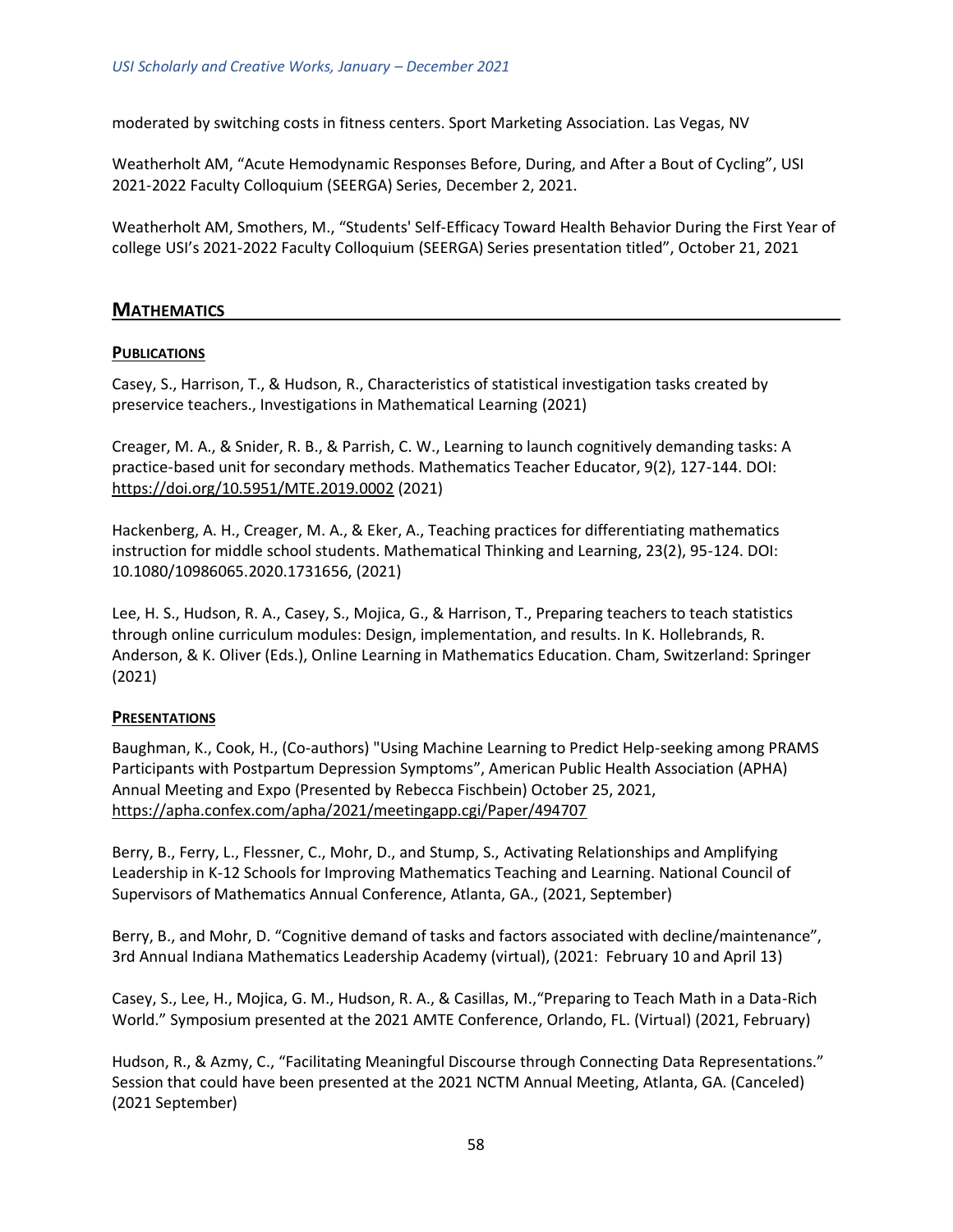Hudson, R., "Becoming Data Detectives with CODAP in the Big Data World." Video-on-Demand Session presented at the 2021 NCTM Centennial Annual Meeting, St. Louis, MO. (Virtual) (2021, April)

Hudson, R., "Statistical Thinking and Tools for Data Engagement." Web Presentation for University of Alabama Noyce Program (July 2021)

Hudson, R., "Using Technology to Engage Students with Data." Workshop presented during 2021 USI Quantitative Reasoning Conference for high school teachers (July 2021)

Lee, H., Casey, S., Hudson, R., & Mojica, G.,"ESTEEM webinar for mathematics teacher educators." Webinar held for new ESTEEM curriculum implementers (March 2021)

Mohr, D., "Build Procedural Fluency from Conceptual Understanding", 4th Annual Indiana Mathematics Leadership Academy (virtual), (2021: July 13-15, October 6)

Mohr, D., and Ferry, L. "Establish Mathematics Goals to Focus Learning", 3rd Annual Indiana Mathematics Leadership Academy (virtual), (2021: February 10 and April 13)

Mohr, D. "Establish Mathematics Goals to Focus Learning", 4th Annual Indiana Mathematics Leadership Academy (virtual), (2021: July 13-15, October 6)

Mohr, D. and Stump, S., Led discussion of editorial by Cathy Martin: "Accelerating Unfinished Learning" from Mathematics Teacher: Learning and Teaching PK-12, 3rd Annual Indiana Mathematics Leadership Academy (virtual), (2021: February 10 and April 13)

Mohr, D., "Mathematical Discourse", 4th Annual Indiana Mathematics Leadership Academy (virtual), (2021: July 13-15, October 6)

Mohr, D., "Mathematics Teaching Practices – Investigating Teaching and Learning in the Classroom" Elementary Teachers, 4th Annual Indiana Mathematics Leadership Academy (virtual), (2021: July 13-15, October 6)

Mohr, D. "Shifts – Mathematics Teaching Practices" using Google Jamboard, 3rd Annual Indiana Mathematics Leadership Academy (virtual), (2021: February 10 and April 13)

Parrish, C., Snider, R., and Creager, M., How Do We Facilitate Rehearsals of Teaching Practices in an Online Setting?, Association of Mathematics Teacher Educators. Virtual, (2021, February)

#### **AWARDS AND GRANTS**

Creager, M., Ostergaard, M., Cook, H., and Mohr, D., Pott College Innovation Grant: Calculus Co-Requisite Model (2021), \$2399.68

Creager, M., University of Southern Indiana's Inaugural Scholarship of Teaching and Learning (SoTL) Fellows Program (2021)

R. Hudson (PI)., New Experiences for Instructors of Dual Enrollment, Phase 4 (NExIDE) 2021 Indiana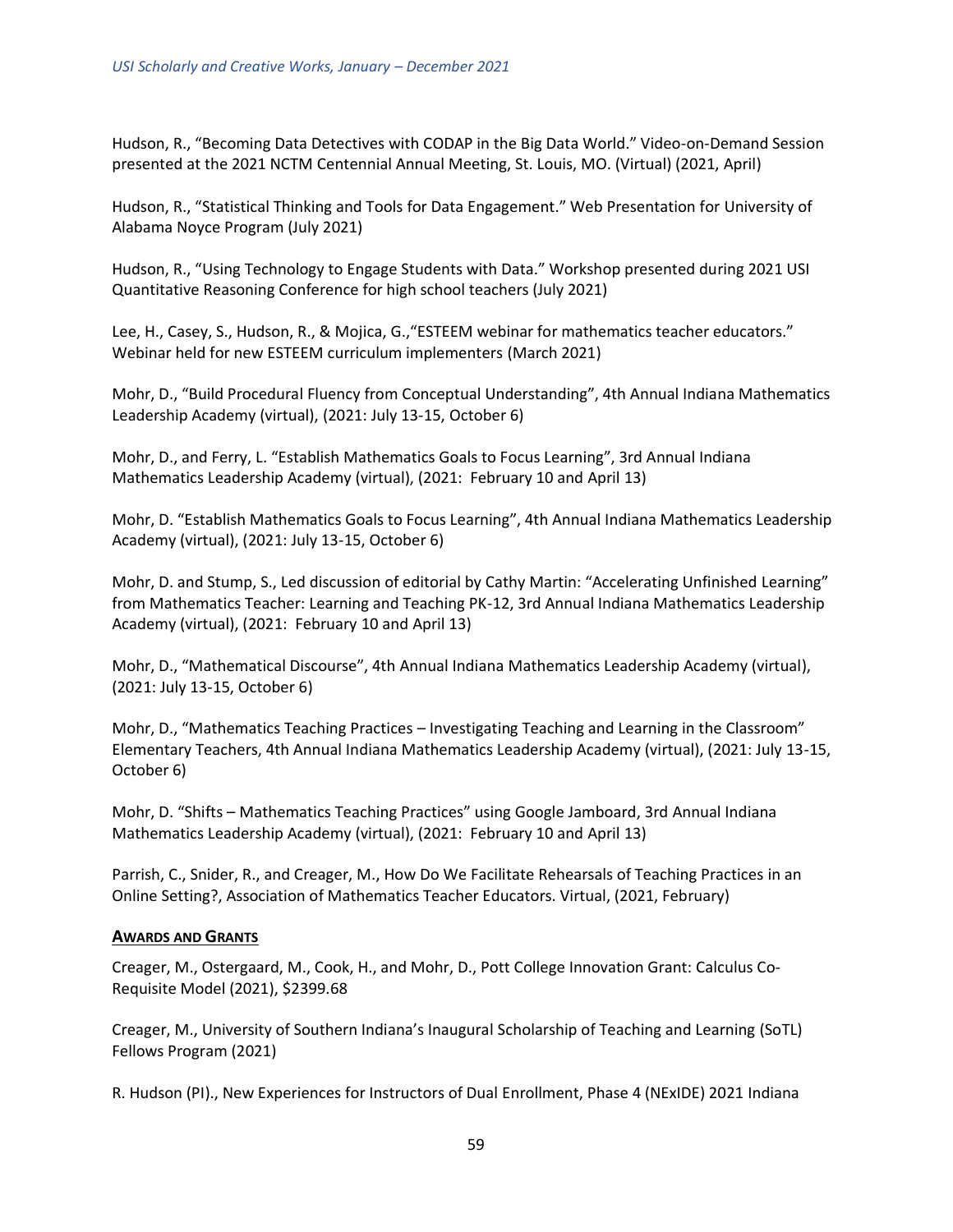<span id="page-59-0"></span>STEM Teacher Recruitment Fund Grant, Funded by Indiana Commission for Higher Education (\$240,000)

# **TEACHER EDUCATION**

#### **PUBLICATIONS**

Baker, T. & Howard, J., Cultural literacy versus racial literacy: Developing an understanding of the difference. Teachers College Record[. https://www.tcrecord.org/Content.asp?ContentID=23859](https://www.tcrecord.org/Content.asp?ContentID=23859) (2021)

Berg, M. & Colson, T., German language teachers' perceptions of efficacy and their oral proficiency. In Central States Conference on the Teaching of Foreign Languages Report, 85-106 (2021)

Berridge, G., Sparkly Princess Shoes: A Case Study Examination of a Social Hierarchy Among Preschool Aged Girls. International Electronic Journal of Elementary Education 13(5) 599-609 (2021)

Calhoun, S. & Howard, J., The crown on your head: Teaching African diaspora literacy through hair. We be lovin' Black children: Learning and living African diaspora literacy (Ed. Gloria Swindler Boutte), Myers Educational Publishers, (2021)

Carroll, R., Keown, S., & Smothers, M., Real Time Responses: Front Line Educators' View to the Challenges the Pandemic has Posed on Students and Faculty. Frontiers Leadership in Education (2021)

Colson, T., Yajuan, X., & Smothers, M., How professional development in co-teaching impacts selfefficacy among rural high school teachers. The Rural Educator, 41(1), 20-31. <https://doi.org/10.35608/ruraled.v42i1.897> (2021)

Elder, K., Smothers, M., & Colson, T., Secondary teachers' level of efficacy toward teaching in an inclusive environment. The Journal for Liberal Arts and Sciences, 24(2). [https://www.oak.edu/academics/journal-for-the-liberal-artsand-](https://www.oak.edu/academics/journal-for-the-liberal-artsand-%20sciences/) sciences/ (2021)

Howard, J. & Baker, T., Activating activism within the Ed.D: Connecting DiP research and the community. Impacting Education Journal <http://impactinged.pitt.edu/ojs/index.php/ImpactingEd/article/view/162> (2021)

Howard, J., Toy guns: Black mixed-race boys and the desire to play. Taboo: Journal of Education and Culture. [https://digitalscholarship.unlv.edu/taboo/vol20/iss1/2/,](https://digitalscholarship.unlv.edu/taboo/vol20/iss1/2/) (2021)

Howard, J. & Baker, T., Troubling whiteness in teacher education: Lessons learned from a high schooluniversity partnership. Taboo: Journal of Education and Culture. <https://digitalscholarship.unlv.edu/taboo/vol20/iss1/9/> (2021)

Janis, S. & Howard, J., "Multiracial Curriculum Perspectives." In William H. Schubert and Ming Fang He (Eds.), Oxford Encyclopedia of Curriculum Studies. New York: Oxford University Press. <https://doi.org/10.1093/acrefore/9780190264093.013.1446> (2021)

Keown, S., Smothers, M., & Colson, T., Preservice teachers' attitudes and knowledge towards assistive technology: Exploring an in-class workshop approach. Kentucky Teacher Education Journal: The Journal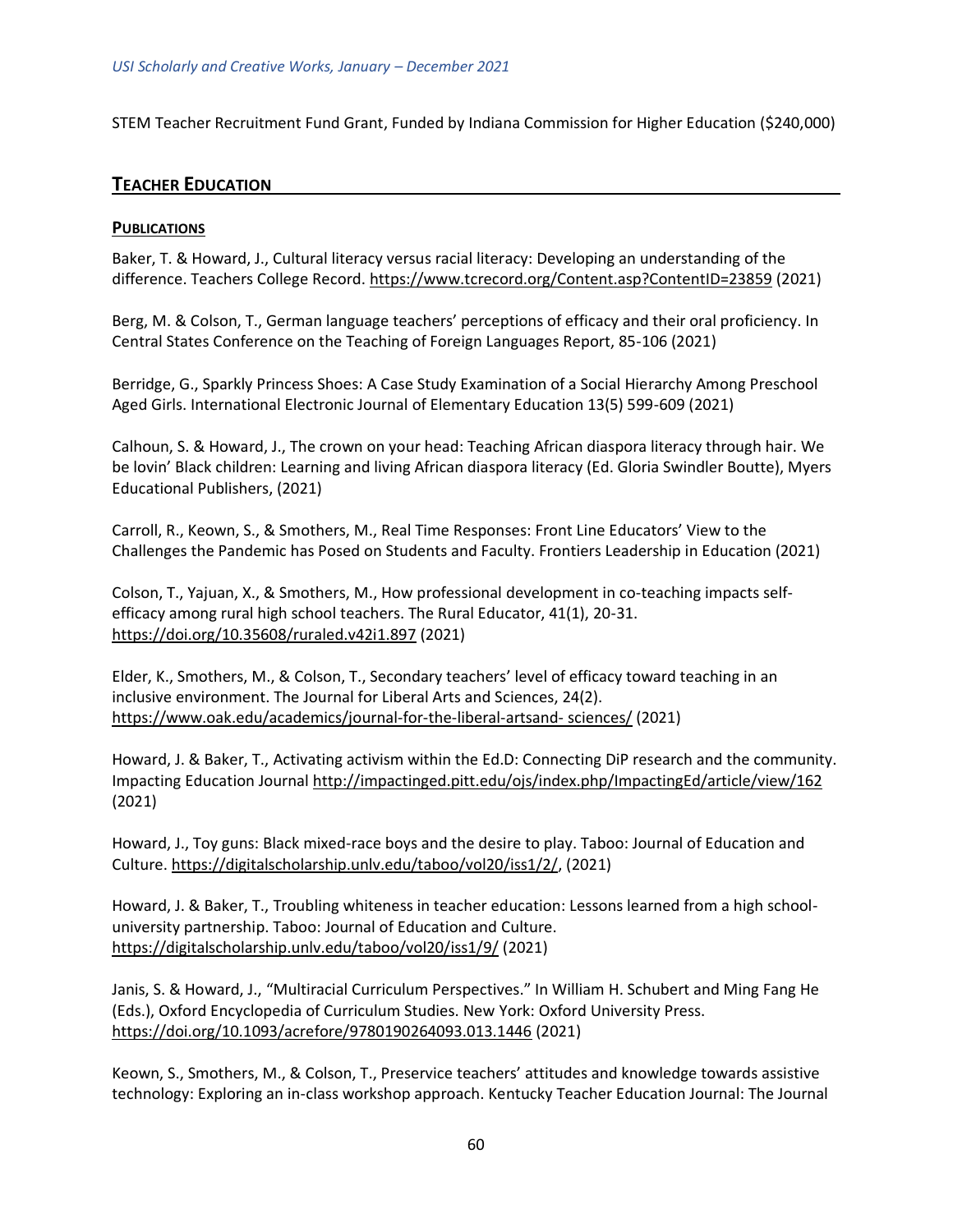of the Teacher Education Division of the Kentucky Council for Exceptional Children, 8(1). [https://digitalcommons.murraystate.edu/ktej/vol8/iss1/1,](https://digitalcommons.murraystate.edu/ktej/vol8/iss1/1) (2021)

Keown, S., Carroll, R., & Smothers, M. (2021). Real Time Responses: A Conceptual Analysis from Front Line Educators to the Challenges the Pandemic has Posed on Students and Faculty. Frontiers in Education, (6).<https://doi.org/10.3389/feduc.2021.595847>

Miller Marsh, M., Meriyam, M, Zhulamanova, I., Durant, K., ""Do you talk normal?": Piecing together learning experiences with emergent bilingual preschoolers, Journal of Early Childhood Research (2021)

Raisor, J., Zhulamanova, I., & Berridge, G., Sparkly princess shoes: A case study examination of a social hierarchy among preschool aged girls. International Electronic Journal of Elementary Education. 13(5), 599-609. (2021)

Smothers, M., Collaboration with the University of Southern Indiana's Best Buddies Chapter. Indiana Association of Colleges for Teacher Education newsletter, https://www.inaacte.org/post/iactenewsletter-goodnews- practices-by-iacte members (2021)

Thomas, J., Gulley, J., Rearden, K., & Broemmel, A. 2020 Indiana Science Trade book Annual Reading List (IN-STAR). Indiana Reading Journal, 50(1), 37-43. (2021)

Thomas, J., Gulley, J., Rearden, K., & Broemmel, A., 2021 Indiana Science Trade book Annual Reading List (IN-STAR). Indiana Reading Journal (2021)

Willis, C., Critter Invasion, OGHMA Creative Media (2021)

#### **PRESENTATIONS**

Baker, T. & Howard, J., Antiblackness in rural education, Critical Race Studies in Education Association, Delaware (2021)

Bartley, L., QPR Certified Trainer/Presenter, QPR, Ask a Question, Save a Life, 2012-2021

Carroll, R., Keown, S., & Smothers, M., Real Time Responses: Front Line Educators' View to the Challenges the Pandemic has Posed on Students and Faculty. Celebration of Teaching and Learning (CETL) Symposium 2021, Evansville, IN, (2021)

Creemens, L., & Zhulamanova, I., Using technology to enhance student-tostudent and student-tocontent interaction in online courses: Reflections and insights from the Online Course Development. USI Celebration of Teaching and Learning Symposium, Evansville, IN. Available at [https://soar.usi.edu/handle/20.500.12419/632 \(2021,](https://soar.usi.edu/handle/20.500.12419/632%20(2021) February)

Harrington-Chate, X., Carroll, R., and Raisor, J.M., Strategies to help students prepare for college. Presentation at the annual ROE 20 Fall 2021 Professional Development Conference. Eldorado, IL (2021, October 8)

Hicks, J., Sparks, K., & Thomas, J., Webinar: 2020 in the rearview mirror: bringing in to focus what worked and did not work. I-STEM Resource Network (2021, February)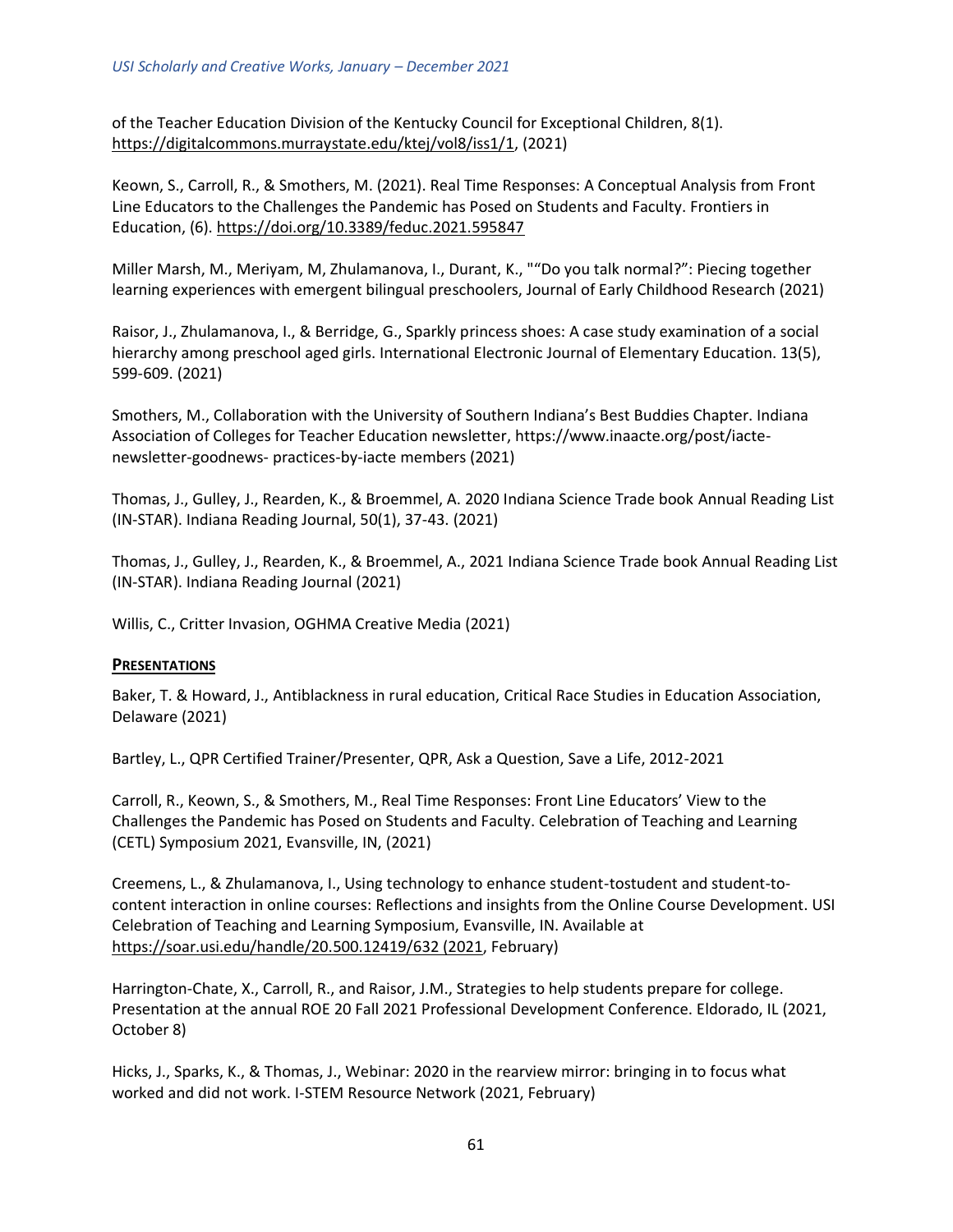Hicks, J., Sparks, K., & Thomas, J., Webinar: Interactive Google Slides. I-STEM Resource Network (2021)

Hicks, J., Thomas, J., Sparks, K., STEM mentor and mentee teacher workshop. Virtual, I-STEM Network (2021)

Hicks, J., Thomas, J., Sparks, K., & Bellina, J. STEM mentee teacher virtual workshop (2021)

Howard, J. & Sutton, C., Diffractive Analysis, American Educational Studies Association, Portland, OR (2021)

Howard, J., Black joy: A loving critique of what's missing in SEL. Critical Race Studies in Education Association, Delaware (2021)

Murray, S., Carroll, R., & Smothers, M., Real Time Responses: Front Line Educators' View to the Challenges the Pandemic has Posed on Students and Faculty. Presentation at USI Center for Excellence in Teaching and Learning Symposium, Evansville, IN (2021, February)

Raisor, J., Wilkins E., What Motivates You? How to balance life. University of Southern Indiana Honors College. Symposium (2021)

Raisor, J. M., & Zhulamanova, I., Research interrupted by the COVID-19 Pandemic: An example of a storytelling strategy pre- and post-pandemic that came full circle. Paper presentation at the Center for Scholastic Inquiry International Academic Research Mini Conference Series. [www.csiresearch.com](http://www.csiresearch.com/) (2021, February 26)

Raisor, J. M., Zhulamanova, I., Birge, G., and Hastings, K., Project work with young children. Presentation at the annual ROE 20 Fall 2021 Professional Development Conference. Eldorado, IL (2021, October 8)

Rehkopf, J. & Colson, T., Sound practices in writing an IEP in both the physical and virtual classroom setting. Presentation presented at the American Council on Rural Special Education, Virtual, (2021)

Sparks, K., Using Wakelet to Curate, Collaborate, and Consolidate Teaching Science. Hoosier Association of Science Teachers Annual Conference. Indianapolis, IN (2021)

Sparks, K., & Hicks, J., Virtual Workshop: Enhancing how Students Demonstrate Understanding in Science using Book Creator. I STEM Resource Network (2021)

Sparks, K., Hicks, J., & Thomas, J., Webinar: Using Wakelet to Organize Science Teaching Practices. I-STEM Resource Network (2021)

Thomas, J., Webinar: Retells as a strategy to learn content. I-STEM Resource Network (2021, November)

Thomas, J., & Hicks, J. Webinar: New mentee and mentor kickoff training. I-STEM Resource Network (2021, October)

Thomas, J., & Hicks, J., Webinar: STEM mentoring 101. I-STEM Resource Network (2021, November)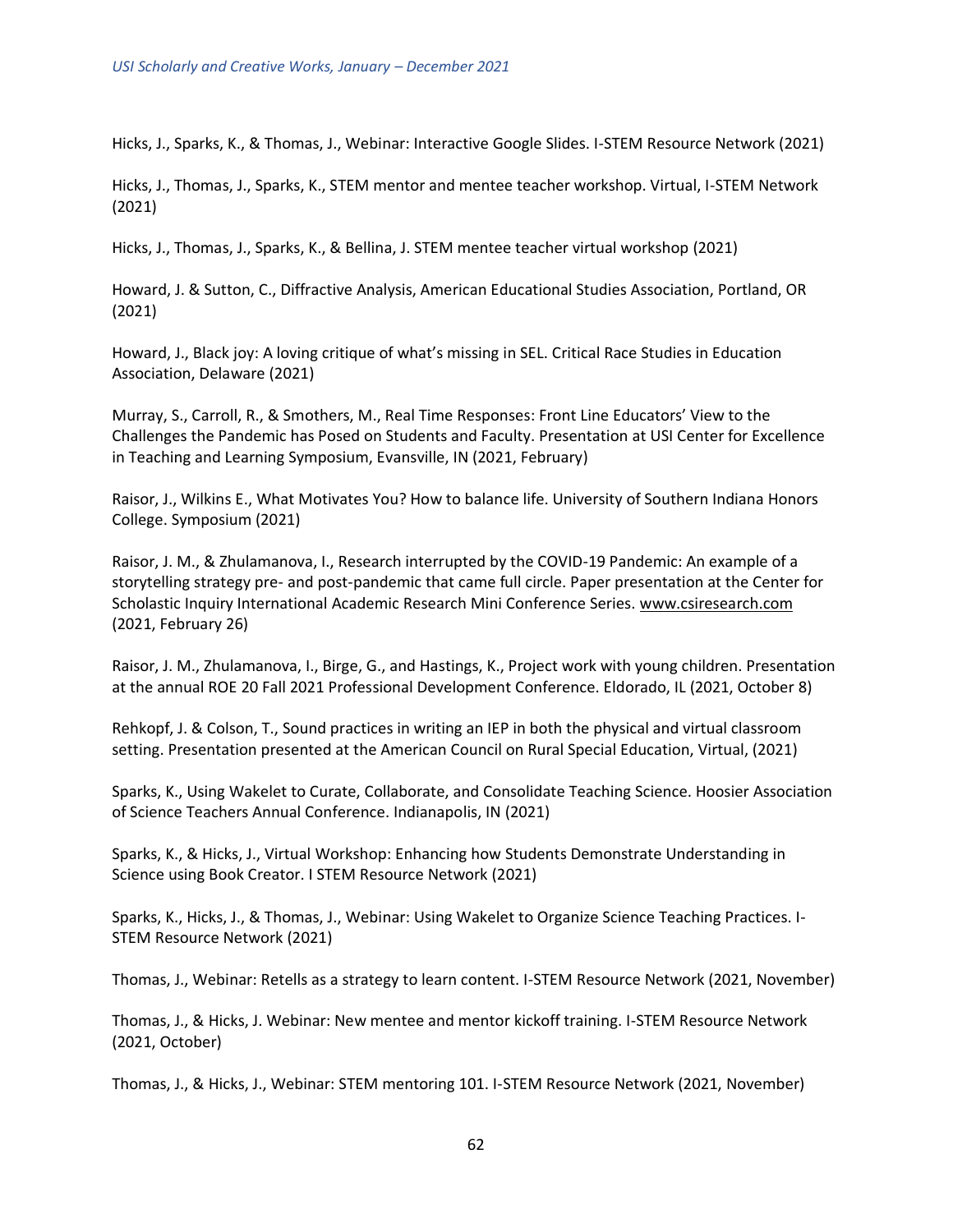Wilkins, E. and Raisor, J.M., Balancing the different layers of me: The truth and some tips. Presentation at the Honors Student Symposium, Evansville, IN (2021, October 13)

Willis, C., Teaching young children with autism spectrum disorder: evidence-based practices. South Carolina Association for the Education of Young Children Annual Conference (Virtual Presentation) (2021, February)

Willis, C., Using the Learn Every Day Curriculum in the full inclusion classroom. Invited presentation at the Louisiana State Department of Education Statewide Special Education Conference, New Orleans, LA (2021, May)

Willis, C. & Apple, L., Helping children cope with anxiety in the post-covid world. Arizona Elementary School Counselors Association Annual Conference (Virtual Presentation) (2021, April)

Zhulamanova, I. & Wilkins, E., An Educative and Healing Power of Storytelling. Regional Office of Education #20 2021 Conference, Eldorado High School, IL (2021, October)

Zhulamanova, I. and Raisor, J. M. (2021, November 7-9). Storytelling in a culturally diverse setting: Engaging children as story makers, storytellers, and story actors. Poster presentation at the annual conference of the National Association for the Education of Young Children, virtual (2021, November 7- 9)

Zhulamanova, I. & Raisor, J., Storytelling through a pandemic. NAEYC 2021 Annual Virtual Conference (2021, November)

Zhulamanova, I., Raisor, J. M., and Baehl, N., Storytelling with Preschoolers. Poster presentation at the annual USI Endeavor Symposium, Evansville, IN (2021, April 1)

Zhulamanova, I., Wilkins, E., The Education and Healing Power of Storytelling Presented through El Dorado Public Schools' Professional Development Conference. El Dorado, Illinois. Conference (2021)

#### **AWARDS AND GRANTS**

Harrington-Chate, X., Rotary Club of Evansville 20 Under 40 Class of 2021, Fall 2021

Harrington-Chate, XLaura Bassi Scholarship Winner-Partial Funding, Summer 2021

Hicks, J., Thomas, J., & McCammon, A., Mentoring STEM teachers to improve retention. (\$255,000) (2021)

Howard, J., 2021 Nominee for the Bepko Award for community engaged scholarship

Howard, J., USI Phenomenal Women Award, 2021

Raisor, J., USI Alumni Faculty Award, 2021

Raisor, J., Phenomenal Women of USI and the Evansville Community Award Recipient, 2021